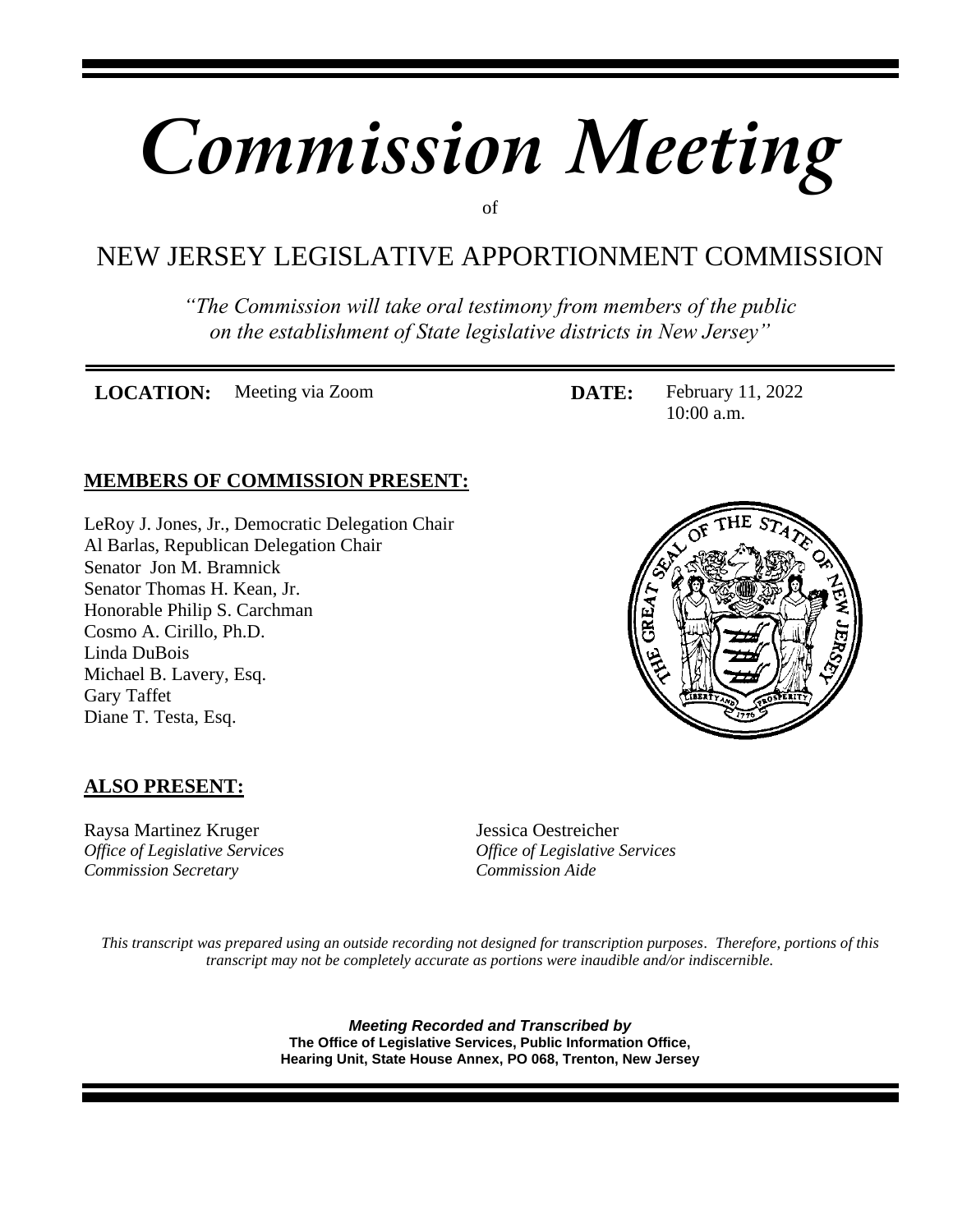**DEMOCRATIC MEMBERS** 

LeRoy J. Jones, Jr. Chairman

Cosmo A. Cirillo Laura Matos **Gary Taffet** Diane T. Testa



#### **NEW JERSEY LEGISLATIVE APPORTIONMENT COMMISSION** STATE HOUSE ANNEX - P.O. BOX 068 - TRENTON, NJ 08625-0068

**APPOINTED ELEVENTH MEMBER** Philip S. Carchman

#### \*REVISED **COMMISSION NOTICE**

#### MEMBERS OF THE APPORTIONMENT COMMISSION TO.

#### FROM: AL BARLAS, CHAIRMAN LEROY J. JONES, JR., CHAIRMAN

#### **SUBJECT: COMMISSION MEETING - FEBRUARY 9, 2022 /** \*OVERFLOW SESSION - FEBRUARY 11, 2022

The public may address comments and questions to Raysa Martinez Kruger, Commission Secretary or make scheduling inquiries to Sophie Love, Secretary, at (609)847-3890. Written and electronic comments, questions and testimony submitted to the Commission by the public, as well as recordings and transcripts, if any, of oral testimony, are government records and will be available to the public upon request.

#### The Apportionment Commission will meet remotely via Zoom on Wednesday, February 9, 2022 at \*4:00 PM, with an overflow session on Friday, February 11, 2022 at 10:00 AM.

The Commission will take oral testimony from members of the public on the establishment of State legislative districts in New Jersey. As required by the New Jersey Constitution, the Apportionment Commission is charged with redrawing the lines of the State's 40 legislative districts, from which the 40 Senators and 80 Members of the General Assembly are elected.

Members of the public may view the live proceedings via the New Jersey Legislature home https://www.njleg.state.nj.us/ or via the Commission's at home page page at https://www.apportionmentcommission.org/default.asp.

To ensure that all who wish to testify can do so, the Chair will limit public testimony to 3 minutes per person. Extra time will be allotted for those needing the assistance of a translator.

**REPUBLICAN MEMBERS** 

Al Barlas Chairman

Jon M. Bramnick Linda DuBois Thomas H. Kean, Jr. Michael B. Lavery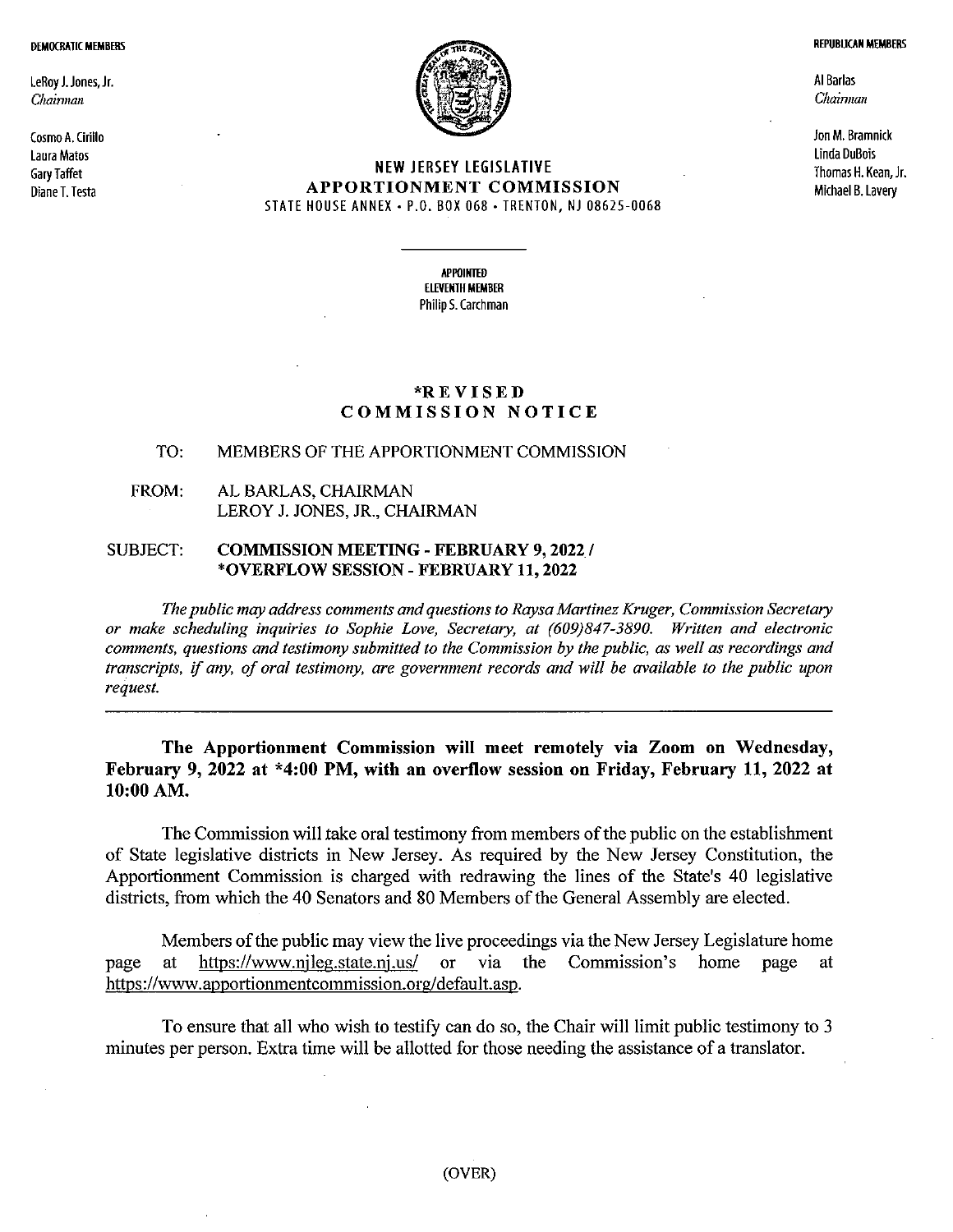**Apportionment Commission** Page 2 February 9, 2022

If you require language interpretation services to testify, please contact the Office of Legislative Services at (609) 847-3890 to discuss and arrange for interpretation services in advance of the meeting.

You may also submit written testimony instead of, or in addition to, oral testimony by email to OLSaideAPPC@njleg.org. Written testimony will be included in the Commission's record and distributed to all Commission members.

**Issued 2/4/22** 

\*Revised 2/9/22 Changed time to 4:00 PM and added overflow session on Friday, February 11, 2022 at 10:00 AM

 $\mathcal{F}_{\mathbf{a}}$ 

For reasonable accommodation of a disability call the telephone number above, or for persons with hearing loss dial 711 for NJ Relay. The provision of assistive listening devices requires 24 hours' notice. CART or sign language interpretation requires 5 days' notice.

For changes in schedule due to snow or other emergencies, see website http://www.njleg.state.nj.us or call 800-792-8630 (toll-free in NJ) or 609-847-3905.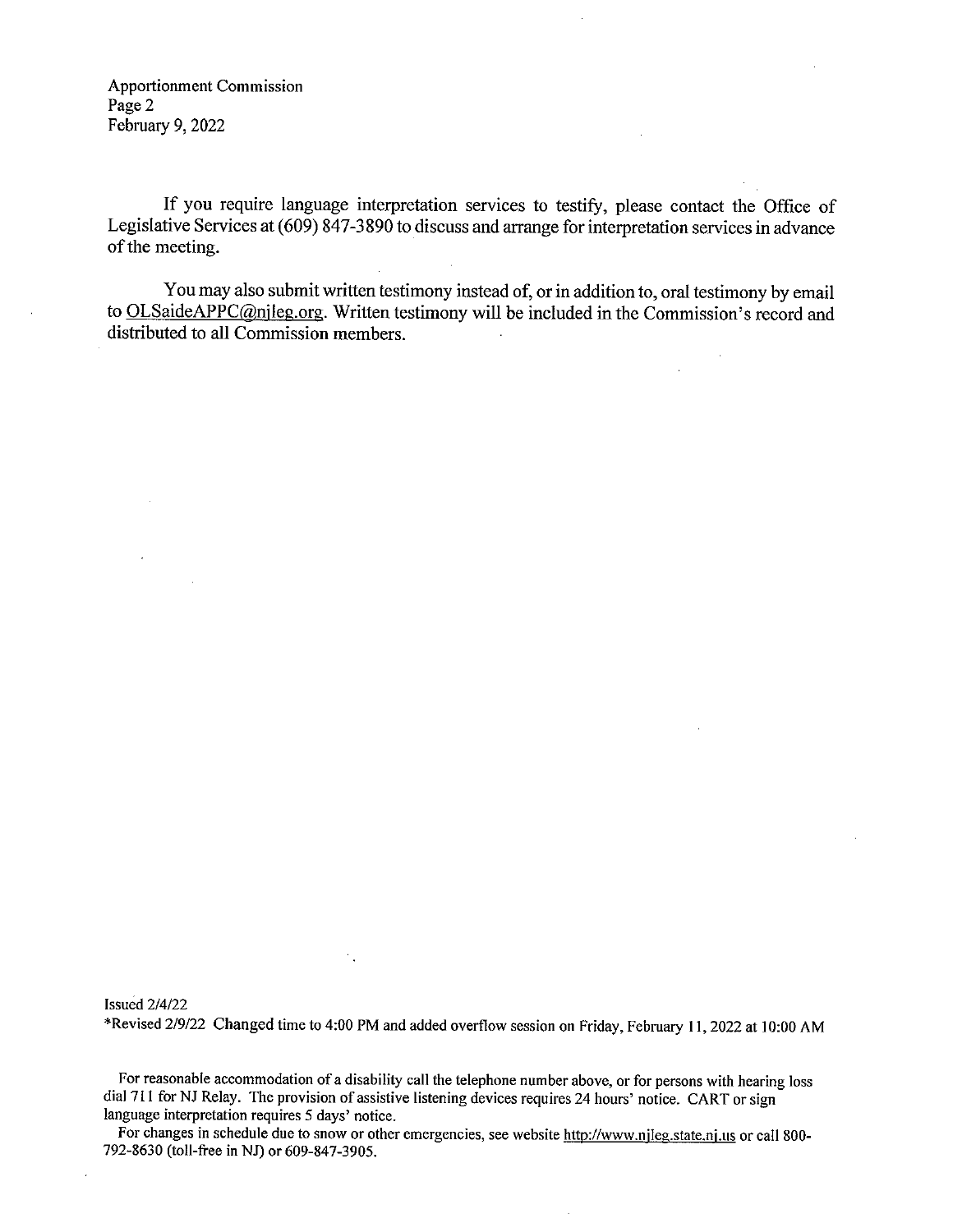# **TABLE OF CONTENTS**

**Page**

| Senator Nellie Pou<br>Legislative District 35                                                                                                              | 3  |
|------------------------------------------------------------------------------------------------------------------------------------------------------------|----|
| Assemblyman Pastor Reginald W. Atkins<br>Legislative District 20                                                                                           | 6  |
| <b>Bishop Fred Rubin</b><br>Member<br><b>Statewide Clergy Caucus</b><br>Faith In New Jersey (FINJ), and<br><b>Senior Pastor</b><br>Community Refuge Church | 7  |
| <b>Imam Saffet Catovic</b><br>Treasurer<br><b>Board of Directors</b><br>Faith in New Jersey (FINJ)                                                         | 9  |
| Reverend Heyward D. Wiggins III<br>President<br><b>Board of Directors</b><br>Faith in New Jersey (FINJ), and<br>Pastor<br>Camden Bible Tabernacle          | 11 |
| John Kelley<br>Mayor<br><b>Borough of Caldwell</b>                                                                                                         | 13 |
| <b>Rachel Dawn Davis</b><br>Organizer<br>Public Policy and Justice<br>Waterspirit                                                                          | 14 |
| <b>Rachael Brookes</b><br>Chair<br>Republican County Committee, and<br>Councilwoman<br>Rockaway Township                                                   | 16 |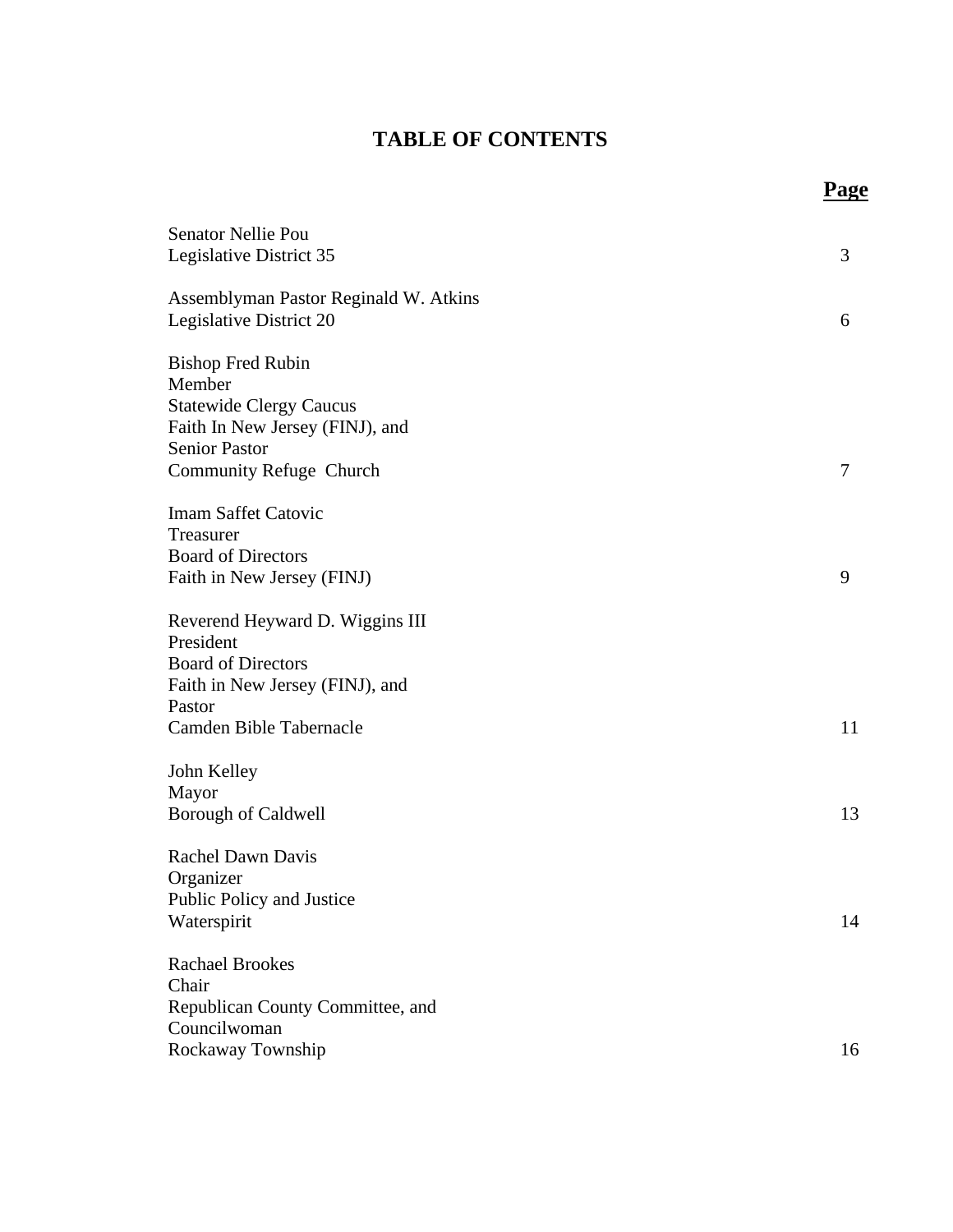|                                           | Page |
|-------------------------------------------|------|
| Barbara K. Eames                          |      |
| Founder                                   |      |
| Working Together for New Jersey Coalition | 17   |
| Susan O'Dougherty                         |      |
| Private Citizen                           | 20   |
| Daniel Pagano                             |      |
| Member                                    |      |
| <b>Republican County Committee</b>        |      |
| Morris County                             | 21   |
| <b>Reverend Gregory Quinlan</b>           |      |
| Director                                  |      |
| <b>Government Affairs</b>                 |      |
| <b>Garden State Families</b>              | 22   |
| Paul Szesko                               |      |
| Private Citizen                           | 23   |
| Janna Williams                            |      |
| Private Citizen                           | 24   |
| J. Christian Bollwage                     |      |
| Mayor                                     |      |
| City of Elizabeth                         | 25   |
| Kyle B. Holder                            |      |
| Private Citizen                           | 28   |
| Alison Spatola                            |      |
| <b>District Representative</b>            |      |
| Madison Republican Club (MRC)             | 29   |
| Stephanie Falana, Ed.D.                   |      |
| Secretary                                 |      |
| Planning Board                            |      |
| <b>Borough of Roselle</b>                 | 30   |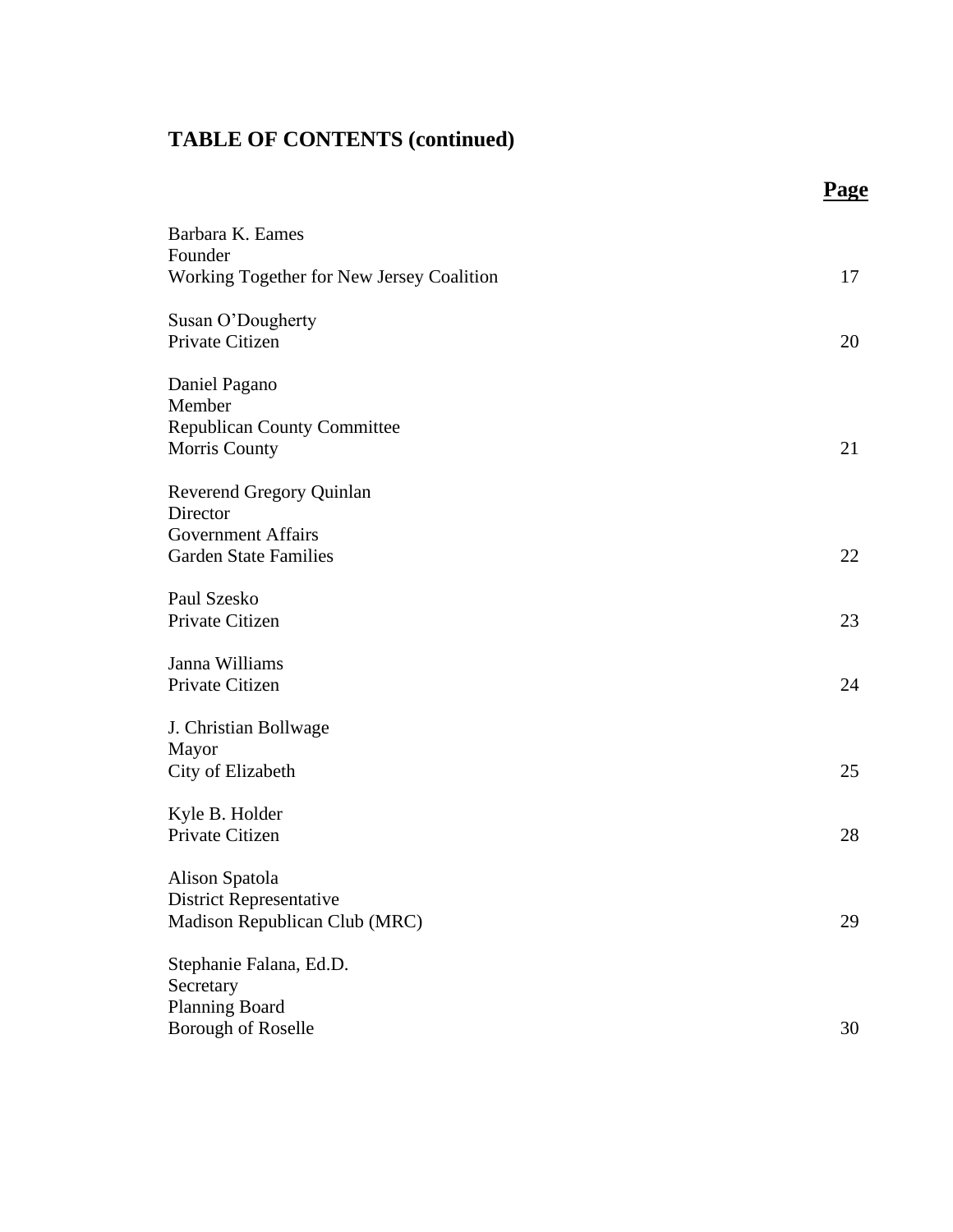|                                                     | Page |
|-----------------------------------------------------|------|
| Donald A. Shaw                                      |      |
| Mayor                                               |      |
| Borough of Roselle                                  | 31   |
| Maria Quigley                                       |      |
| Member                                              |      |
| <b>Republican County Committee</b><br>Morris County | 32   |
| <b>Kathy Stanzione</b>                              |      |
| Private Citizen                                     | 34   |
| Marcela Barrezueta-Crossman                         |      |
| Private Citizen                                     | 36   |
| Jeffrey E. Grant                                    |      |
| Private Citizen                                     | 37   |
| <b>Beverly Marinelli</b>                            |      |
| Private Citizen                                     | 40   |
| <b>Joseph Bucs</b>                                  |      |
| Private Citizen                                     | 42   |
| Joseph Branco                                       |      |
| Chair                                               |      |
| Hoboken GOP Committee                               | 45   |
| Iveth P. Mosquera                                   |      |
| President                                           |      |
| LUPE Fund, Inc., and                                |      |
| 1st Vice President                                  |      |
| League of Women Voters New Jersey (LWVNJ)           | 46   |
| Karen Arakelian                                     |      |
| Private Citizen                                     | 48   |
| Alok Sharma                                         |      |
| Private Citizen                                     | 48   |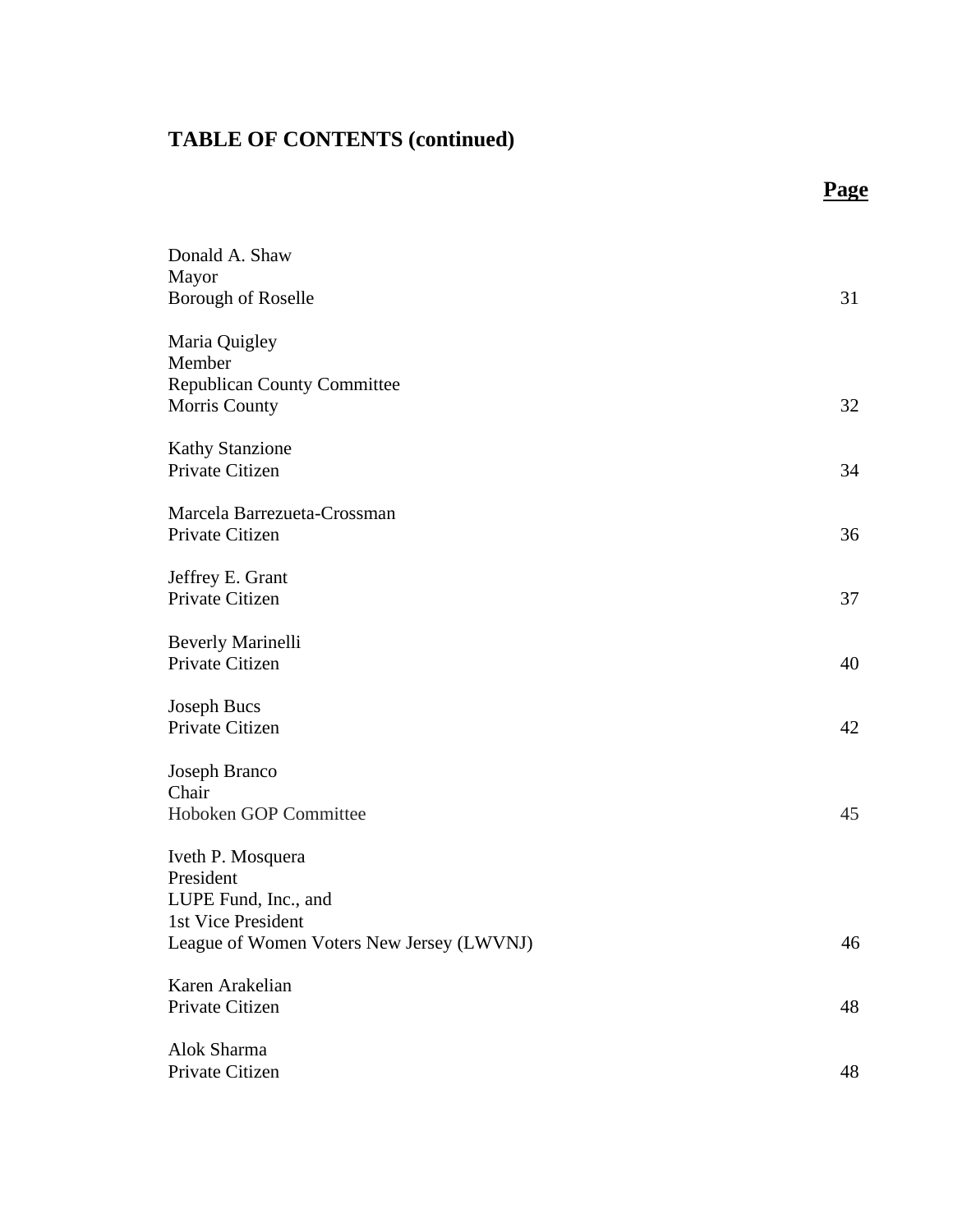|                                                  | <b>Page</b> |
|--------------------------------------------------|-------------|
| Samip 'Sam' Joshi<br>Mayor<br>Township of Edison | 50          |
| David Zapparello                                 |             |
| Mayor<br><b>Buena Borough</b>                    | 52          |
|                                                  |             |
| William Ruggieri<br>Mayor                        |             |
| Buena Vista Township                             | 54          |
| <b>APPENDIX:</b>                                 |             |
| Testimony                                        |             |
| submitted by<br>Senator Nellie Pou               | 1x          |
| Testimony                                        |             |
| submitted by                                     |             |
| Barbara K. Eames                                 | 6x          |
| Testimony                                        |             |
| submitted by<br>Paul Szesko                      | 8x          |
| Testimony                                        |             |
| submitted by                                     |             |
| Mayor J. Christian Bollwage                      | 9x          |
| Testimony                                        |             |
| submitted by<br><b>Kathy Stanzione</b>           | 11x         |
| Testimony                                        |             |
| submitted by                                     |             |
| Marcela Barrezueta-Crossman                      | 12x         |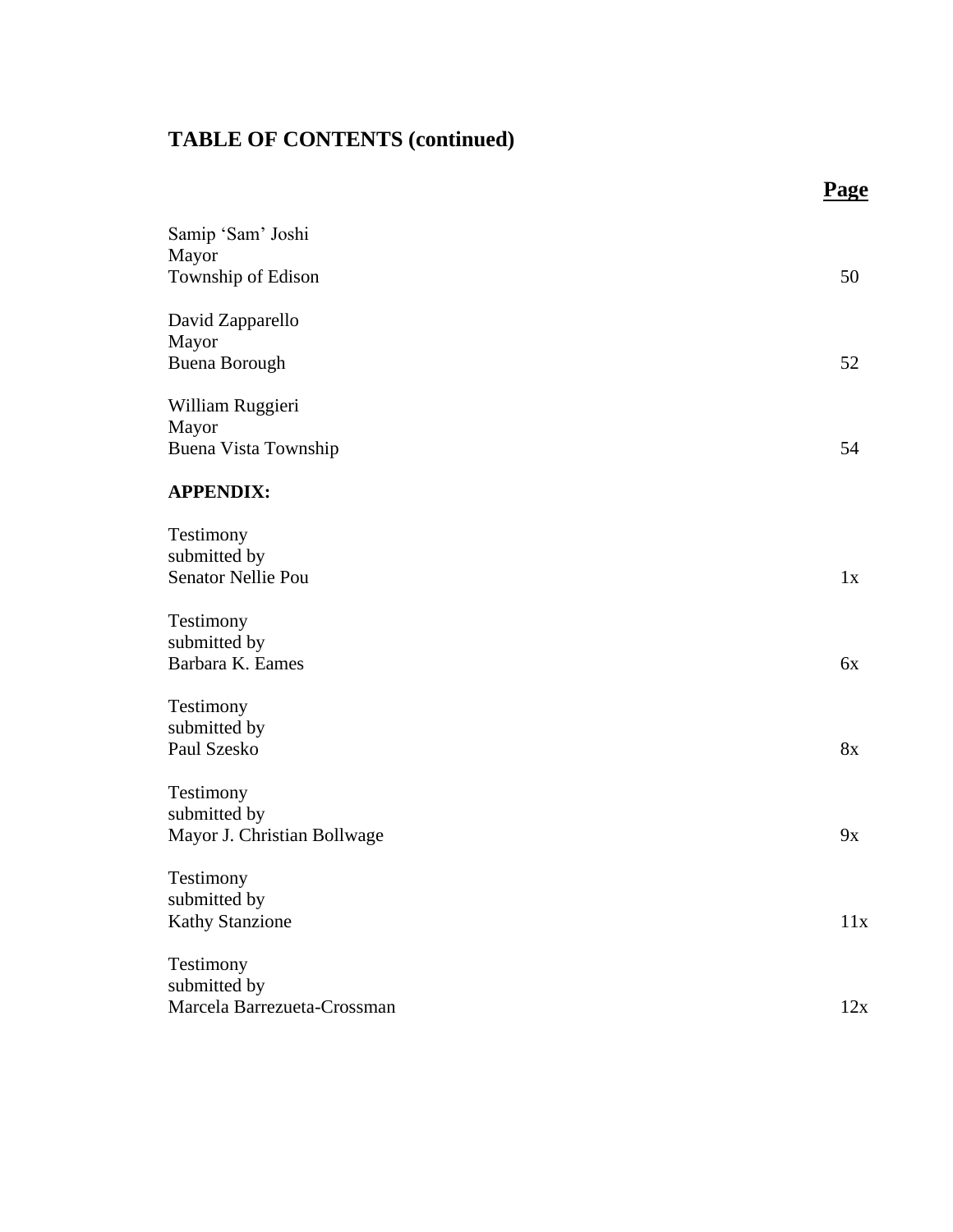# **APPENDIX (continued)**

|                            | <b>Page</b> |
|----------------------------|-------------|
| Testimony, plus attachment |             |
| submitted by               | 13x         |
| Jeffrey E. Grant           |             |
| Testimony                  |             |
| submitted by               |             |
| <b>Joseph Bucs</b>         | 15x         |
| Testimony                  |             |
| submitted by               |             |
| Karen Arakelian            | 17x         |
| Testimony                  |             |
| submitted by               |             |
| George Bauman              |             |
| Private Citizen            | 19x         |
| Testimony                  |             |
| submitted by               |             |
| <b>Bobbie Beitz</b>        |             |
| Private Citizen            | 20x         |
| Testimony                  |             |
| submitted by               |             |
| Arthur Amidano             |             |
| Private Citizen            | 21x         |
| Testimony                  |             |
| submitted by               |             |
| Adam Taliaferro            |             |
| Former Assemblyman         |             |
| Legislative District 3     | 22x         |
| Testimony                  |             |
| submitted by               |             |
| <b>Millie Daverso</b>      |             |
| Private Citizen            | 23x         |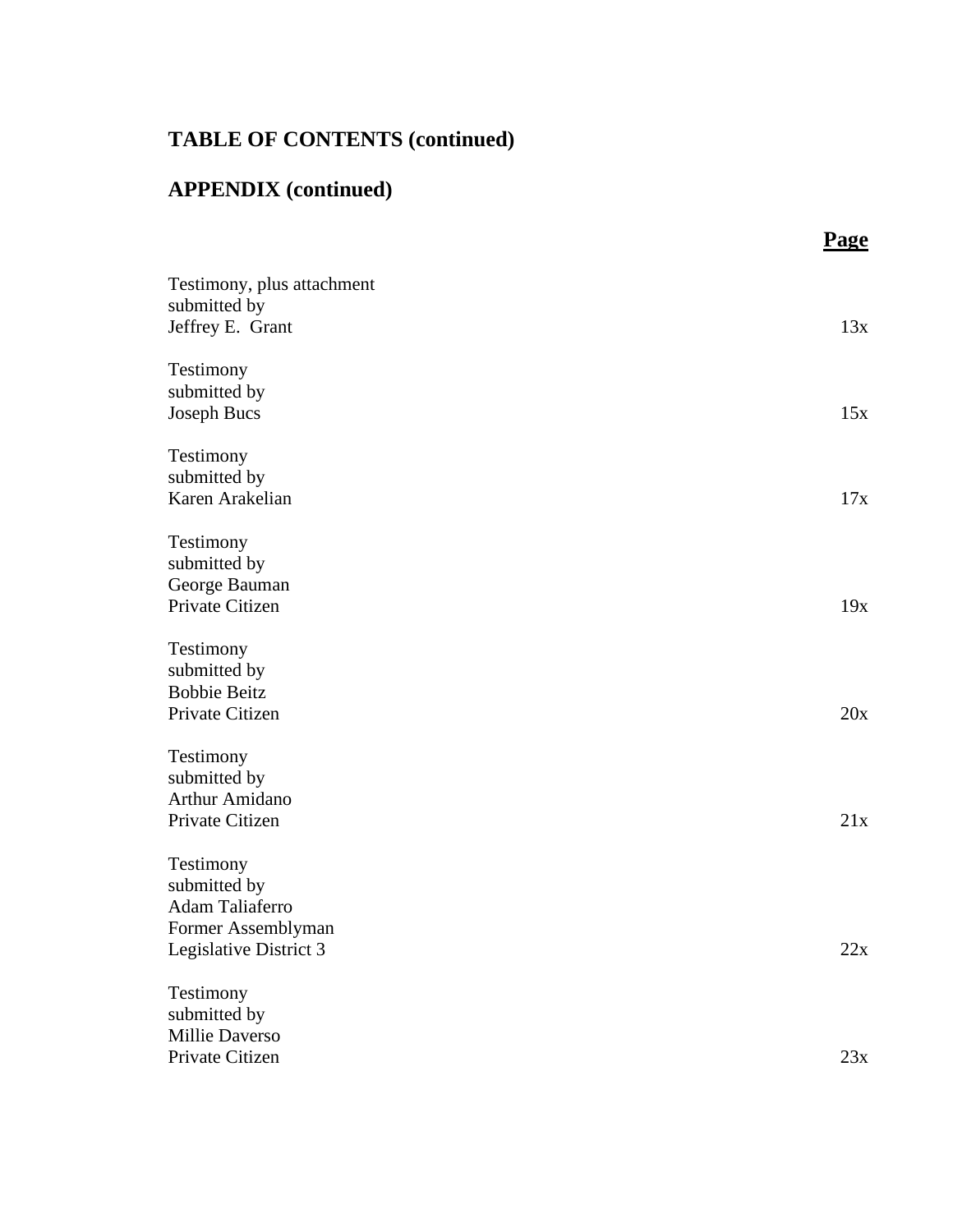# **APPENDIX (continued)**

|                        | Page |
|------------------------|------|
| Testimony              |      |
| submitted by           |      |
| Gabriella Brandeal     |      |
| Private Citizen        | 25x  |
|                        |      |
| Testimony              |      |
| submitted by           |      |
| Danielle M. Jones      |      |
| Member                 |      |
| <b>Borough Council</b> |      |
| Borough of Eatontown   | 26x  |
|                        |      |

pnf:1-59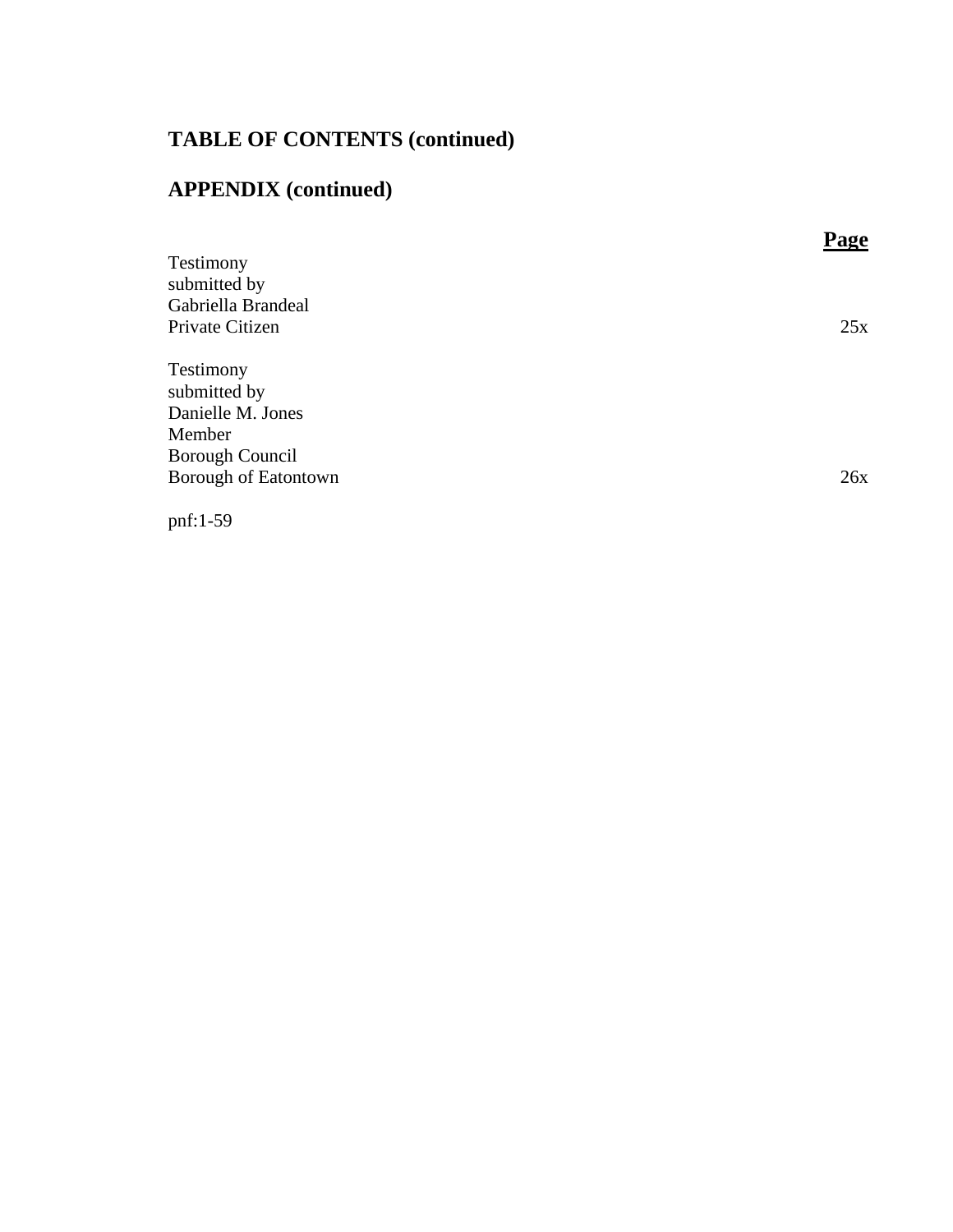**LeROY J. JONES, Jr. (Democratic Delegation Chair):** Good morning, everyone, and welcome to part two of the meeting that was split in half from February 9.

On behalf of myself, Co-Chair Barlas, all the Commissioners, and certainly our 11th member, Judge Carchman, we welcome you today and look forward to very, very robust and substantive testimony on what we deem as important to New Jersey over this next 10 years.

So I'm going to start by just asking Madam Secretary -- if you could call the role.

Please call the roll.

MS. MARTINEZ KRUGER (Commission Secretary): Commissioner Testa.

MS. TESTA: Present.

MS. MARTINEZ KRUGER: Commissioner Taffet.

MR. TAFFET: Present.

MS. MARTINEZ KRUGER: Commissioner Lavery.

MR. LAVERY: Present.

MS. MARTINEZ KRUGER: Commissioner Kean.

SENATOR KEAN: Present.

MS. MARTINEZ KRUGER: Commissioner DuBois.

MS. DuBOIS: Present.

MS. MARTINEZ KRUGER: Commissioner Cirillo.

DR. CIRILLO: Present.

MS. MARTINEZ KRUGER: Commissioner Bramnick.

ASSEMBLYMAN BRAMNICK: Present.

MS. MARTINEZ KRUGER: Commissioner Barlas, Co-Chair.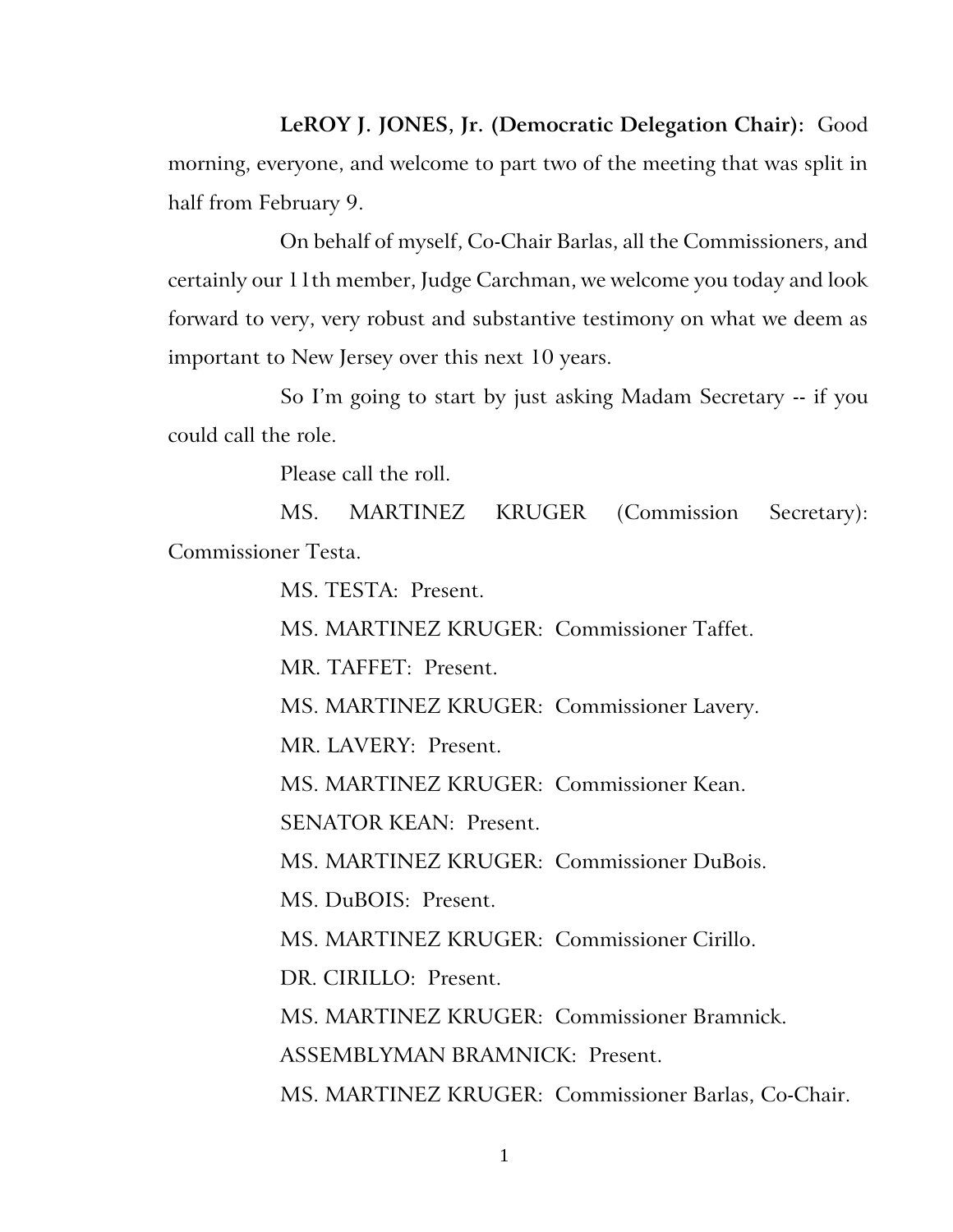**AL BARLAS (Republican Delegation Chair):** Here. MS. MARTINEZ KRUGER: Co-Chair Jones. MR. JONES: Present. MS. MARTINEZ KRUGER: And 11th Member Carchman. JUSTICE PHILIP S. CARCHMAN (Eleventh Member): Present.

MR. JONES: We have a quorum.

So Madam Secretary, I'm just going to begin by just indicating to all the speakers and witnesses who have joined us this morning that we have an outpouring of participation from the public, which bodes well for this process and makes it extremely healthy. However, out of respect to the 60 or so who have signed up today, we are going to try to enforce -- or enforce the three-minute rule so that it can be respectful to all the speakers who are here today, and give them the opportunity to share in this oh-so important process.

I'm going to just indicate to all of you how important this is; and please be very, very attentive to the time clock which will be presented on the viewing gallery. This is extremely healthy for our democracy and much appreciated by myself and all the Commissioners who are engaged in this ohso important endeavor.

So with that -- and let me just indicate that Commissioner Matos is going to be joining us shortly. She's about to finish up another very important meeting that she's involved with.

So with that -- Madam Secretary.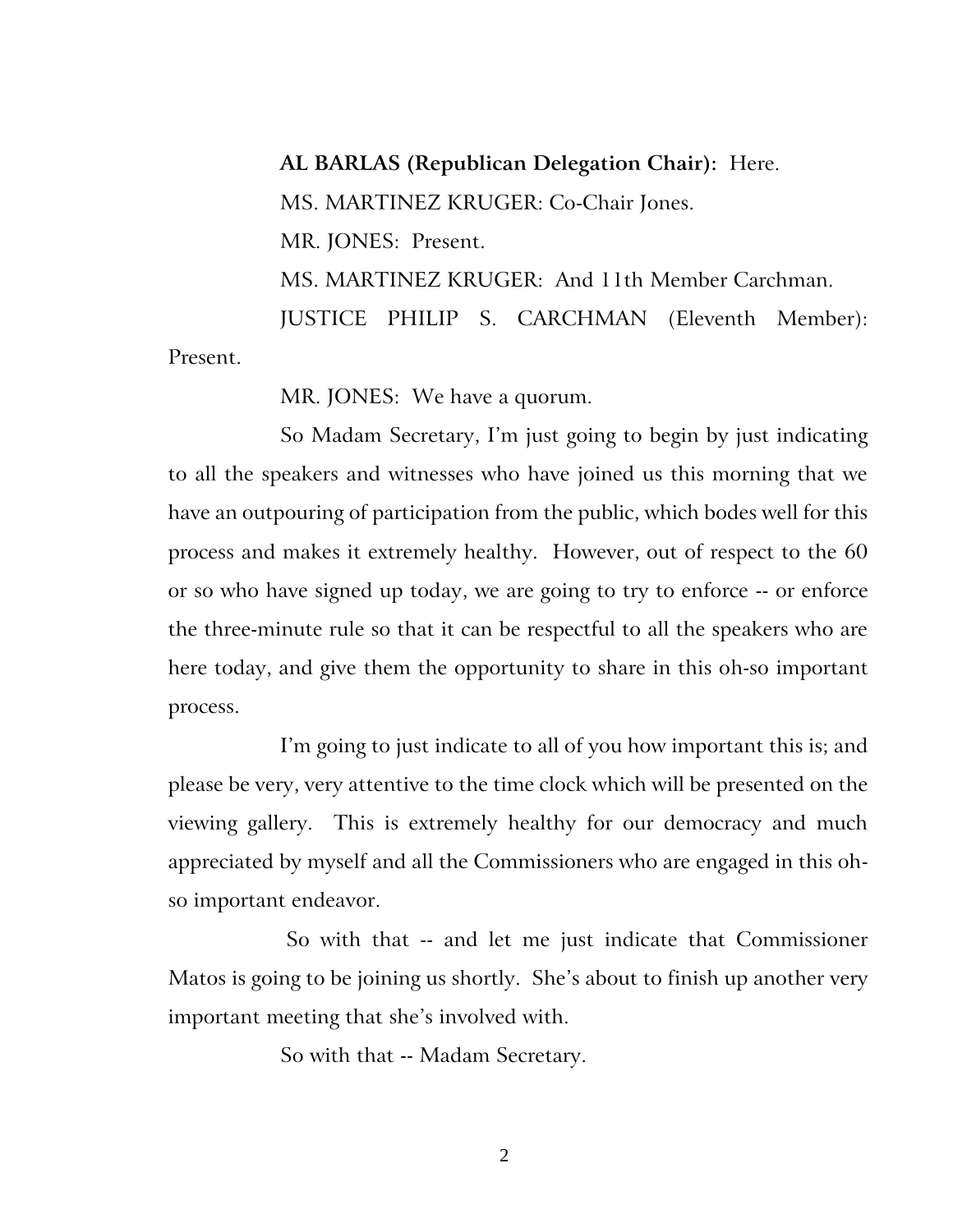MS. MARTINEZ KRUGER: The first speaker will be Senator Nellie Pou, followed by Assemblyman Reginald Atkins.

**S E N A T O R N E L L I E P O U:** Good morning; good morning, everyone.

I don't know if you can see me; I can't see myself, but I'm going to try to speak very, very quickly.

Good morning, Judge Carchman, Chairman Jones, Chairman Barlas, and all of the Commission members.

My name is Nellie Pou, Senator of the 35th Legislative District. And I want to thank you all for providing me the opportunity to discuss this very important topic with all of you today.

And as you all know, in a representative democracy, the government and its leadership must commit itself to democratic openness to ensure that it reflects the many populations it serves. Democracy fails when it does not accurately reflect the citizenry; and representation is a basic fairness principle. Equal inclusion of the underrepresented populations must be woven into all public policy processes, and must ensure that the best interest of our citizens remains the bedrock of our functioning democracy.

During the legislative redistricting process this year, there were significant discussions about communities of color and the need for better representation of the growing minority communities throughout New Jersey. However, it took late into the redistricting process this year for the secondlargest ethnic group in the state, Latinos, to even receive consideration for a seat on the Commission.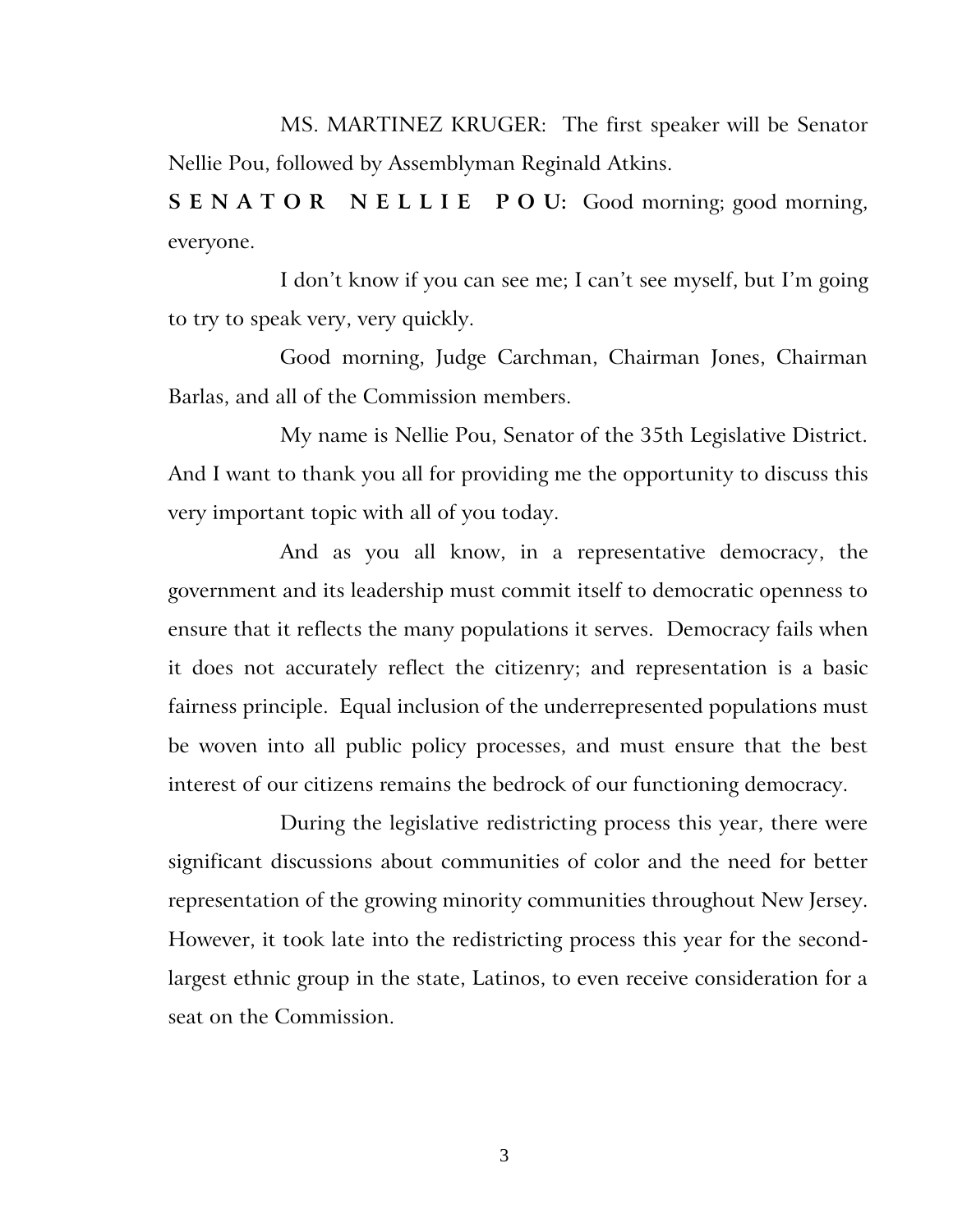Speaking for a collective, and as a member of the leadership of the Legislature, we must move forward beyond words and symbolic gestures to ensure that our processes demonstrate basic fairness principles.

Following the 2020 Census, data shows that one out of every five residents are Latino in New Jersey. However, Latinos continue to lag behind in representation in the many areas of State government, its appointments, and even the State legislature. Latinos are the most underrepresented race or ethnicity in the Legislature, especially in the Senate. Latinos occupy only 3 out of 40 Senate seats, and in the General Assembly, 8 out of the 80 State Assembly seats.

New Jersey is scheduled to become a majority-minority State by 2030, due to the growth of the Latino population within the state. This presents an unprecedented opportunity for New Jersey to put forward a fair and accurate redistricting effort that reflects the power of the Latino vote.

When drawn 10 years ago, the legislative map only had one district in which Latinos made up the majority of the population. Today that same map has two districts with Latino majorities, which are Districts 32 and 35. On a personal note, this very expansion afforded me the opportunity to represent my constituency in the Senate.

The Commission has already heard testimony and has seen examples provided by advocates that demonstrates that it is possible to draw a map that contains four Latino majority districts. The growth of the Latino population, especially in Passaic, Bergen, Essex, Union, and Middlesex counties creates a unique opportunity to draw such districts. It would be a major setback for New Jersey's Latino community if this Commission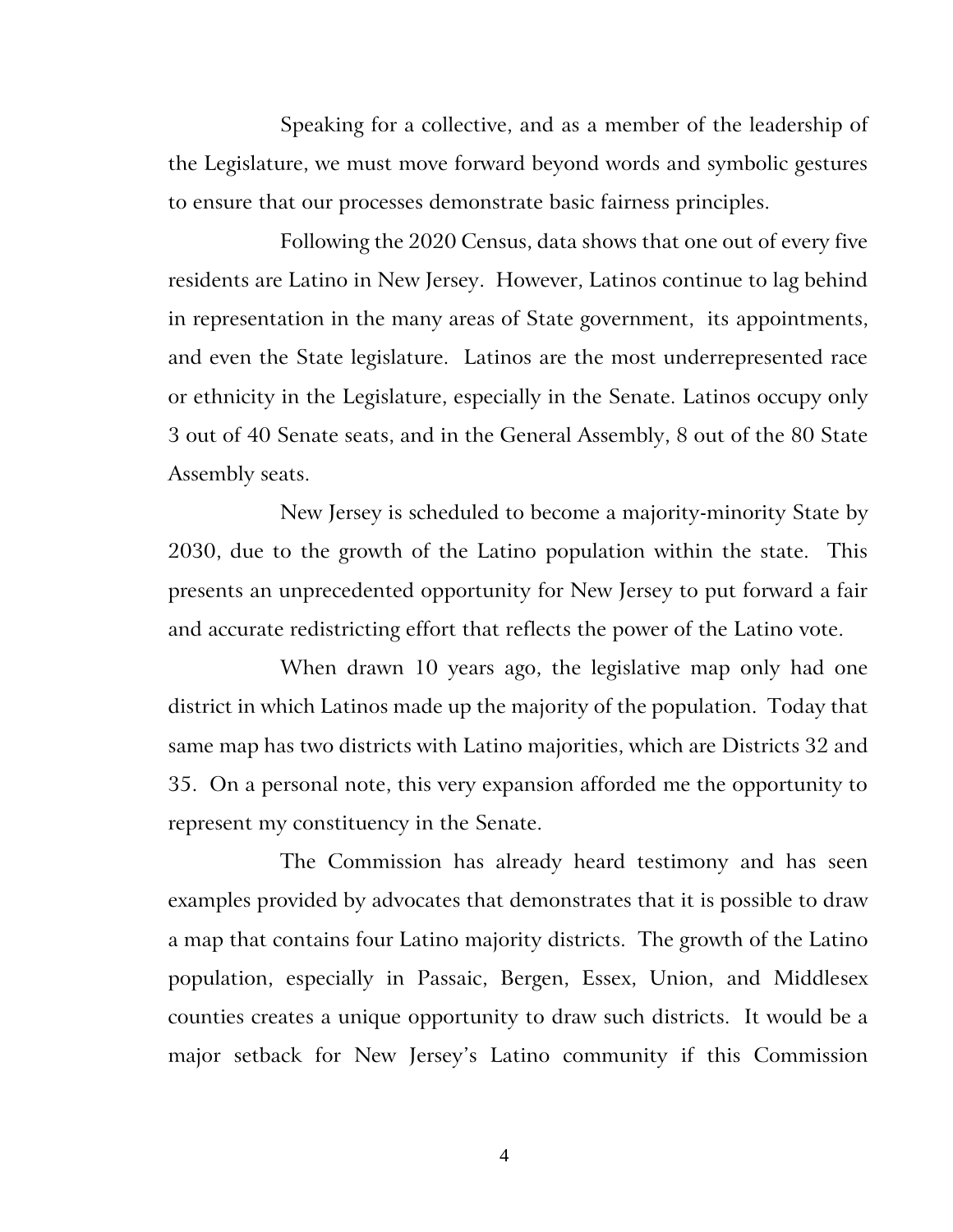regressed by approving a map containing anything fewer than two majority Latino districts.

Cumberland County is a great example of an area that has seen the greatest Latino growth, when compared to any other county in New Jersey. This growth is being driven by increases in places such as Millville, Bridgeton, and Vineland. It is critical that these three communities be kept together in the same district to safeguard representation of these areas and their communities' needs.

I'm almost done.

While we have made progress in New Jersey, we must create structures that ensure appropriate representation. These structures guide the placement of qualified Latinos in elected and appointed positions in all branches of government -- the Judiciary, Executive, and the Legislature.

Thank you so very much. I want to thank you all for the opportunity to allow me to speak with you today on the importance of ensuring fair representation in the drawing of the State legislative map.

As a Chair of the Latino Legislative Caucus, I want to implore this Commission to commit to creating maps that accurately depict the needs of our communities. Without this, a representative democracy, and its ability to govern effectively, cannot succeed. I stand steadfast as an ally to these efforts, and it is my hope that this Commission will do everything it can to achieve this goal.

Thank you so very much to all of you. I'm sorry I was speaking so fast, but I wanted to bring all my points to you.

Thank you, Mr. Chairman, and to all the members of the Commission.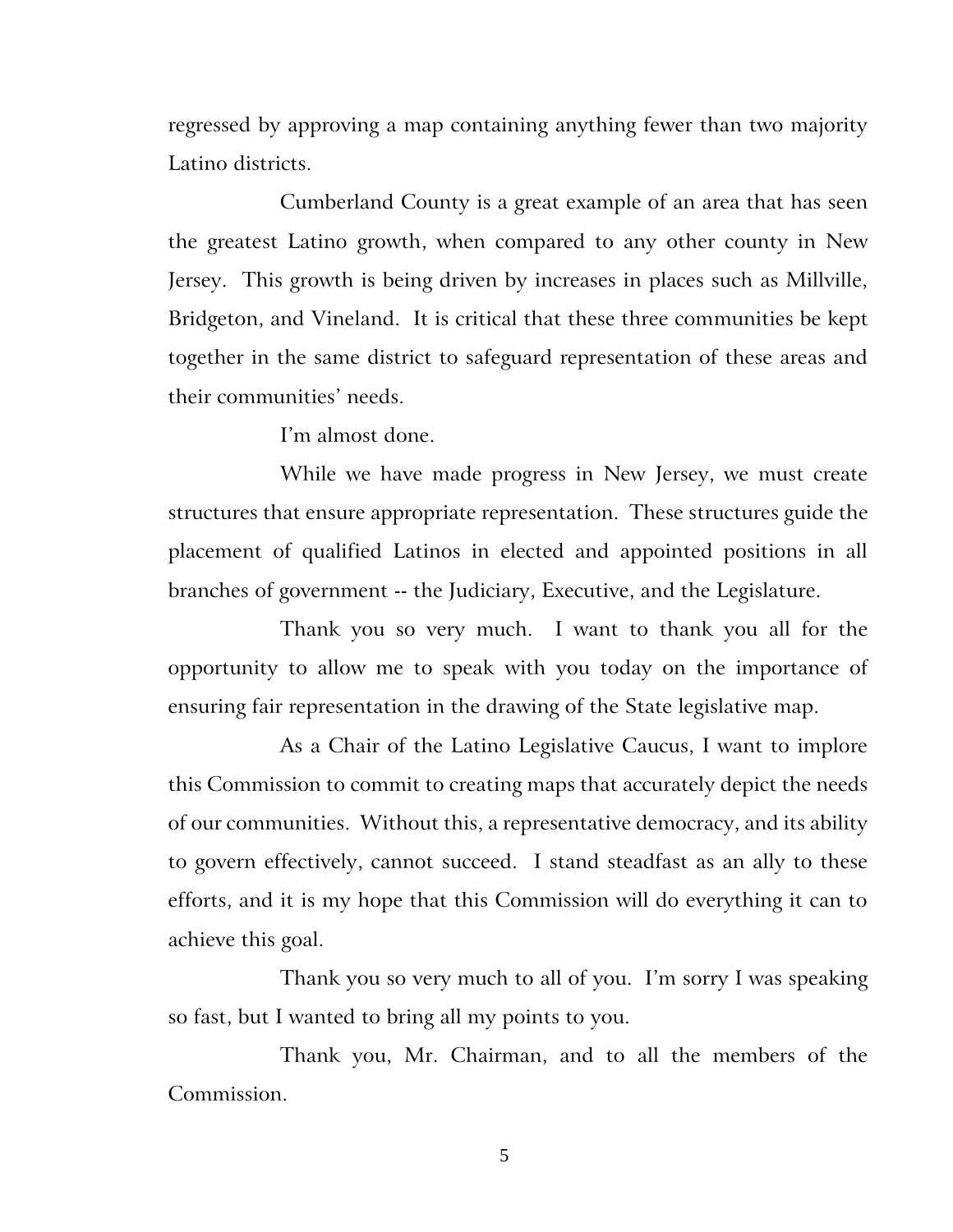MR. JONES: Well done, Senator; well done.

Thank you.

Madam Secretary.

MS. MARTINEZ KRUGER: The next speaker is Assemblyman Reginald Adkins.

**A S S E M B L Y M A N P A S T O R R E G I N A L D W. A T K I N S:** Thank you so very much for the opportunity to speak to you. To our Chairmen, thank you very much, as well as to our Judge and to all the Commission.

I do represent LD 20, which consists of Elizabeth, Roselle, Union, and Hillside.

I would just like to say, I understand this process is not an easy one, and I do appreciate the time and the effort that went into this whole process.

I can tell you today that I am voicing my support for both of these proposed maps, with the intent of Roselle's continued place in the 20th Legislative District. I can tell you, based on the infrastructure, also based on me being a local Pastor, that we literally feed somewhere in the neighborhood of about 500 to about 750 people on a weekly basis, and we have a greater percentage of those individuals who are coming from Elizabeth Township, as well as Roselle, as well as Union. So we're based very, very well.

Roselle's close relationship with the cities of Elizabeth and Union has made our community much stronger. We feel that the District has struck a proper balance of representation; and also if we were to be put into another District, it would put a newly-elected Assemblyman, such as myself, in direct conflict with others. Also, Roselle is a Black and Latino community. We're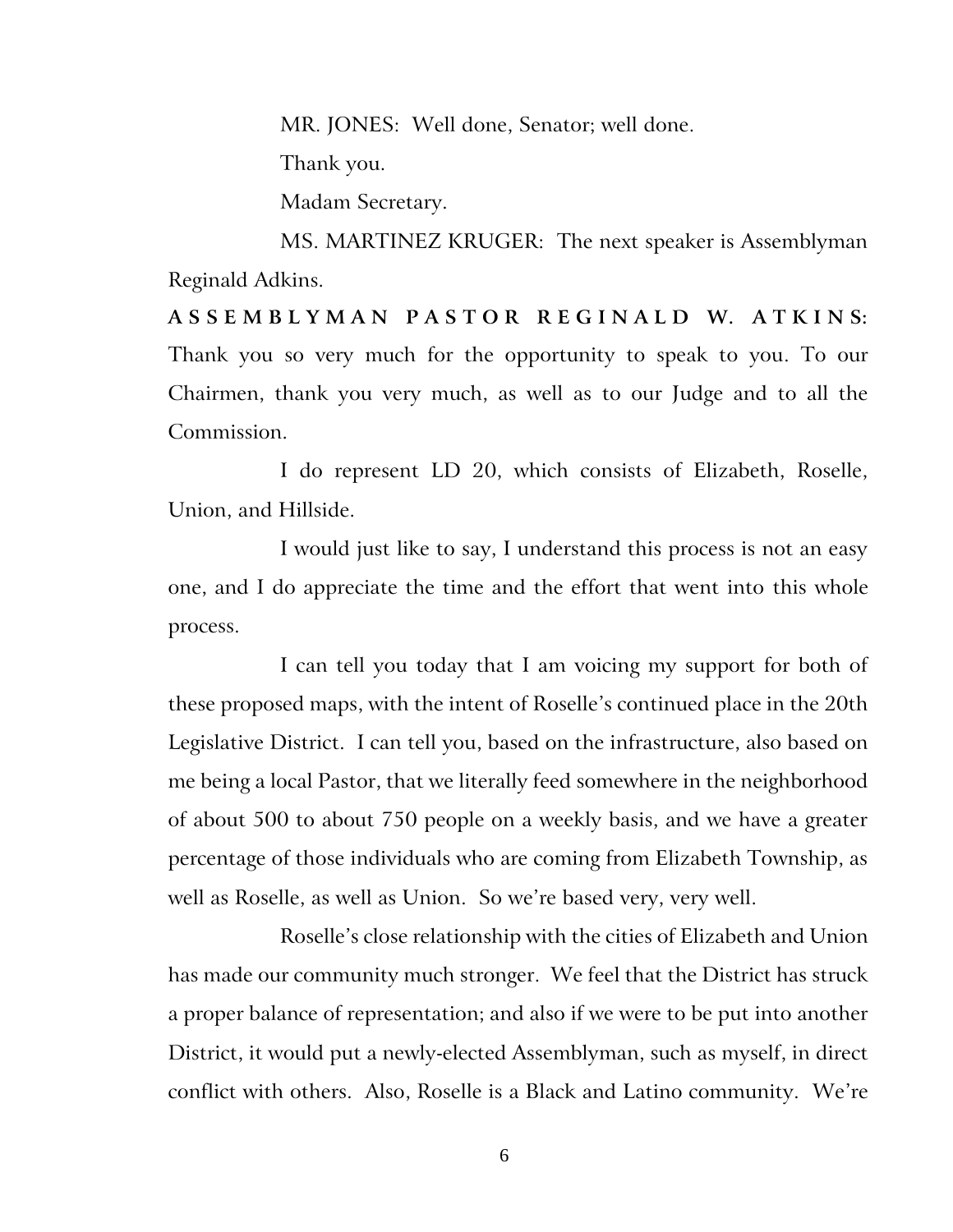based and we're served by continued relationships with Union, Vauxhall, as well as Elizabeth.

I would just like to say to the Commission, and to all those who are listening, thank you for protecting Roselle's place at the core of the 20th Legislative District in both of these proposed maps. Roselle, like Union and Elizabeth Township, are a blend of urban/downtown/suburban areas. The demographics are similar to the African American-Latino population of each Union and Elizabeth. Our economy in Roselle is strongly tied to the economy in Elizabeth in our access to the downtown area. I'm sure that others who are going to be coming after me, who come from Roselle, will echo the same sentiments.

Thank you very much for the opportunity to share my thoughts, as well as concerns, about LD 20.

Thank you very much.

MR. JONES: Thank you so much, Reverend. We appreciate that. And you know, you were pretty much close on the clock there. So kudos to you, my friend. Thanks for those remarks.

Madam Secretary.

MS. MARTINEZ KRUGER: The next speaker is Bishop Fred Rubin, followed by Imam Saffet Catovic.

**B I S H O P F R E D R U B I N:** Yes, good morning.

And I offer my thanks and gratitude for this privilege to provide testimony to the Commission.

My name is Bishop Fred Rubin; I serve as the Senior Pastor at the Community Refuge Church in Manalapan. And I preside over 20-plus churches throughout the State of New Jersey.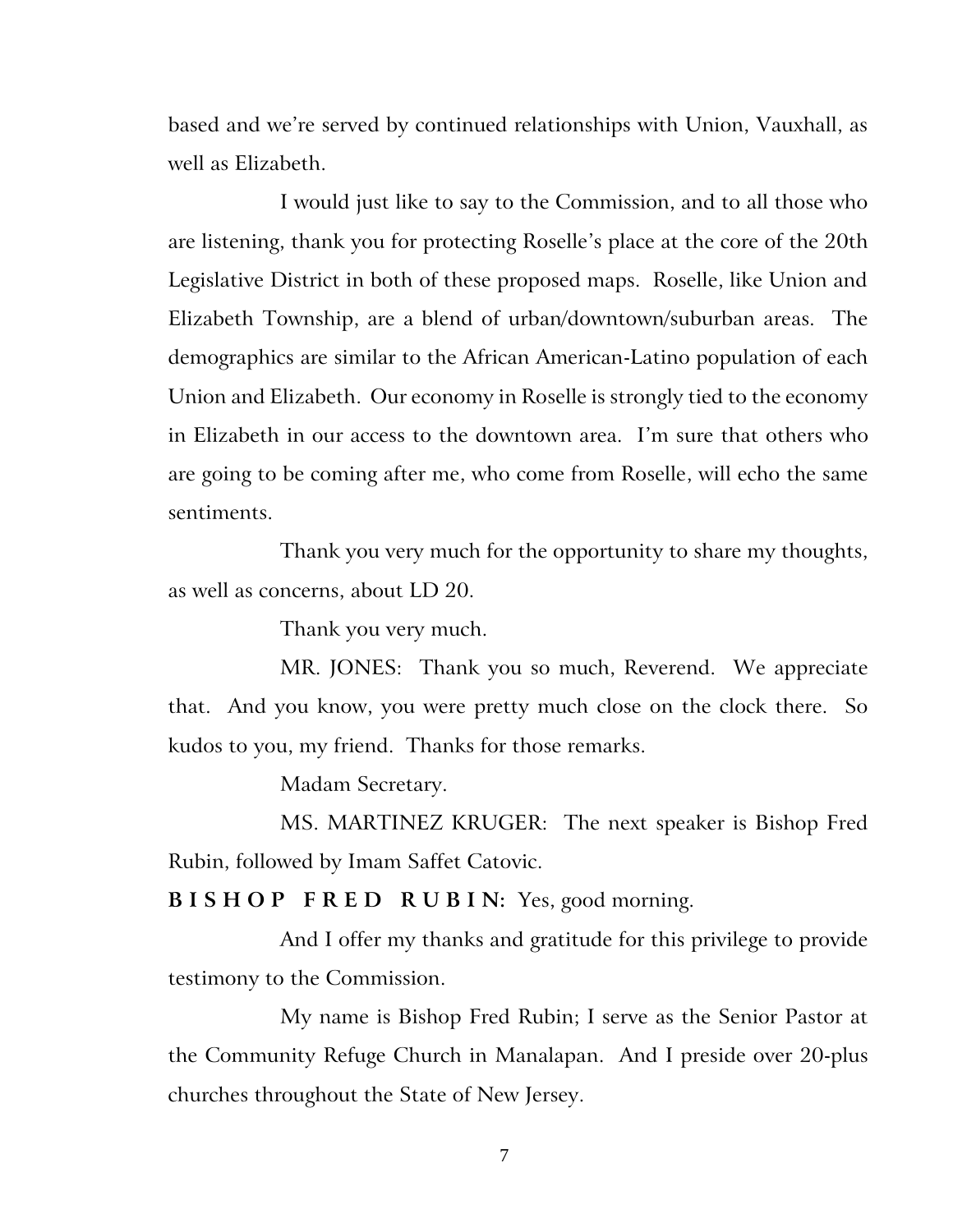I'm also a member of Faith in New Jersey, which has members within every county in New Jersey.

Community input is vital, and I applaud you releasing the proposed maps, allowing for response. However, there are certain things that we would like to bring to your attention. I acknowledge that you have undertaken a huge task, seeking to draw districts that are fair, especially at a time when certain politicians across this nation are actively trying to take the sacred right to vote away from some of God's children. You have been charged with rejecting partisan politics and honoring the uniqueness of each community of interest when you approve our next legislative map.

Our State has had all of its population growth from the global majority over the past 10 years, making us a state that is essentially 50 percent global majority. As such, the fair thing to do is to draw 20 Legislative Districts that provide places for these majority of individuals, and certainly people of color and Latinos. People who are not monolithic in their politics -- as are similar for all folks -- but their communities have shared concerns. If they are separated, certain legislations will continue to ignore the concern because their voice has been diluted. Simply put, it would be unjust for New Jersey's communities of color to be cut up and continue to be underrepresented in the Legislature, especially given the demographic changes of the last 10 years.

Our country has a horrible legacy of excluding the voices of people of color, and at every turn, even now, the practice continues across this country.

My denomination has fought for voting rights over and over again. We have fought to ensure that members of our primarily Black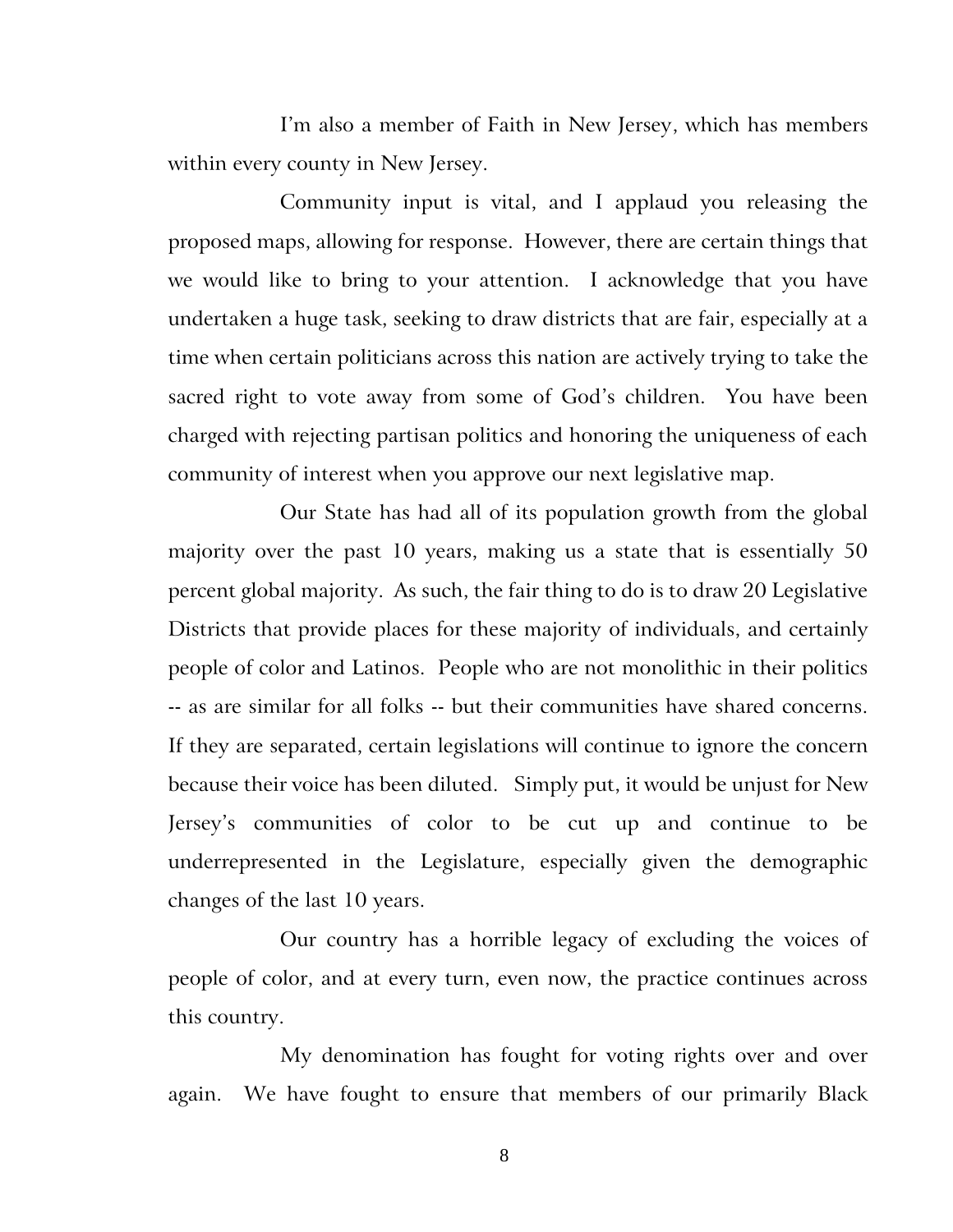domination, in particular, are able to truly participate in this democracy. Yet, even though the New Jersey total population is around 50 percent, there's only one majority Black district that's been (indiscernible).

We encourage you to please look at the maps so there is equal distribution throughout our state.

Thank you so much.

MR. JONES: Thank you so much, Bishop. And I know it's difficult to try to get all that in under three minutes, particularly a person of the cloth; and prior to you, a Reverend and a politician. (laughter) So we thank you so much for being so succinct.

BISHOP RUBIN: Thank you so much.

MR. JONES: Madam Secretary.

MS. MARTINEZ KRUGER: The next speaker is Imam Saffet Catovic, followed by Reverend Heyward Wiggins.

**I M A M S A F F E T C A T O V I C:** Good morning.

*Salam alaikum, salaam aleichem. Pax vobiscum, pax vobiscum; Om Shanti.*

These are some of the myriad of ways peoples of faith across our Garden State greet one another with peace; a peace that results from fairness, equity, and just inclusion in all aspects of our lives, including our political life, as fully participating citizens in our democracy.

Allow me to express my deep appreciation to the Commission and to the Chair for the opportunity to provide testimony for fair districts that ensure that the voices of every New Jerseyan continue to matter in our great democracy.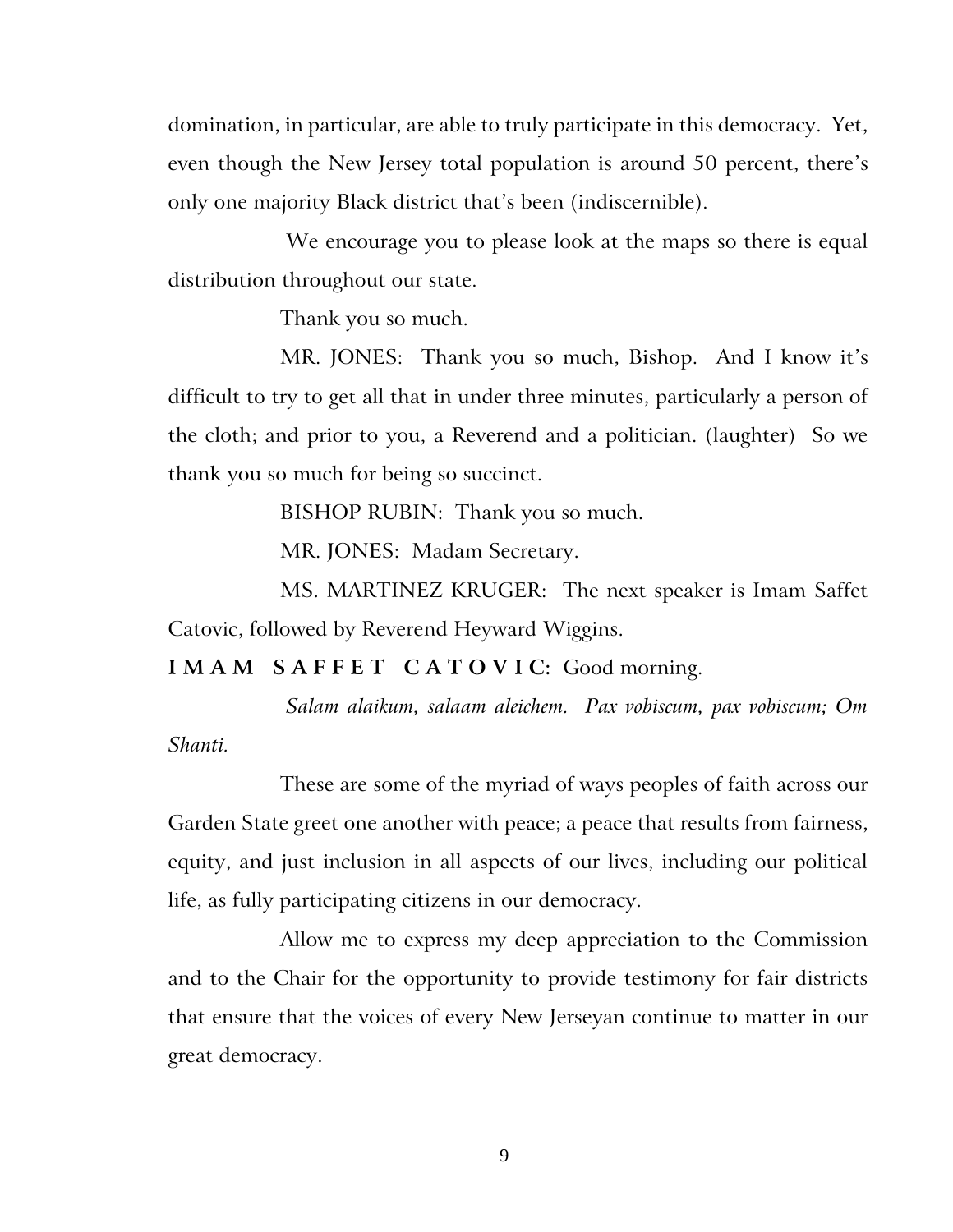My name is Saffet Catovic; I am Jersey born and raised, and a longtime resident of Montgomery Township. I serve as the Iman and Muslin Chaplain at Drew University in Madison, and am a longtime member of the Islamic Society of Central Jersey, Central Jersey's oldest and largest mosque.

I also serve on the Board of Faith in New Jersey, a multi-faith organization which is part of the national Faith In Action Network. And we have mobilized thousands of people across the state to participate in our democracy.

We are working-class people, essential workers, immigrants, clergy folk, justice-impacted citizens, youth, elders, and people of faith who are fighting for our collective liberation and to build the beloved community.

Community input -- and I appreciate the opportunity to be part of that input today -- is vital, and I applaud your efforts for releasing the proposed maps so we may respond.

Time was short, in terms of the opportunity to review and respond; but the opportunity is all the more appreciated.

Being in a community, and communities of shared interest, the neighborhoods where we live, pray, play, go to school, and work, are the heart of our democracy, and they should not be targeted for separation and division. I believe that the Fair Districts Unity Map provides the opportunity for all voices to truly be heard. I echo and support fully the sentiments of those of my sisters and brothers, fellow New Jerseyans who have already spoken and who may speak afterwards before this Commission on this important matter, when they call for three majority Black districts as indicated in the submitted Unity Map.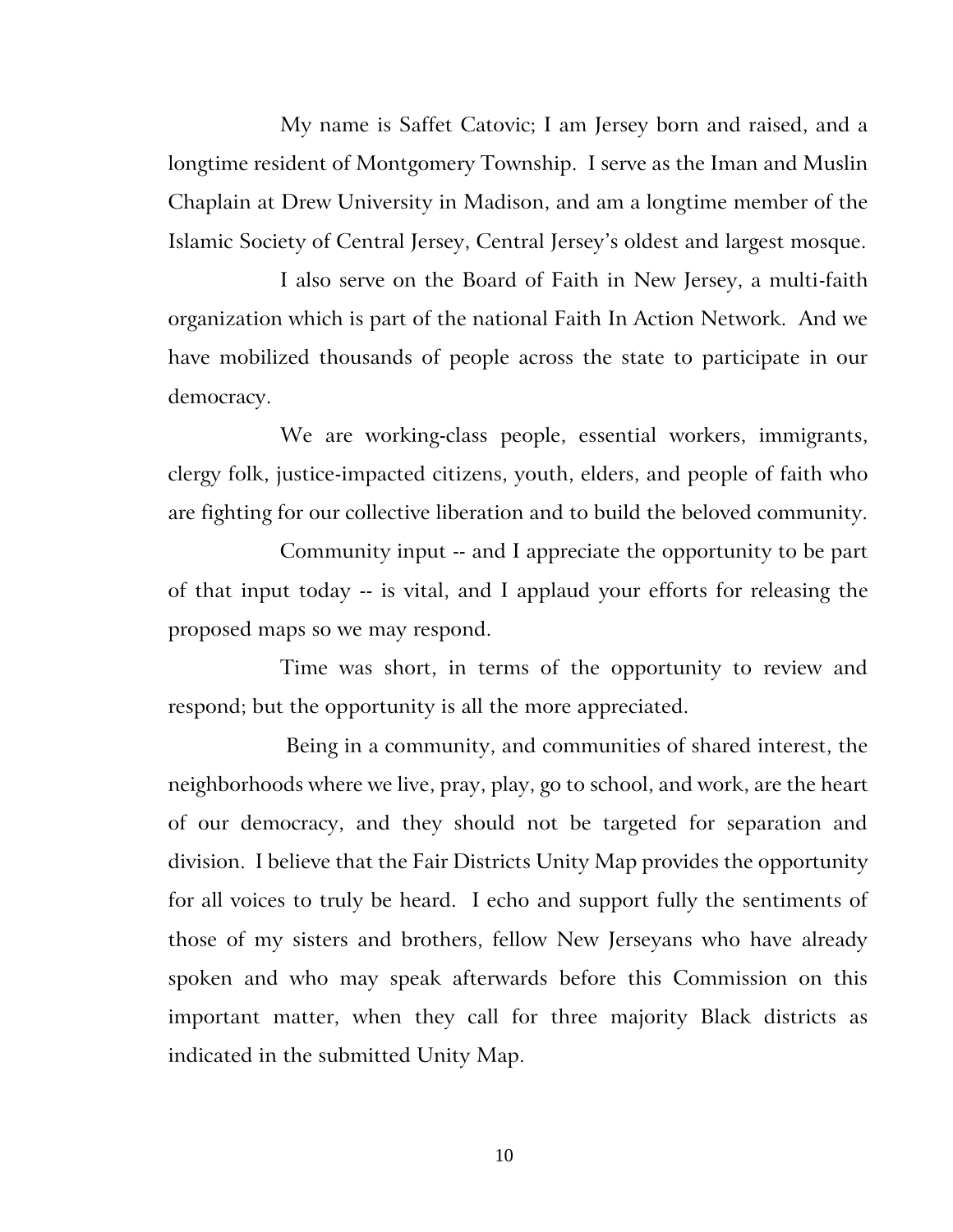Our Latina sisters and brothers represent 22 percent of our statewide population and a vital part of those whom we minister to. They must be able to truly have their voices heard and votes be counted, and impactful regarding their lives, the lives of their families, and the future.

The Asian population has grown 30 percent in the last 10 years, many of whom are Muslim New Jerseyans. To recognize and honor this demographic change and reality, the Commission should draw Asian plurality and influence districts, where possible, without dividing their communities of interest.

We are blessed to be truly an ethnically diverse and religiously pluralistic society here in the Garden State, including hosting one of the largest concentrations of Arab Americans in the nation, whose voices must continue to be heard and the redistricting keep their communities together.

Thank you, Mr. Chairman and members of the Commission for the opportunity to be with you and share with you today.

God bless, God speed.

MR. JONES: Thank you, brother Catovic. And *Wa alaykumu ssalam*; and we appreciate very much those very pointed comments and observations.

Madam Secretary.

MS. MARTINEZ KRUGER: The next speaker is Reverend Heyward Wiggins; followed by John Kelly, Mayor of Caldwell.

**R E V E R E N D H E Y W A R D D. W I G G I N S III:** Good morning, everyone.

My name is, again, Reverend Hayward D. Wiggins. I am the President of Faith in New Jersey, part of the Faith in Action network. I've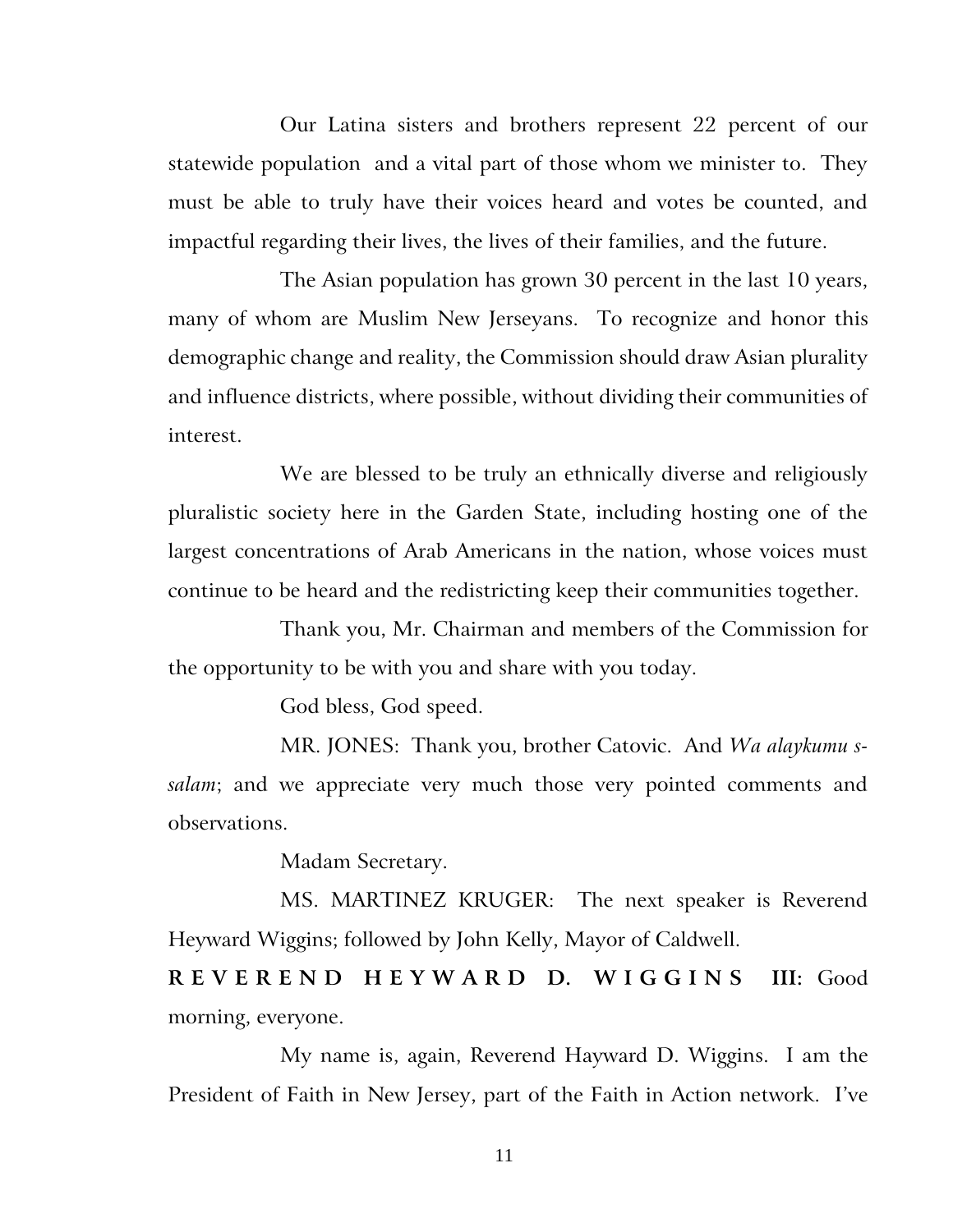been also the Pastor of Camden Bible Tabernacle Church the last 26 years in the City of Camden.

And I want to start by thanking the Commission for hosting this public hearing, and agreeing to attend such public hearings for the releasing of the maps for the final meeting. We applaud you for that.

I'm a member of the Camden City-Camden County community. And I was raised in Camden, and went to local high schools. And as I said earlier, I've been pastoring there for the last 26 years. And it's important to me that representation takes place in our counties, in our communities. And communities that are central to me are Camden-Pennsauken communities; I also am a resident of Chesilhurst, Atco, and the Berlin-Waterford areas as well.

But I would like us to focus in on the Camden, Pennsauken, and Merchantville community that has kind of been cut up by the Turnpike map, which splits Pennsauken and Merchantville from Camden. In Camden, which provides a lot of the go-to places for areas such as Pennsauken and Merchantville: the local court system, stores, and what have you, are in Camden, and yet they are split up. My congregation is made up of residents of Pennsauken, Merchantville, and Camden. And it's important that we stay together, not only physically and demographically, but also spiritually as well.

And so I think that's very important for us to make sure that we have 20 legislative districts that reflect that demographic in the areas in which I serve and worship for the last 26 years.

I have always adopted a principle and a practice that equality is better for the hope. So however the districts are divided up, it should be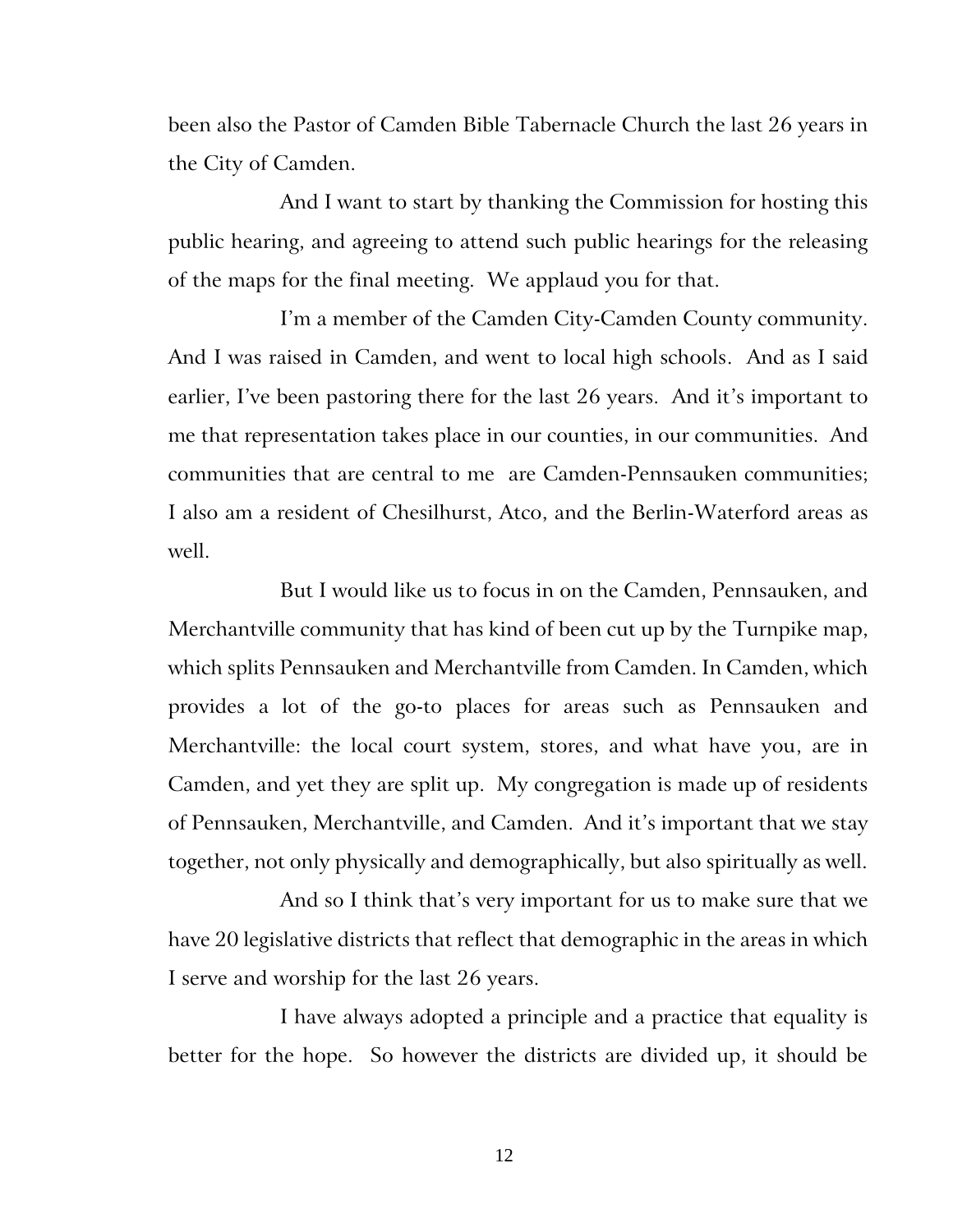based upon the equality of the people who are there in those particular districts so that it works out for everybody.

Now, I'm probably going to be the shortest clergy speaker that you have today, because I'm just about done. (laughter) But equality is the best policy. My faith perspective is that, if we can draw districts that show equality, to me that's the best policy that we can have.

Now, bless you and God keep you, and help you make the right decisions in this legislative map-drawing.

Thank you so much. God bless.

MR. JONES: Thank you, Reverend Wiggins. We really appreciate those comments, and certainly that focus on the policy of equality.

Thank you.

Madam Secretary.

MS. MARTINEZ KRUGER: The next speaker is Mayor John Kelly, followed by Rachael Davis.

**M A Y O R J O H N K E L L Y:** Thank you for the opportunity to speak on behalf of the Borough of Caldwell.

I'll keep this short, but to the point.

I'm in the fourth year of my first term, and I want to thank our representatives, Governor Codey, John McKeon, and Mila Jasey, for all that they do for the governing body and the residents of Caldwell.

The Borough has a very strong relationship with these representatives. All are part of the Caldwell community. In fact, Governor Codey has a daily presence -- I repeat, a daily presence in our downtown, and hears from residents of the Borough of Caldwell and Essex Fells, which is our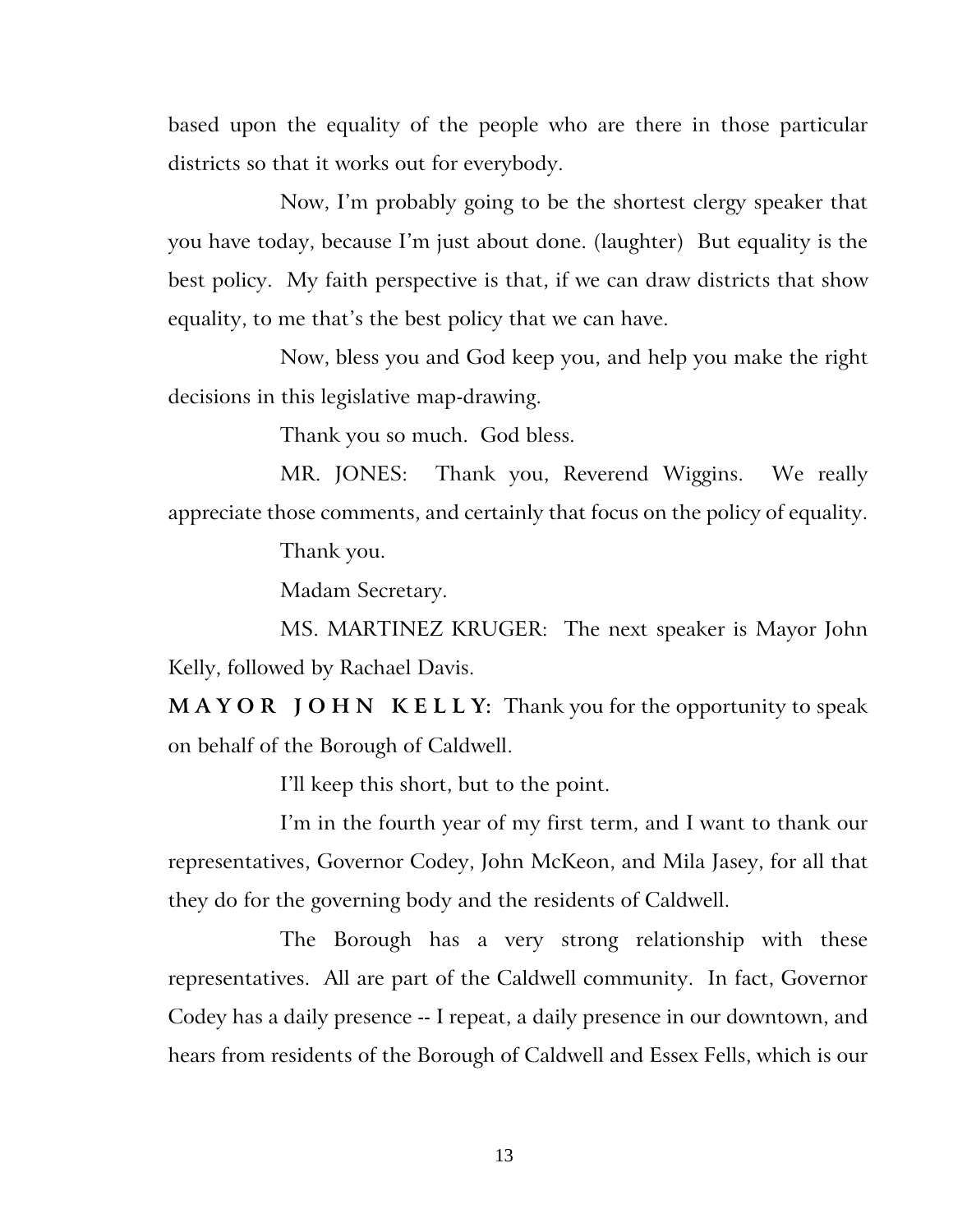neighboring community. This extremely close relationship with Governor Codey extends to John McKeon and Mila Jasey.

Caldwell has been well represented in the current District, and it is a good, successful fit for the community.

In each of the proposed maps there are big changes to this representation that may present challenges for Caldwell. In the Turnpike map scenario, Caldwell was put into District 40, a District that is made to include four counties: Bergen, Passaic, Essex, and Morris; that Republican incumbents live in Passaic County and Bergen -- both Assemblyman.

In the Parkway maps scenario, Caldwell is put into District 34, along with Orange and East Orange. This will mean that almost half the population will be those towns, which have less in common with Caldwell, other than the other parts of west Essex County.

As Mayor of Caldwell, I implore you to not pick these actions, which will diminish our representation.

Thank you again for the opportunity to voice Caldwell's opposition to these proposed maps.

> MR. JONES: Thank you, Mayor. I appreciate those comments. Madam Secretary.

MS. MARTINEZ KRUGER: The next speaker is Rachel Davis, followed by Rachael Brookes.

#### **R A C H E L D A W N D A V I S:** Thank you.

Good morning, everyone. Thank you Commissioners, Judge, staff, and attendees -- everyone, all -- for this opportunity to share testimony.

My name is Rachel Dawn Davis, and I'm the Public Policy and Justice Organizer for Waterspirit. Waterspirit is a nonpartisan, nonprofit,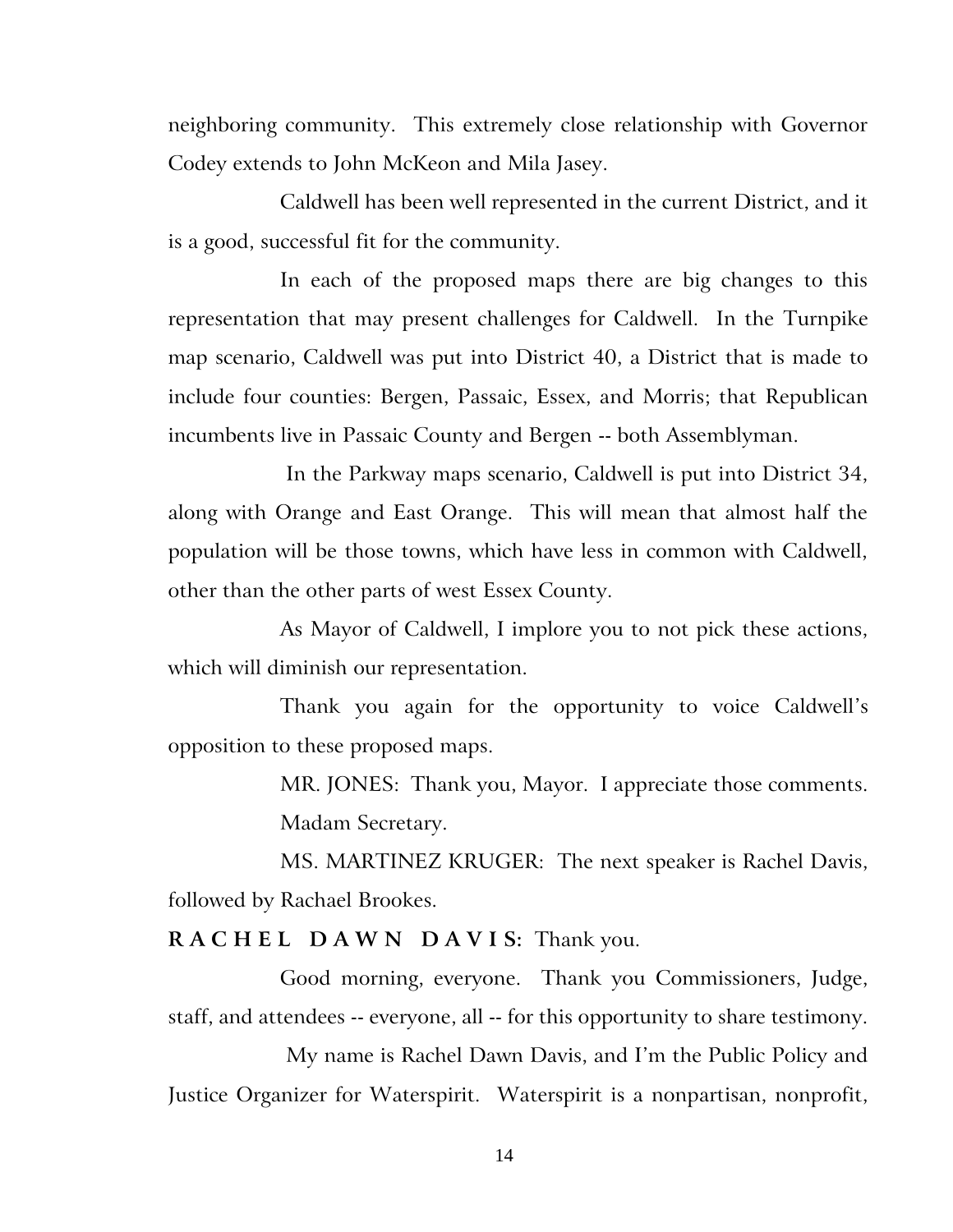spiritual ecology center and ministry of the sisters of Saint Joseph of Peace. And we work to center equality and justice around water-related policies at every level of government on Earth. We focus on the interconnectedness of all life, and the issues in which we work are intertwined. Reality-based representation matters for everyone in New Jersey, especially young people and future generations, and purposefully underrepresented communities that have been that way for very, very -- far too long.

I grew up second generation in the intentionally diverse community of Teaneck in Bergen County, of which I am proud. Waterspirit, as a member of Fair Districts New Jersey Coalition, welcomes the increased transparency and release of these maps. The times have changed since I grew up in Teaneck; so in the same breath, the Apportionment Commission must ensure growing communities of interest are receiving equitable representation that reflects and respects this growth in the mapmaking and voting process.

For example, both the Turnpike and Parkway maps must do a better job incorporating communities of interest feedback, which was received at public hearings and collected through the Fair Districts Coalition's community mapping drives.

Some examples of split communities include Camden and Pennsauken/Merchantville -- are kept split in the Turnpike map. In the Parkway map, the New Brunswick, North Brunswick, and Highland Park community of interest was split in the Parkway among those three different districts.

I'm also going to be pretty brief.

We urge the Commission to schedule opportunities for public comment, including a public comment portal on its website, to allow for even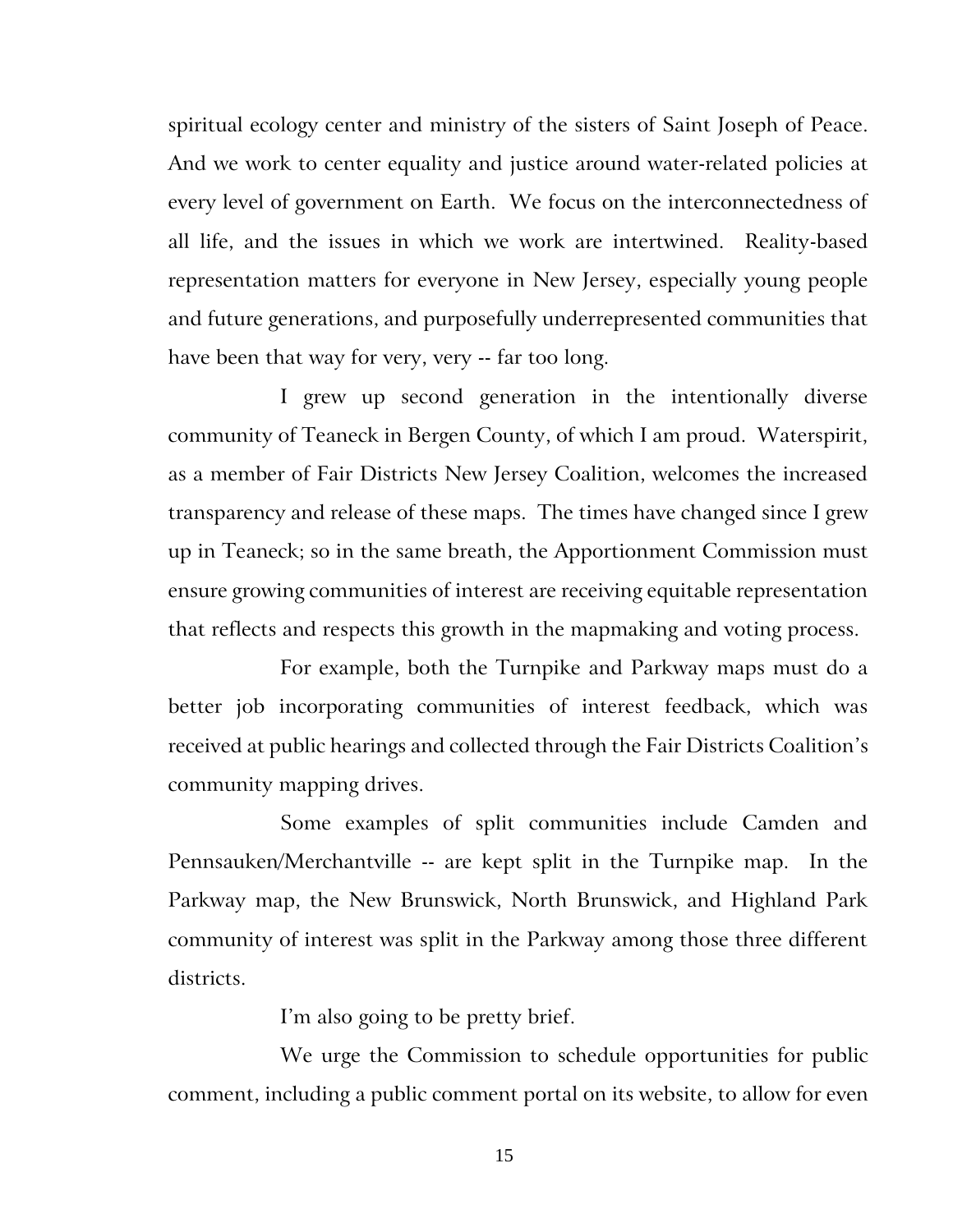more feedback. It is important that the Commission takes steps to accommodate all relevant public feedback on these maps, not merely through this second of an overflowing hearing, scheduled two days after the maps were released.

Democracy, like water, is fluid. And the population of young potential voters from across the land are paying close attention to the process unfolding in the Garden State.

I deeply appreciate those who have spoken out this week, and speaking today, to illuminate what is a microcosm of those interested in this process. You might think it's a lot of people, but it's not. There are many more who are not here in this meeting today, eager to make it work for everyone.

Thank you for the opportunity, and I encourage your continued engagement in ongoing dialogue with everybody, in addition to the New Jersey Fair Districts Coalition.

Thank you.

MR. JONES: Thank you, Ms. Davis.

Madam Secretary.

MS. MARTINEZ KRUGER: The next speaker is Rachael Brookes, followed by Barbara Eames.

**R A C H A E L B R O O K E S:** Good morning; thank you so much.

Good morning. My name is Rachael Brookes. I'm the Chair of the Rockway Township Republican County Committee, and I'm also a Township Councilwoman.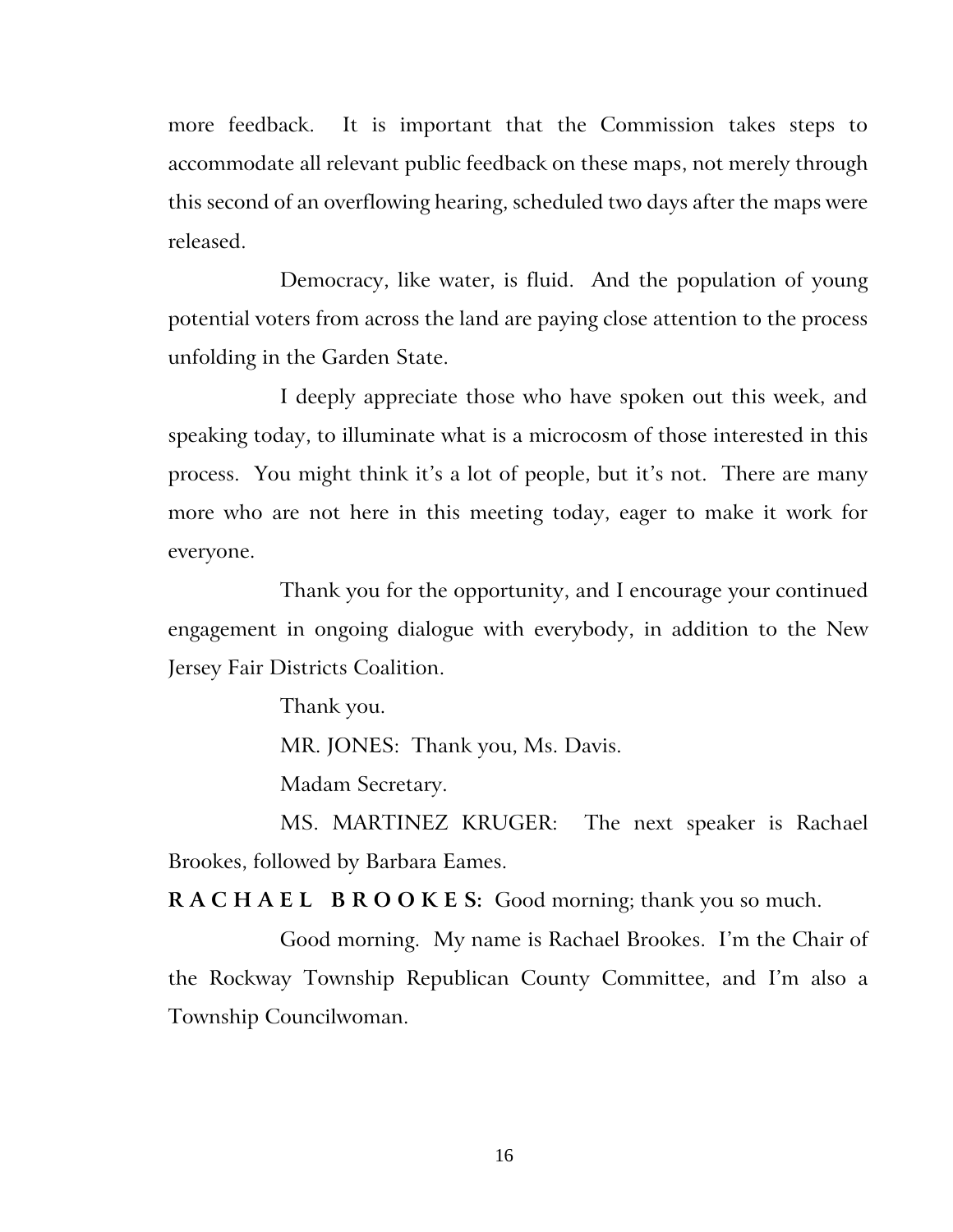I'd like to thank you for the opportunity to share my concerns regarding the Turnpike map and its potential negative impact that it will have on Rockaway Township.

We're roughly over 40 square miles, with a large portion of our Township with County-maintained roads and parks, and an ever-expanding shopping mall.

Denying Rockaway Township the representation of individuals from our specific County is unfair, and we can't help but feel left out and that we're being singled out by being pushed into a Sussex-based County District.

And it feels it's simply just trying to dilute our representation based on an attempt just to remove our current representation. And that's really not fair to Rockaway Township.

I'd also like to share our disappointment in the timing of all this. As I do appreciate, like said before, the opportunity to come and speak amongst you, the timing was quite short, and I feel that during all that's been going on, we've been slightly distracted. We're working on trying to regain normalcy to our constituents in our Township, and this has kind of been snuck in. And it really does seem simply just to weaken the Morris County representation.

That being said, once again I thank you for your time.

MR. JONES: Thank you, Miss Brookes.

Madam Secretary.

MS. MARTINEZ KRUGER: The next speaker is Barbara Eames, followed by Sue O'Dougherty.

**B A R B A R A K. E A M E S:** Good morning, Commissioners.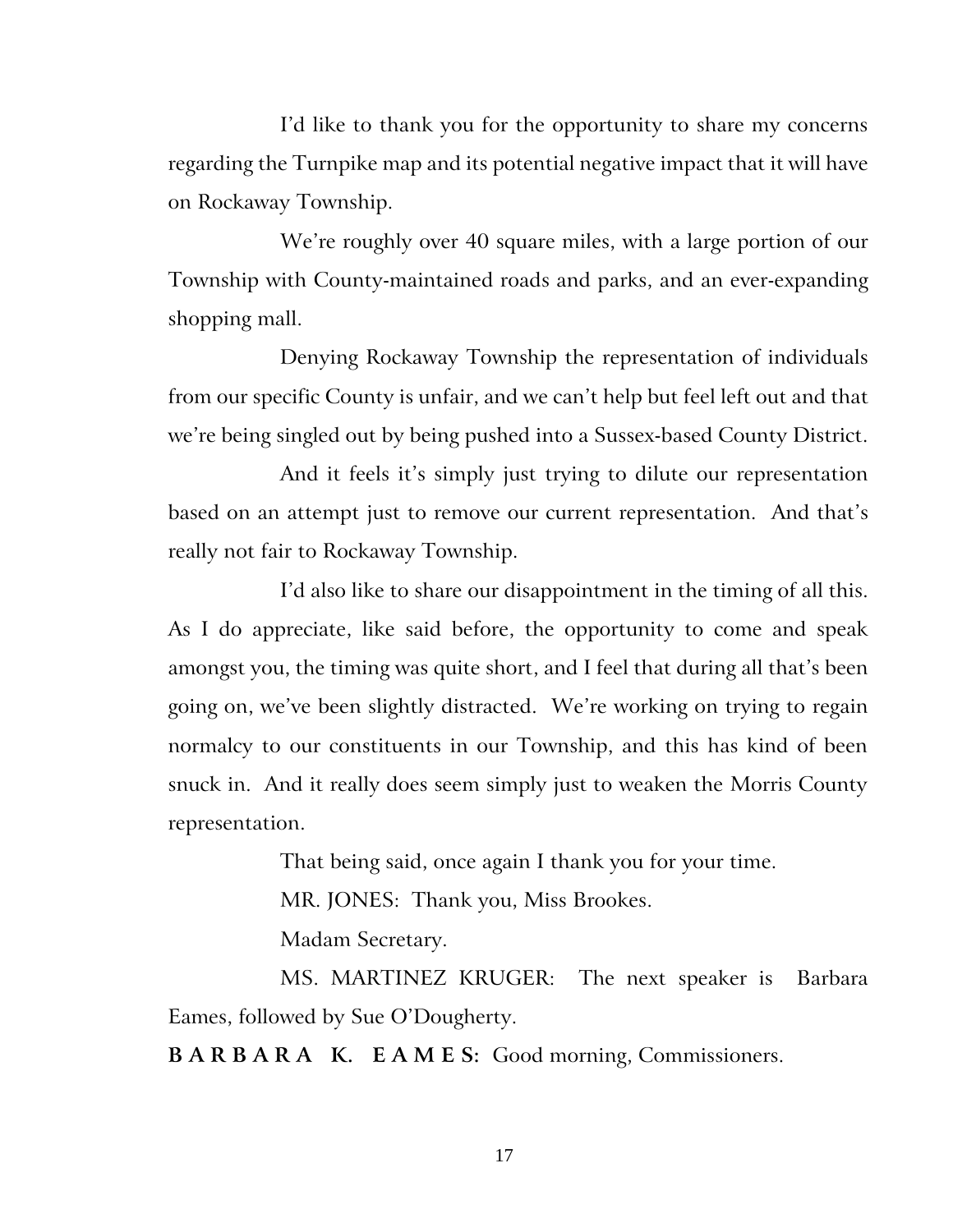My name is Barbara Eames; I represent the Working Together for New Jersey Coalition in New Jersey.

Martin Luther King famously stated that Americans should be judged by the content of their character, not by the color of their skin. From prior testimony, it seems that redistricting is all about ethnicity, nationality, and race. In 2008, the voters of this nation elected the first African American President. We are not a racist nation, and we should not judge people first by their skin color. All Americans deserve to send their children to good schools, secure a good job, provide for themselves financially, and live in safety. That should not be an issue of race. God says there is one race, the human race. I pray that we can come together as a nation to secure these rights for all Americans.

I will speak to my opposition to the Turnpike map and what it does to Morris County. Guidelines for apportionment standards require that districts be compact, contiguous, and connected. There is deference given to county boundaries and communities of interest. Disruptions every 10 years should be avoided, and creating districts where incumbents must compete against one another should be avoided.

This map negatively affects Morris County in all of these ways. The Turnpike map places approximately 50 percent of the land area of Morris County in a legislative district outside of the boundaries of the County, and leaves only District 25 representing entirely Morris County. It creates a laughable, and barely even contiguous, District 40 that stretches from Hanover through Passaic and Bergen County, nearly to the northern border of New Jersey, that is neither compact, contiguous, or connected. It destroys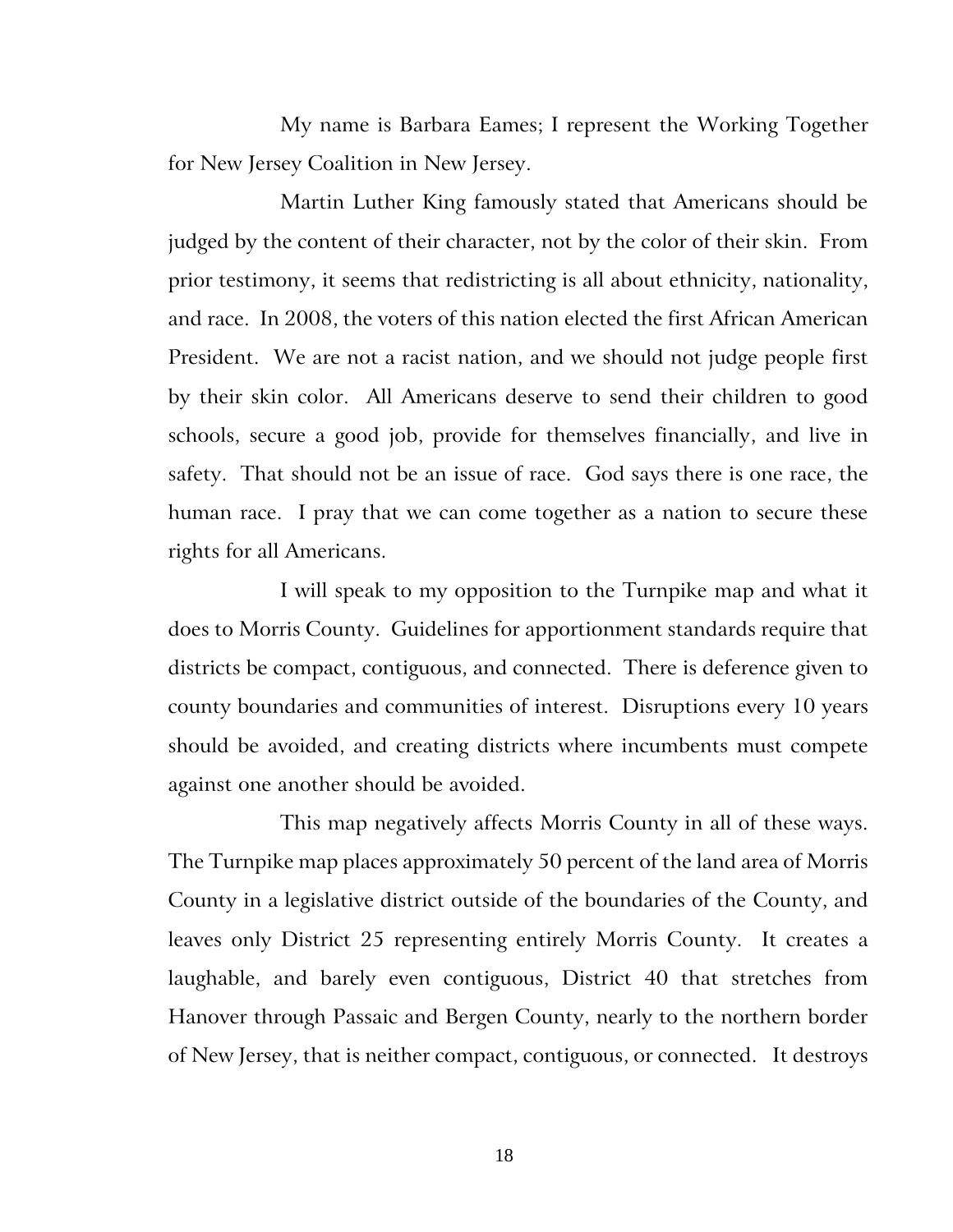Morris County as a community of interest and will likely result in more representation by legislators outside of Morris County.

Ten years ago, six of our County's eastern towns were moved to District 27 in Essex County. Please let this move be back into a Morris County District. Further, by removing Morris Plains and Jefferson Township from District 25, its two Assembly members, Jay Webber and Christian Barranco, will be moved into District 25 and District 24, respectively, leaving no incumbent legislators in District 26, and pitting them against popular Republican incumbents in both of the new districts. Further, Christian Barranco is a newly elected Cuban American, and the only Republican Hispanic in the Assembly.

As for partisan fairness, the Turnpike map forces primaries against two Morris legislators, who courageously stood up against Governor Murphy's tyrannical and unscientific vaccine passport mandates for legislators to enter in the State House. Both Jay Webber and Brian Bergen have been forceful and articulate in expressing opinions counter to the current narrative that comes out of Trenton. It looks highly suspect and noncoincidental to say the least. This was even recognized on Wednesday by the Democratic Chairman of Jefferson Township.

In short, the Turnpike plan removes a senior member of the Republican leadership, a Hispanic legislator, leaves two vacancies in District 26 to be targeted by Democrats, and forces two primaries among four incumbents. It guts Morris County.

> Please vote "no" on this blatantly partisan plan. MR. JONES: Thank you, Ms. Eames. Madam Secretary.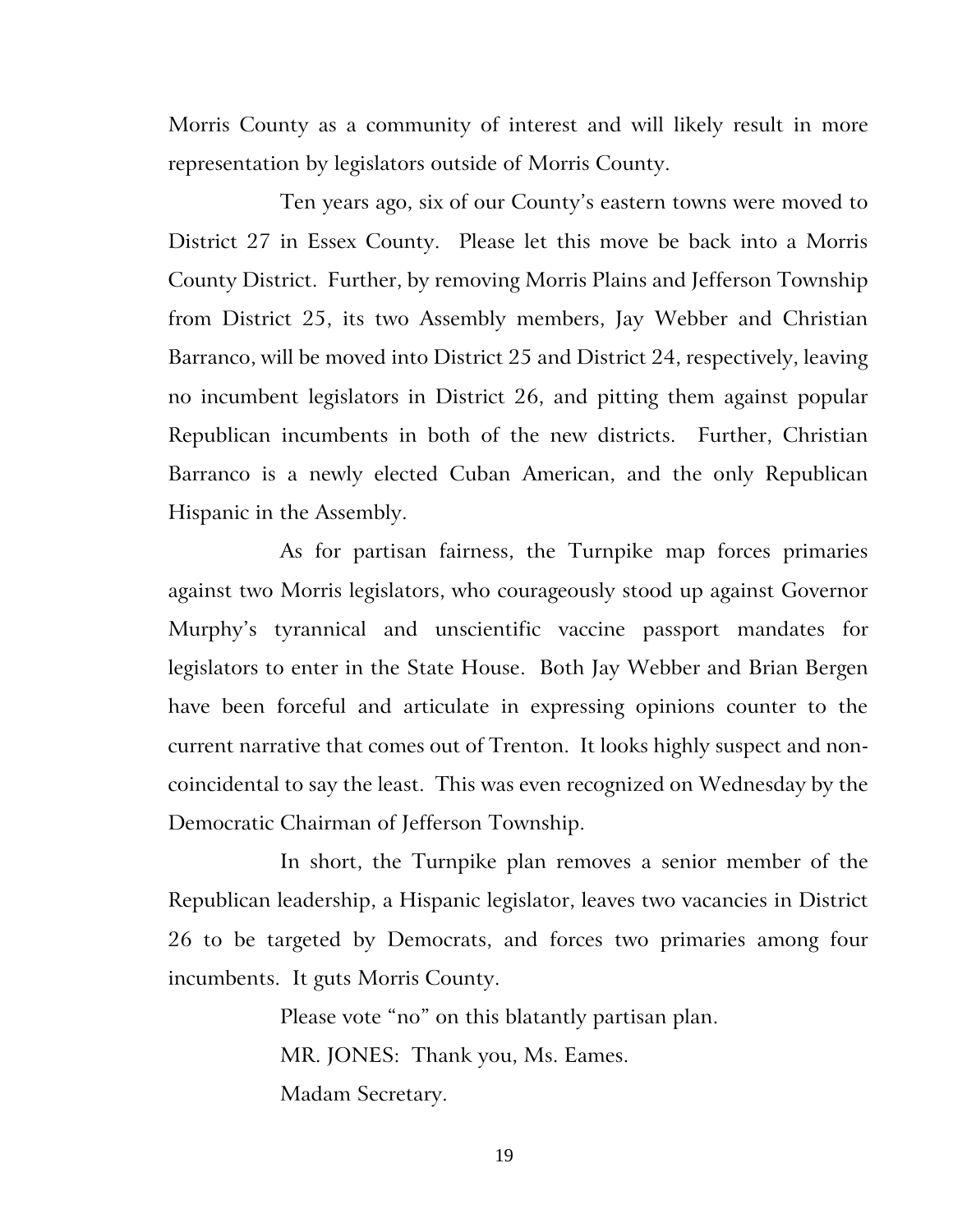The next speaker is Sue O'Dougherty, followed by Dan Pagano. **S U S A N O ' D O U G H E R T Y:** Thank you; thanks for your patience with my slow tech.

And I just want to thank you -- I really want to thank Barbara Eames who just spoke; and also Jay Webber for making me feel empowered by the political system a little bit more. And also many courteous people I encountered trying to figure out how to access this whole thing. And I apologize for the phone.

So I just want to say I do think it is a bad faith item. And when my husband and I went around to see if we should have, in Morristown, maybe limits for our local government, our Mayor -- we talked to some people in Morristown who were -- one very nice, talkative, and powerful Democrat woman who said, "Yes, you know, we are going to turn Morris County completely purple, and then gradually to completely Democrat." So maybe it does raise suspicion.

So I just want to read this; so it says, "District 24 could send Jefferson, Rockaway, and Wharton to 26, and 25 could send Morris Plains to 26, and 26 could send West Milford, Ringwood, Bloomingdale, and Wanaque to 24. And with these small adjustments, the standards of the Commission are respected."

So I do feel the Turnpike is intended to take away leadership that I have come to trust and count on. And I don't-- That's a bad feeling, because leadership is important for most of us. Most of us are pretty small players, and we know that. We have limited time, resources, and maybe sometimes whatever experience, and we need leadership. And so we count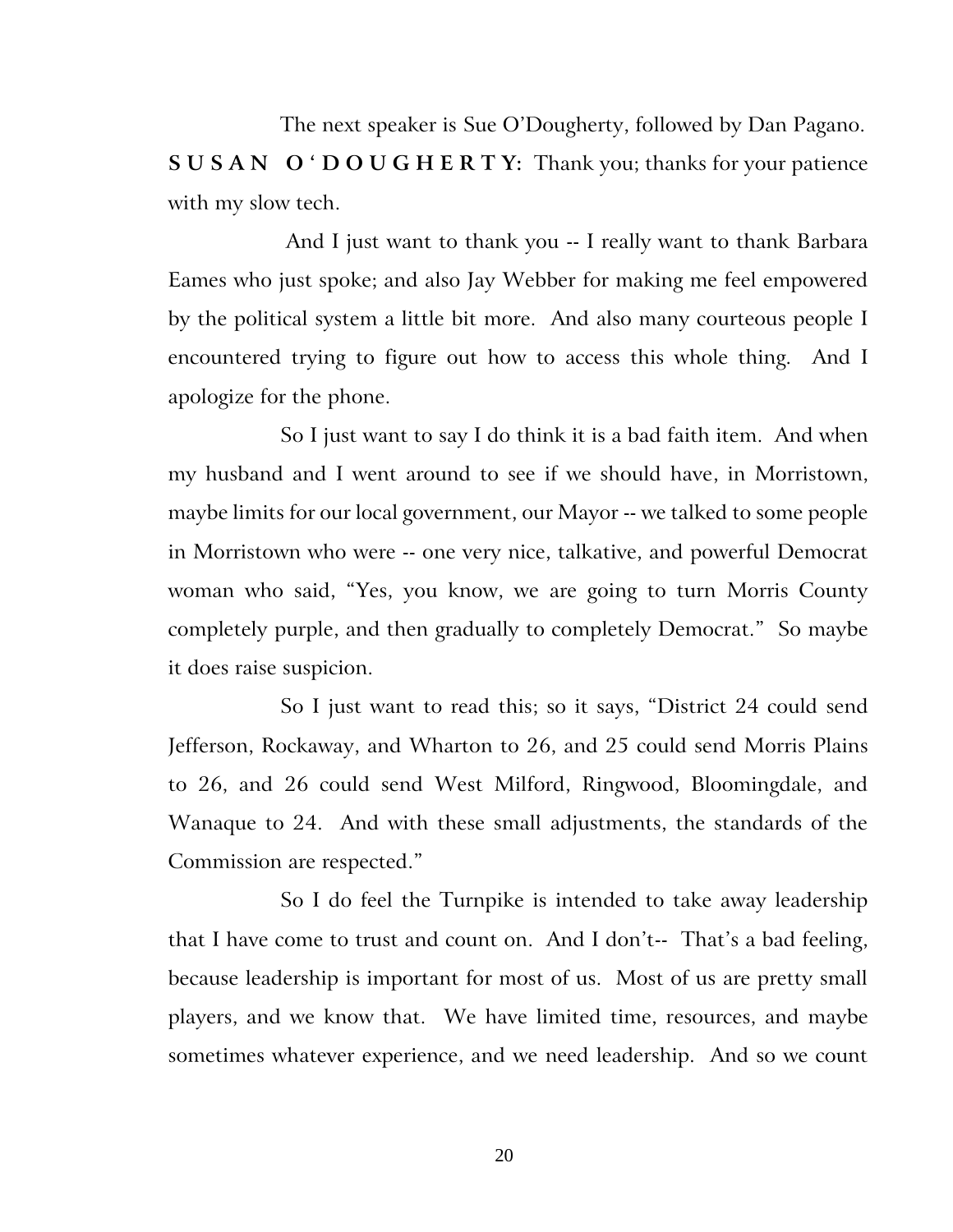on leaders. We all do whatever our backgrounds and beliefs are. We count on leaders to help us, and Webber is such a leader.

So we don't want to see him targeted. And yes, we don't want see Morris County broken up. Because I live in Morristown, and that's oddly Democrat, and we feel that. But we do feel the County government also gives us the subsidiaries for empowerment, and we want to keep that, okay?

Thank you.

MR. JONES: Thank you, Ms. O'Dougherty.

Madam Secretary.

MS. MARTINEZ KRUGER: The next speaker is Dan Pagano, followed by Greg Quinlan.

**D A N I E L P A G A N O:** Good morning, and thank you for the opportunity to speak.

I will limit my comments to the Turnpike map and its effect on Morris County.

I live in Montville, which is in Morris County, and I am on the County Committee, along with my wife, in District 6.

From my perspective, the Turnpike map is unfair because it creates political upheavals in Morris County unnecessarily, by completely disrupting what is referred to as *continuity of representation.* The Turnpike map is a bad faith map, and it simply -- it appears to be simply a raw political power grab. Otherwise, why would you carve Morris County into six legislative districts, and why would you create primary contests between at least six elected legislators?

So I think there is so much bad faith to this map that it calls into question the credibility of the entire Turnpike map.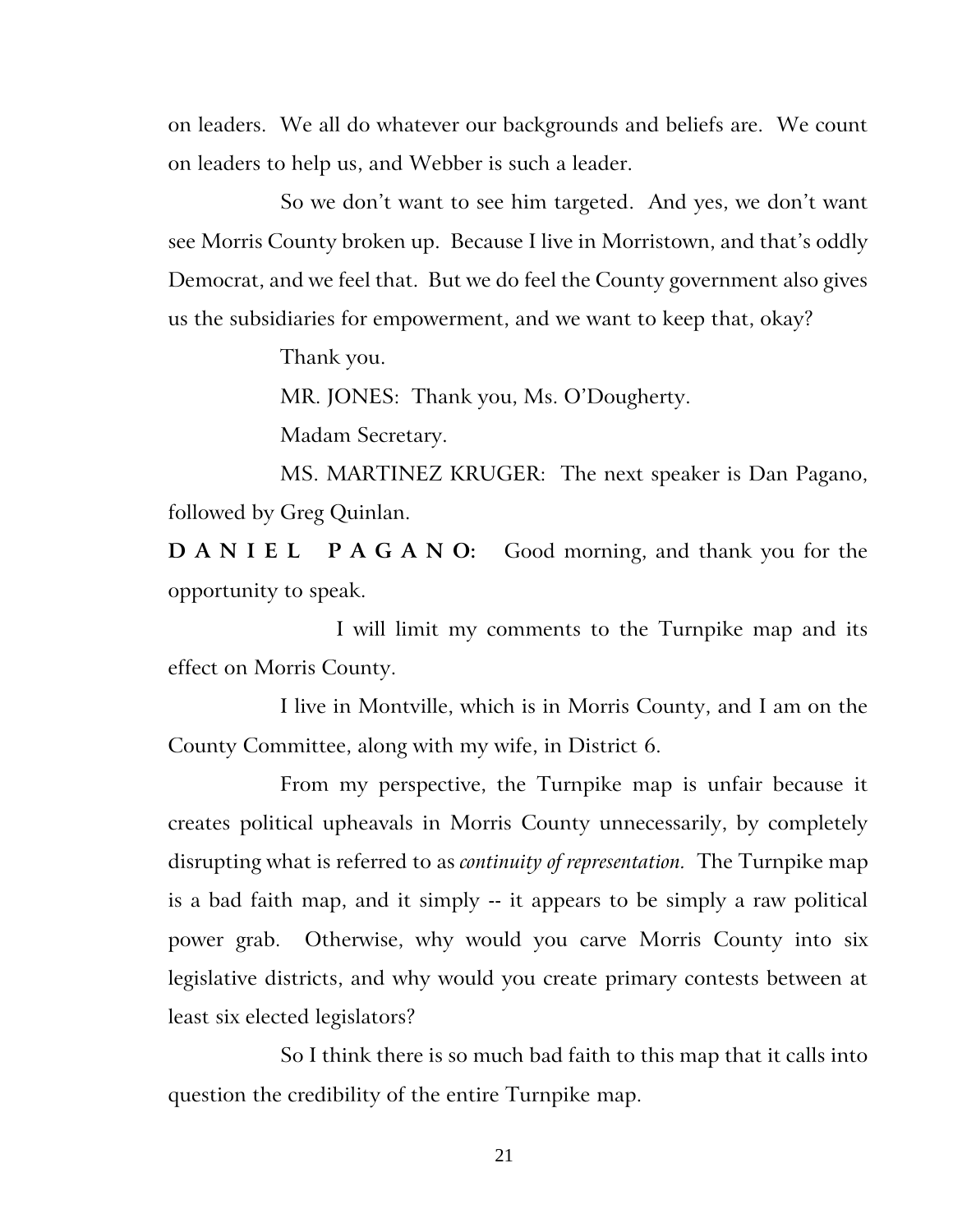There's an old saying that goes, "Sometimes it's difficult and takes great courage to see what is right in front of your nose." I have faith that this Commission has the courage and is able to see what is directly in front of its nose with the bad faith Turnpike map.

Thank you very much for your time.

MR. JONES: Thank you so much, Mr. Pagano.

Madam Secretary.

MS. MARTINEZ KRUGER: The next speaker is Greg Quinlan, followed by Paul Szesko.

**R E V E R E N D G R E G O R Y Q U I N L A N:** Hello; I'm Reverend Gregory Quinlan.

I am really discussing the Turnpike map; I'm concerned about what it is doing to Morris County. And not to repeat what's already been said, but it does effect an ethnic community inside Morris County -- and that's those of the Asian community, particularly those from the subcontinent of India. It divides them separately into two separate districts; it divides the community, and again I have to believe that this is a power grab.

So the dividing of an ethnic community that we know is there - - it's been well-established -- smacks of an intention to do so.

So I do oppose the Turnpike map; I particularly oppose what's being done in Morris County, where I moved to Morris County back in 2007. So I really would appreciate that we look at the damage being done to the voters in Morris County.

> MR. JONES: Thank you so much, Reverend Quinlan. Madam Secretary.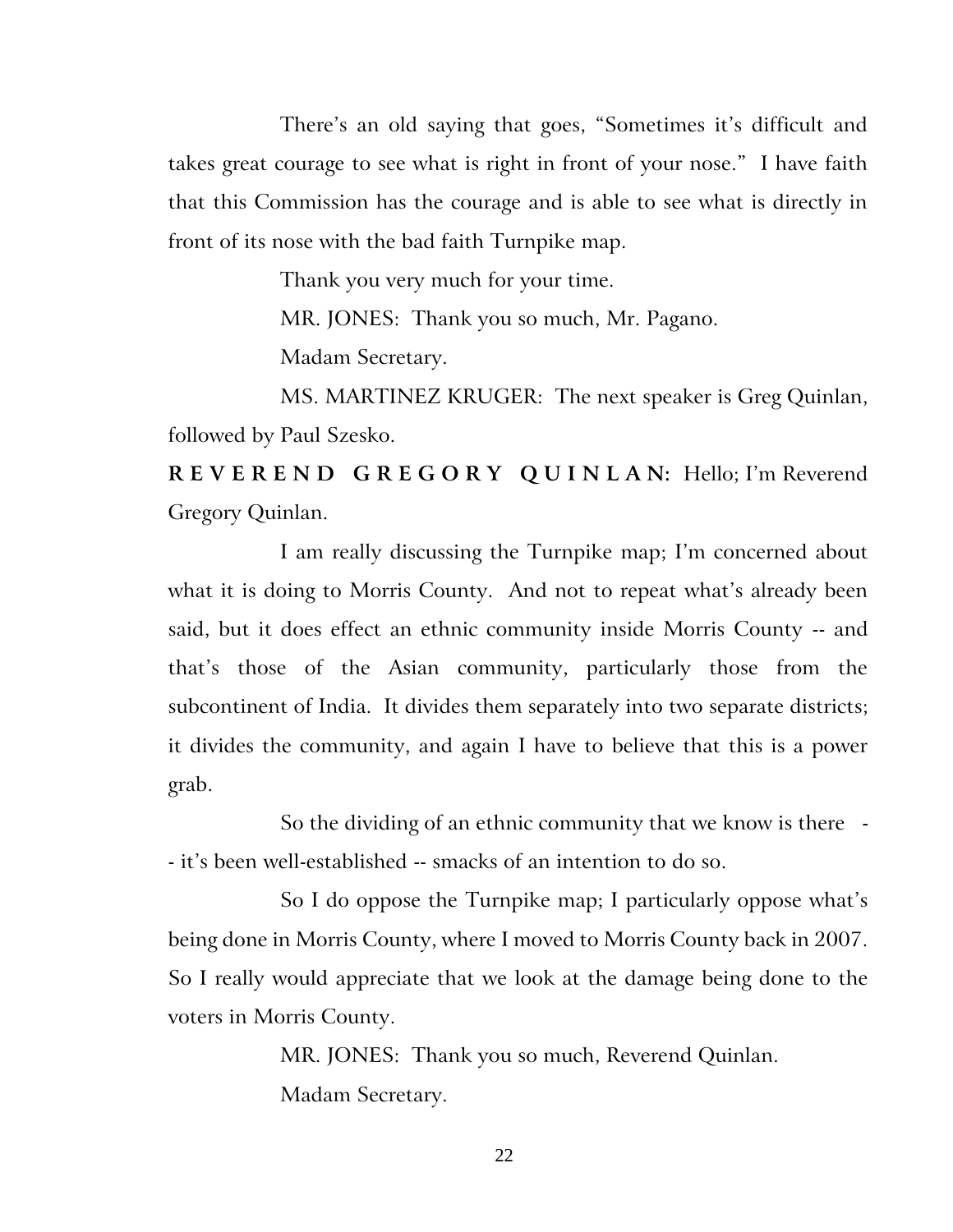MS. MARTINEZ KRUGER: The next speaker is Paul Szesko, followed by Janna Williams. (no response)

Mr. Szesko is using a phone, and he's currently on mute.

## **P A U L S Z E S K O:** Sorry about that.

Thank you for this opportunity to speak.

And I just want to say that the Turnpike map is terrible for Morris County. It just breaks up like a family. And for Parsippany-Morris Plains, which have a large Indian population -- that's what you're doing. You're breaking up a family.

And then, also, Christian Barranco -- he's Cuban, and you're just trying to get rid of him, it seems like, by doing this with this particular map. And you're breaking up all our legislative leaders.

And I would like to, also, read a little bit from the Supreme Court, *Davenport vs. Apportionment Commission,* 65 N.J. 125 (1974), 319 A.2d 718.

"Article IV of the Constitution requires an adherence to county lines to the extent possible...placing many Senate districts as possible within whole counties. It argues that since the county unit has always been considered a political entity in this State, with its citizens sharing a community of interest in government matters, as many Senate districts as possible should be placed within whole counties so as to preserve to the voters in the Senate districts so placed this community of interest. It is urged that such is mandated by our present constitutional language.

"In reaffirming this concept, as it applies to Article IV, Section 2, I am retaining an age-old interpretative tradition which is strong supported by this State's long history of recognizing the county concept. Justice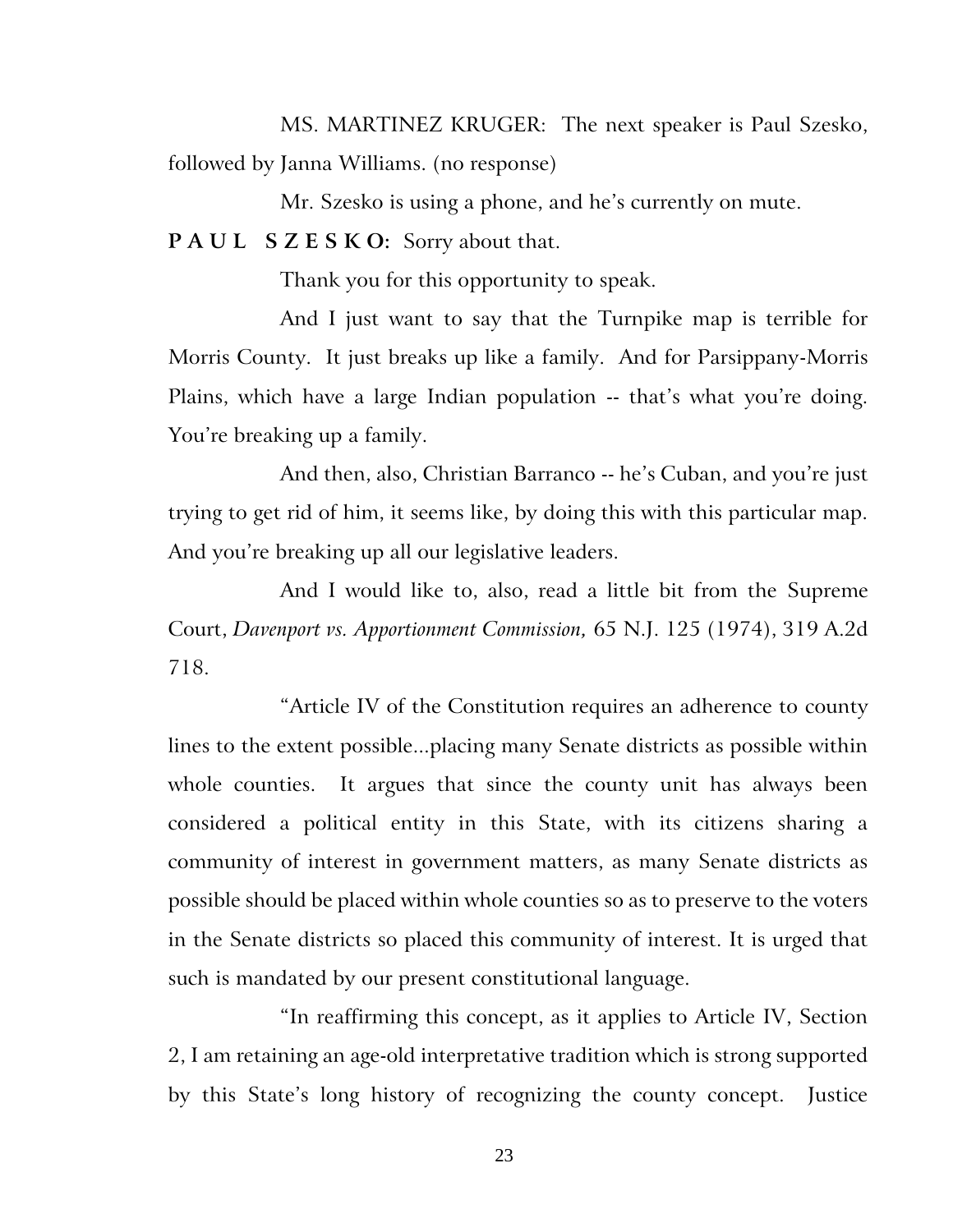Haneman, in his scholarly concurrence in *Jackman vs. Bodine,* 43 N.J. 453, 479 (1964), indicated that the one Senator per county ideal or the utilization of counties as building blocks for Senate districts, is a concept older than the Republic itself."

This State also has realized the importance of treating citizens of the same county as a unified political group. And the advantages gained thereby when Chief Justice Weintraub, in *Jackman vs. Bodine* 43 NJ 453, 462- 463 (1964), stated, "The citizens of each county have a community of interest by virtue of their common responsibility to provide for public needs and their investment in the plants and facilities established to that end. Anciently, and still today, the counties reflect different economic interests, although of course these economic interests are not perfectly contained or separated by any political line, municipal, county or State. So certain counties have a dominant concern with manufacturing and commerce; others have a large stake in agriculture; still others lean heavily upon the resort industry; and finally a few counties have a special interest in the products of the sea. And of course there may be competing area interests in such matters as highways, taxation, and water supply."

Thank you, thank you very much.

MR. JONES: Thank you.

MR. SZESKO: You're welcome.

MR. JONES: Madam Secretary.

MS. MARTINEZ KRUGER: The next speaker is Janna Williams, followed by Mayor Christian Bollwage.

**J A N N A W I L L I A M S:** Good morning, everyone.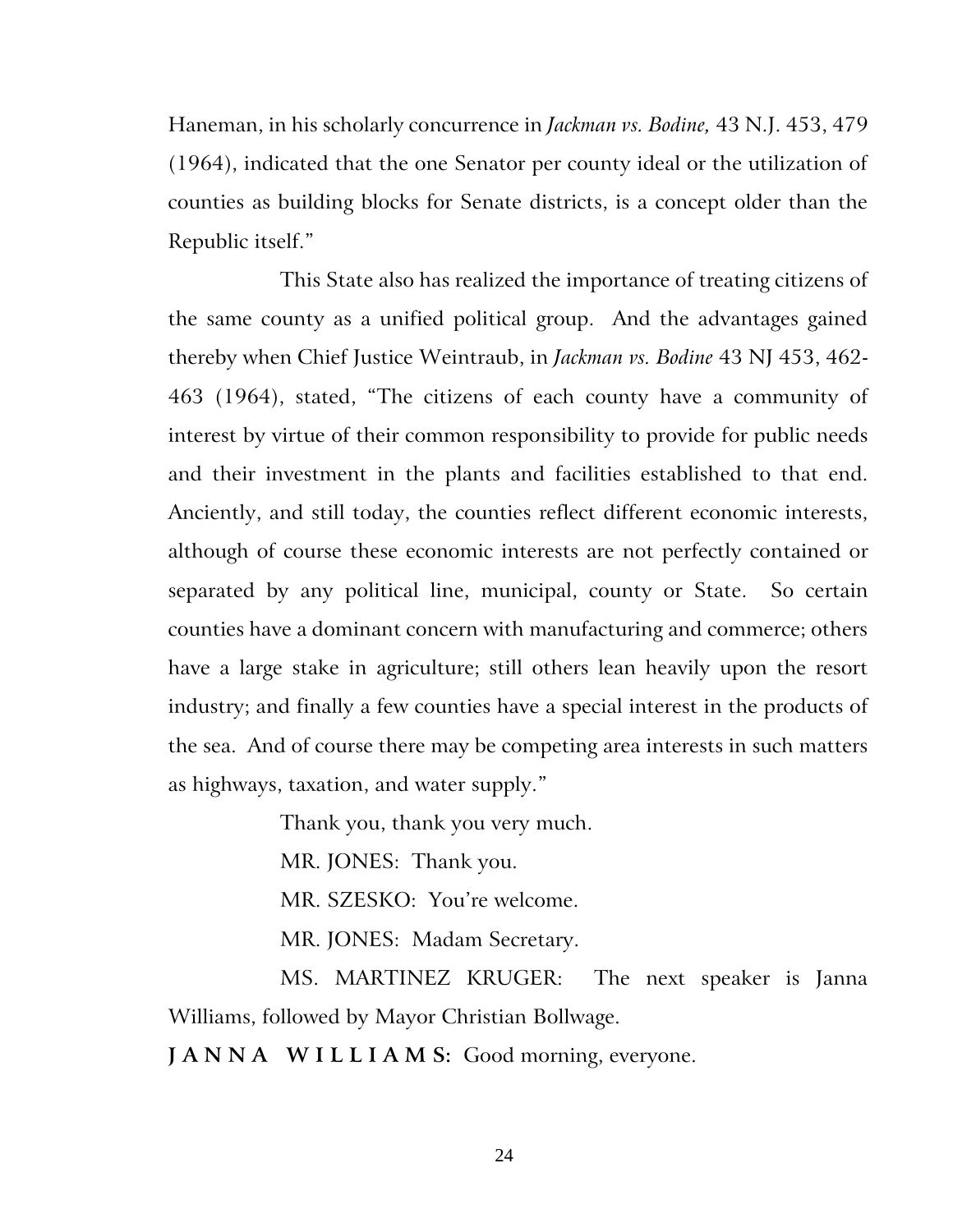I just want to thank the Commission for the opportunity to come before you and voice my concerns.

I come to you, first and foremost, as a veteran, as a single mom of three who actually uses all resources in Elizabeth and Union.

I voice my support for both maps, the Turnpike and the Parkway. There's been times when we didn't have the recreational opportunities available to us in Roselle, and I've had to venture out into Elizabeth, where I was welcome, for my children to use the recreational facilities.

Our economy in Roselle is strongly tied to Elizabeth and Union. And also our access to the County Seat, with using Warinanco skating rink and the turf fields.

I strongly support both the Turnpike and the Parkway district maps to make sure that Roselle stays in the 20th Legislative District in both of these proposals.

Thank you.

MR. JONES: Thank you.

Madam Secretary, let's go to the speaker.

MS. MARTINEZ KRUGER: Mr. Chairman, the next speaker is Mayor Christian Bollwage, followed by Kyle Holder.

**M A Y O R J. C H R I S T I A N B O L L W A G E:** Thank you, Mr. Chairman, Your Honor Philip Carchman, and members of the Apportionment Commission.

My name is Chris Bollwage, the Mayor of the City of Elizabeth.

Our citizenry has had a rich history and long association with other towns in Union County. We have served as the core of our legislative district for years.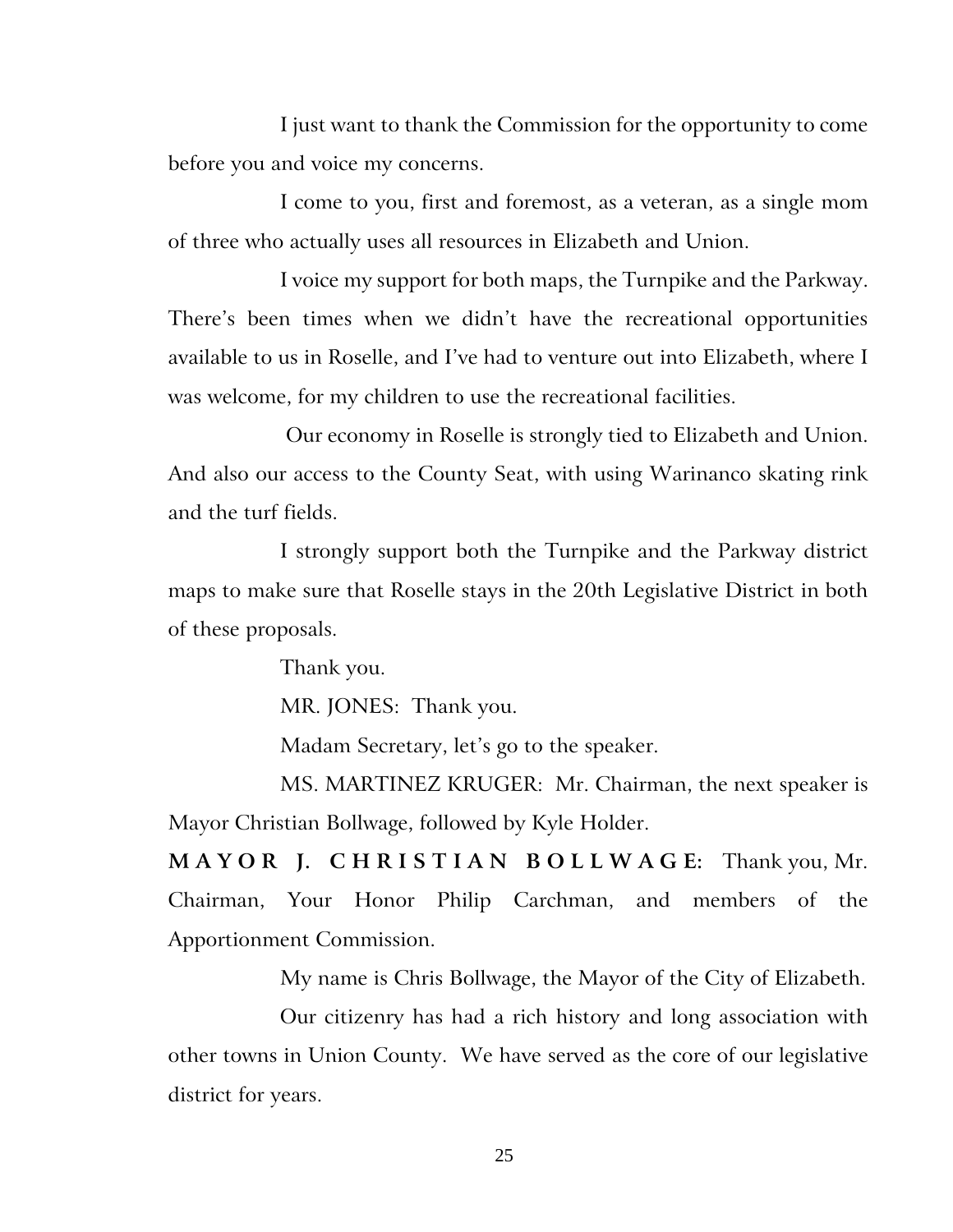This pivotal relationship continues to have a significant regional impact on initiatives, projects, and partnerships; which have yielded the quality of life improvements, increased accessibility, the expansion of services, and the creation of opportunities; as well as enabled the ability to coordinate efforts in order to address needs and meet demands.

Therefore, as the largest municipality within Union County and the County Seat, I strongly urge this Commission to keep New Jersey's fourth-largest municipality with other communities in Union County. We are a diverse urban community, sharing many of the same concerns, priorities, and demands of neighboring Union County cities. At one time, Elizabeth extended all the way to the Westfield; hence, the name the *West Fields of Elizabeth.*

Supportive leadership and valued partnerships are vital to the success of all communities, particularly as it relates to long-term projects and initiatives, which can have lasting countywide and regional impacts. In the past, tiebreakers have nixed the idea of merging Bayonne and Elizabeth into the same district.

And 10 years ago, Alan Rosenthal did not support this suggestion, as crossing the Arthur Kill to remain contiguous did not work. It would force legislators to physically cross a waterway, leaving their district for a period of time in order to get back in.

This proposed action would contribute to a disruption as it relates to the continuity of districtwide service delivery, as well as produce potential challenges for legislative representatives pertaining to the ability to provide countywide representation and support in the event of an emergency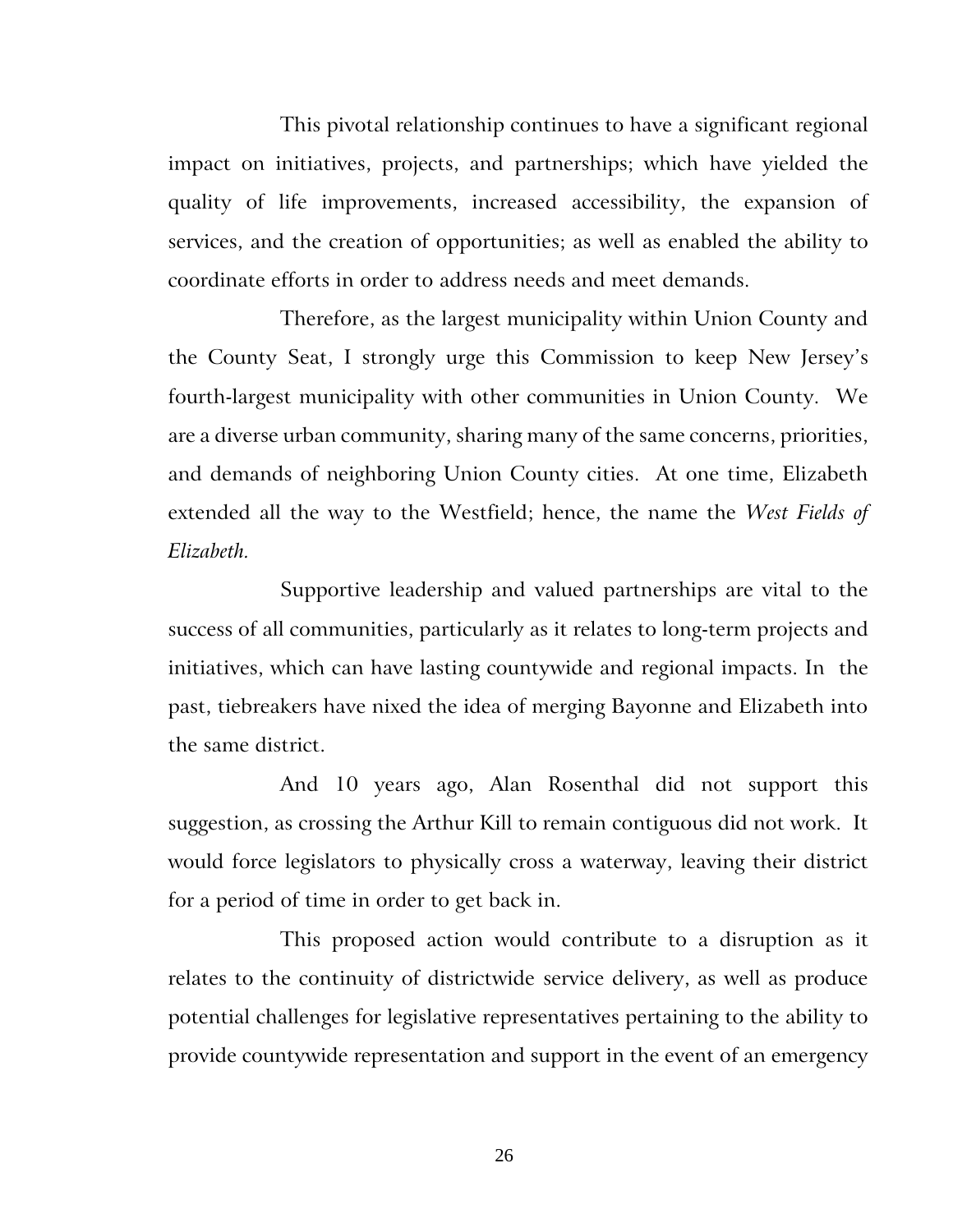or imminent threat, as we most recently experienced with the COVID-19 pandemic.

The definition of *contiguous* in New Jersey has been a district where it is possible to travel between any two points within that district without crossing into a different district.

In further reviewing the meaning of *contiguous,* it relates to electoral districts. The definition states that a district is considered *contiguous*  if all parts of that district are in physical contact with some other part of another district. If the district is split by a body of water, there needs to be a method of transportation over that water, such as a bridge, for a true physical connection to be maintained and an ability to be reasonable.

New Jersey requires State legislative districts to be contiguous; this does not meet that definition. This proposal adversely impacts our residents. Elizabeth is interwoven in the history with communities such as Union Township and Roselle. Our economies are intrinsically linked, recreational programs, and Portuguese Americans, Caribbean Americans, Hispanic, African American communities are vibrant and flourishing. Kean University on the Elizabeth Union border is one of the State's foremost educational institutions, and [Warinanco](https://www.elizabethnj.org/Facilities/Facility/Details/Warinanco-Park-32) Park between Roselle and Elizabeth provides exceptional recreational opportunities for all of our citizens.

I thank the Commission for your time and your patience.

Have a nice day.

MR. JONES: Thank you, Mayor. Good seeing you, and we appreciate those comments.

> MAYOR BOLLWAGE: Thank you, Mr. Chairman. MR. JONES: Madam Secretary.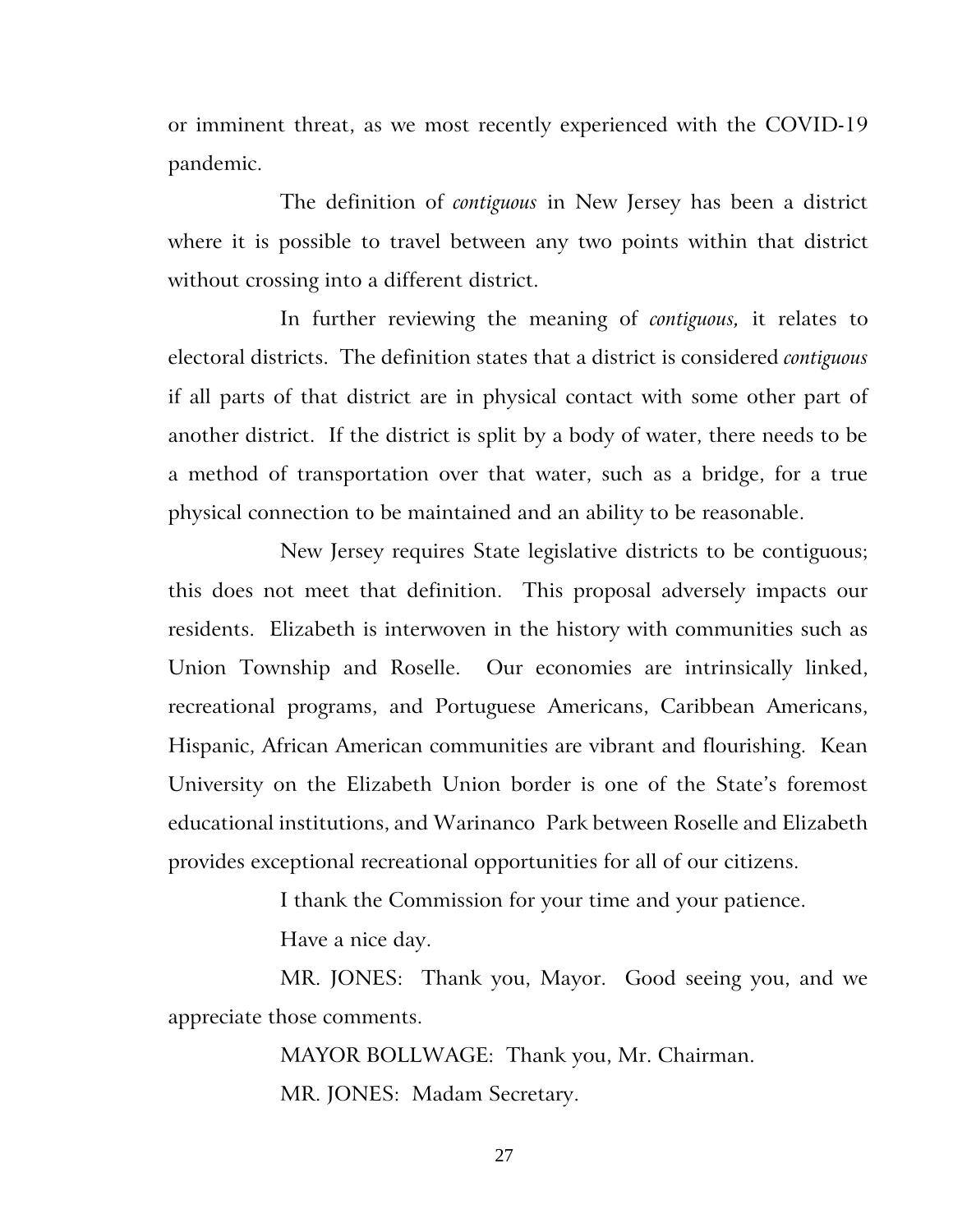MS. MARTINEZ KRUGER: The next speaker is Kyle Holder, followed by Alison Spatola.

**K Y L E B. H O L D E R:** Good morning, Co-Chairs, Judge Carchman, and Commissioners.

My name is Kyle Holder, and I am currently a resident in the City of Linden; and similarly to some previous speakers, I too advocate for my city to remain within Union County.

Prior to living in Linden, I was a resident in Middlesex County. And when I recently read about a map that put Linden in a new district with towns like Edison, Metuchen, and Highland Park-- Although I enjoyed my time in Middlesex County, I'm to here to speak out against that map, and moving Linden into Middlesex County.

There's nothing against my friends in Edison and other Middlesex County municipalities, but Linden has less common interests with Edison and other towns. Currently, Linden is in the 26th Legislative District, primarily made up of Union County municipalities. We share common interests with those towns, from shopping, schools, transportation, businesses. These are towns that need to stay together.

Another map was released that adds Union County towns to Legislative District 22. That map I'd support. That District -- it creates a geographically compact district of like-minded towns and people, and I think that District expands many of the Commission's common themes. It brings communities of interest together; it maintains our current representation; and it brings more communities that use the same parks, shopping districts, transportation options that currently Linden and other LD 22 residents are using.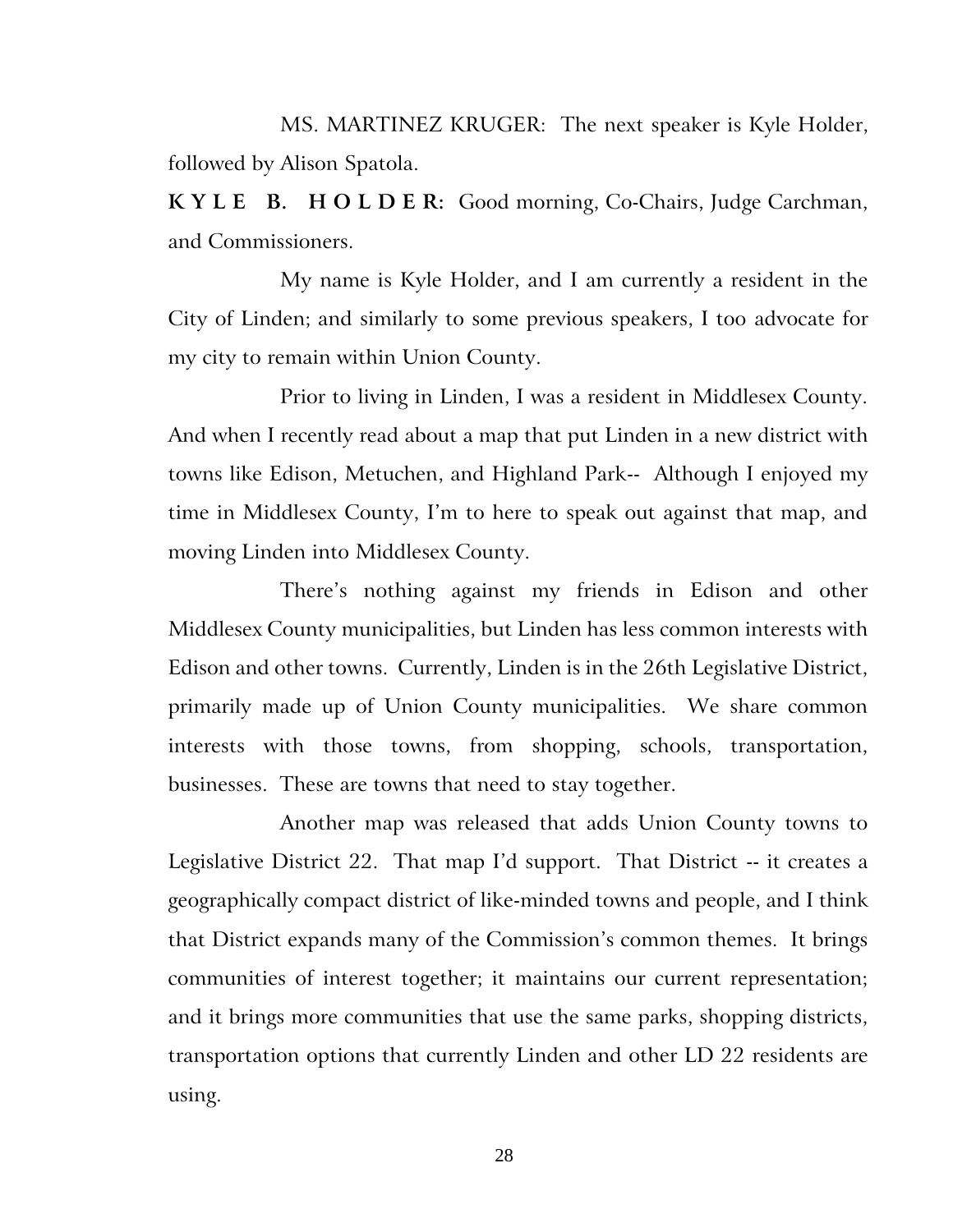So again, I'm here to oppose any map that puts Linden in a Middlesex County district. I support the map that keeps Linden in the Union County District and adds Union County towns to that district. That makes it more compact.

Thank you for the opportunity to speak to you all today, and for your anticipated consideration.

MR. JONES: Thank you, Mr. Holder.

Madam Secretary.

MS. MARTINEZ KRUGER: The next speaker is Alison Spatola, followed by Stephanie Falana.

**A L I S O N S P A T O L A:** Good morning.

I'd like to thank everyone for giving me time to speak.

As a concerned citizen of our state, I have deep concerns about the proposed Turnpike map. Uppermost in my mind -- that we should have the idea of fairness that all stakeholders are represented in an equal manner -- Black, white, Hispanics. All people want the same things for themselves and for their families, regardless of their race, religion, or creed.

People all strive for the same goals; therefore, the map must be done with equal-handedness that does not favor one party over the other. The Turnpike map appears to change the continuity of representation, especially in Morris County. Towns were divided into districts, I believe, in a helter-skelter fashion, with no basis for geographical location. In some cases, towns that have heavily voted for Republicans in the past have been moved to more Democratic-leaning districts in order to break up their effectiveness. This does not seem fair to these particular towns.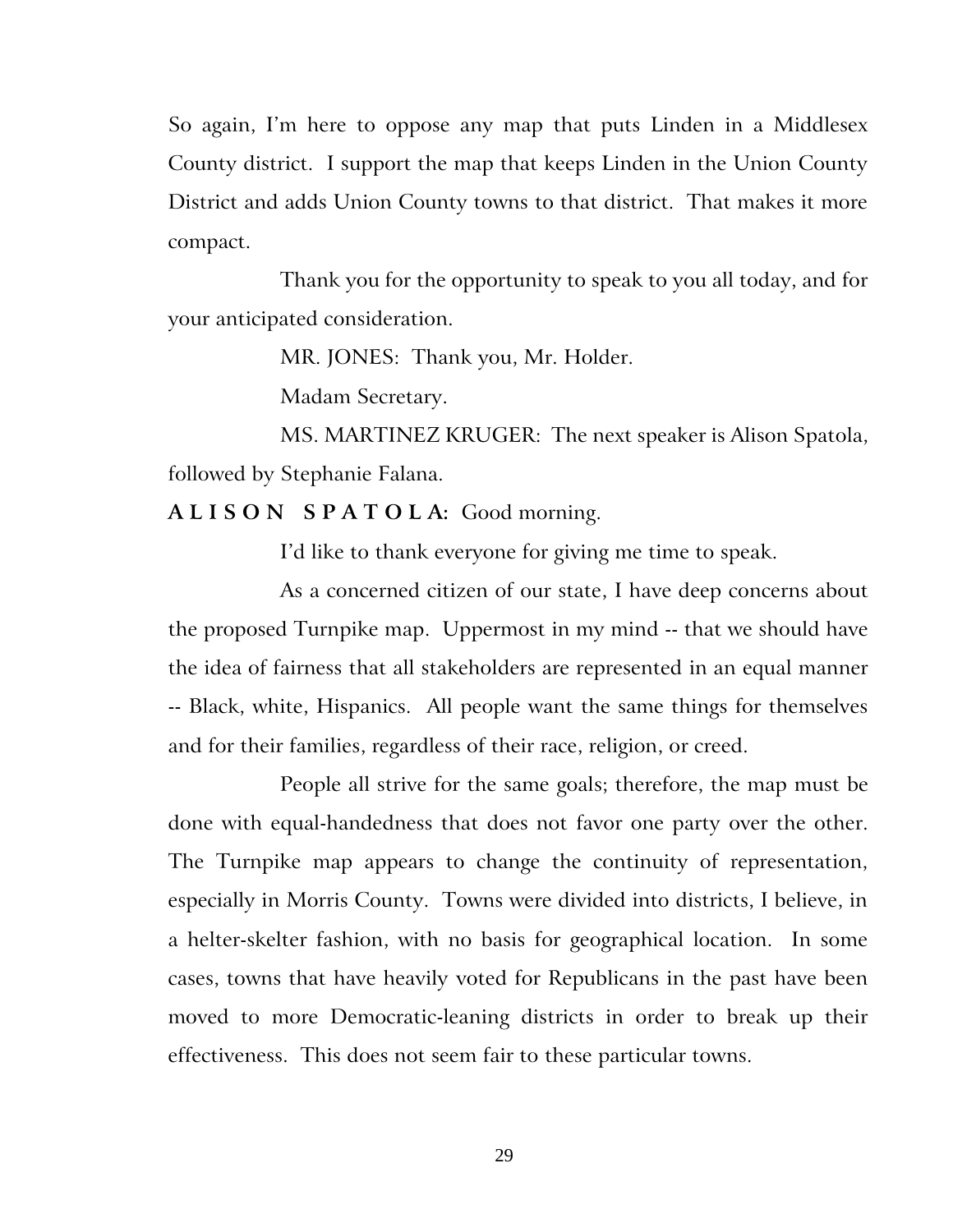In the case the Indian community -- it is being split by placing Morris Plains and Parsippany in separate blocs. That seems to be a blatant attempt to dismiss the Indian's community influence, yet another example of minorities being unfairly targeted to limit their influence.

And if I'm not mistaken, I think that Morris Plains actually shares a post office with Parsippany. They are linked in many, many ways, and they have a bond that I believe should not be broken.

I humbly ask the Commission to consider the points that I've raised in making their determination regarding these two maps; fairness above all else.

Thank you for your time and have a great day.

MR. JONES: Thank you, Ms. Spatola; all points duly noted. We appreciate your testimony.

MS. SPATOLA: Thank you.

MR. JONES: Madam Secretary.

MS. MARTINEZ KRUGER: The next speaker is Stephanie Falana, followed by Cynthia Atkins.

**S T E P H A N I E F A L A N A, Ed.D:** Good morning.

My name is Dr. Stephanie Falana, and I am a resident of Roselle since 2010.

I am currently the Planning Board Secretary, and I do support and appreciate the fact that the Commission has kept Roselle in District 20. And that is my testimony -- my support. And I appreciate the new leadership in Roselle, and I would hope that it would stay this way so we continue to grow and make things better for our diverse community.

Thank you.

MR. JONES: Thank you, Ms. Falana.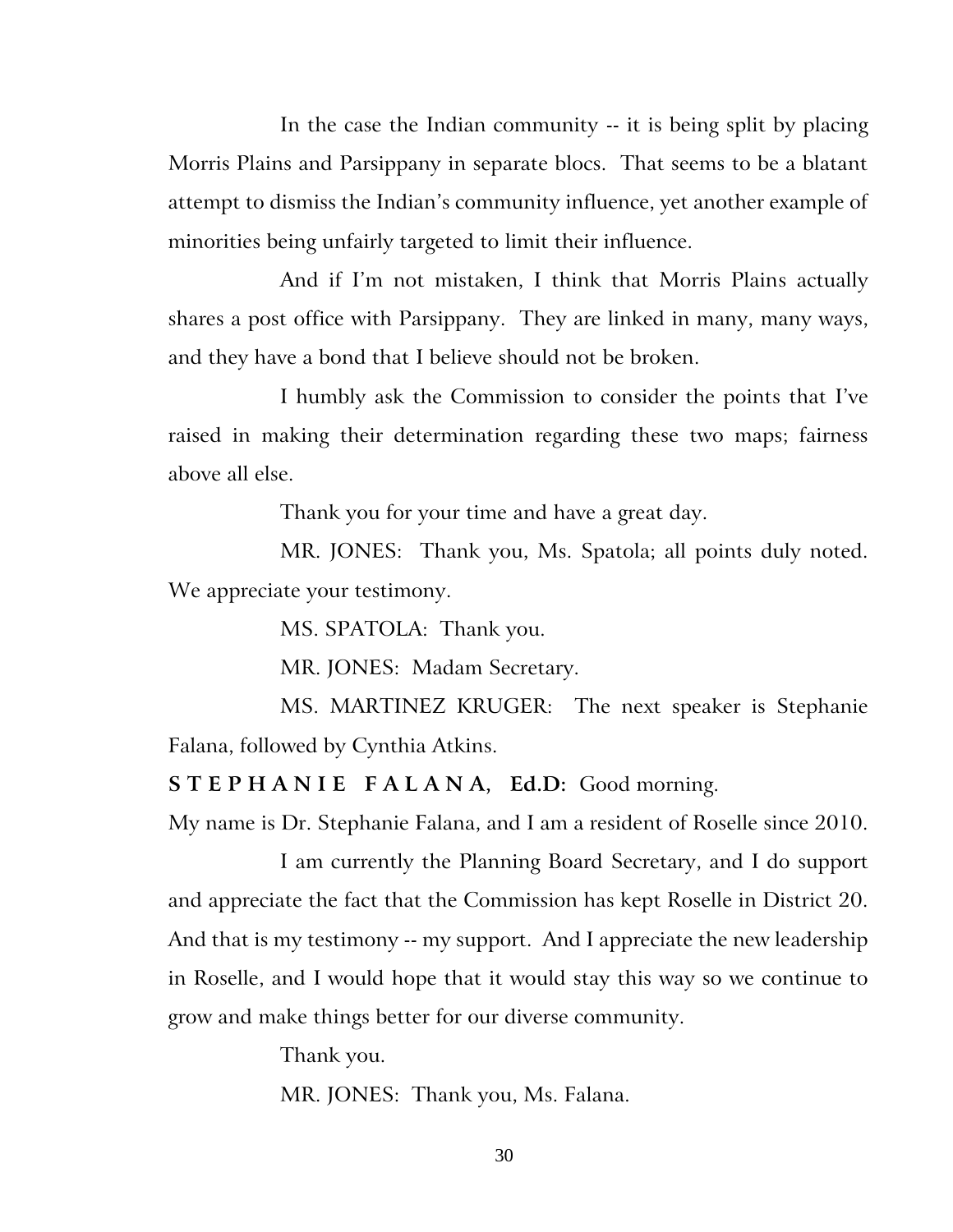And Madam Secretary, I think we have some background noise from Ms. Spatola. If we can just be attentive to that.

Next speaker, Madam Secretary.

MS. MARTINEZ KRUGER: Yes, we have muted Ms. Spatola at this time.

> The next speaker is Cynthia Atkins, followed by Donald Shaw. MR. JONES: Very good.

MS. MARTINEZ KRUGER: The next speaker would be Donald Shaw, followed by Maria Quigley.

MR. JONES: Mayor Shaw.

**M A Y O R D O N A L D A. S H A W:** Thank you, Chairman; and good morning to you and to the Commission.

And I want to thank you guys for putting on this Zoom "Town Hall," or open talk.

I'm Mayor Shaw, and today I'm voicing my support for both those proposed maps for the intent that Roselle's continued place in the 20th Legislative District remains.

Roselle's place alongside Elizabeth and Union maintains a majority district with regional bonds protecting communities of interest in all our municipalities.

It also strengthens continuity of services amongst all our legislators.

Roselle's close relationship with the city of Elizbeth and the Township of Union has made our community stronger.

We feel that the District has struck a proper balance of representation, and oppose moving Roselle to another District which would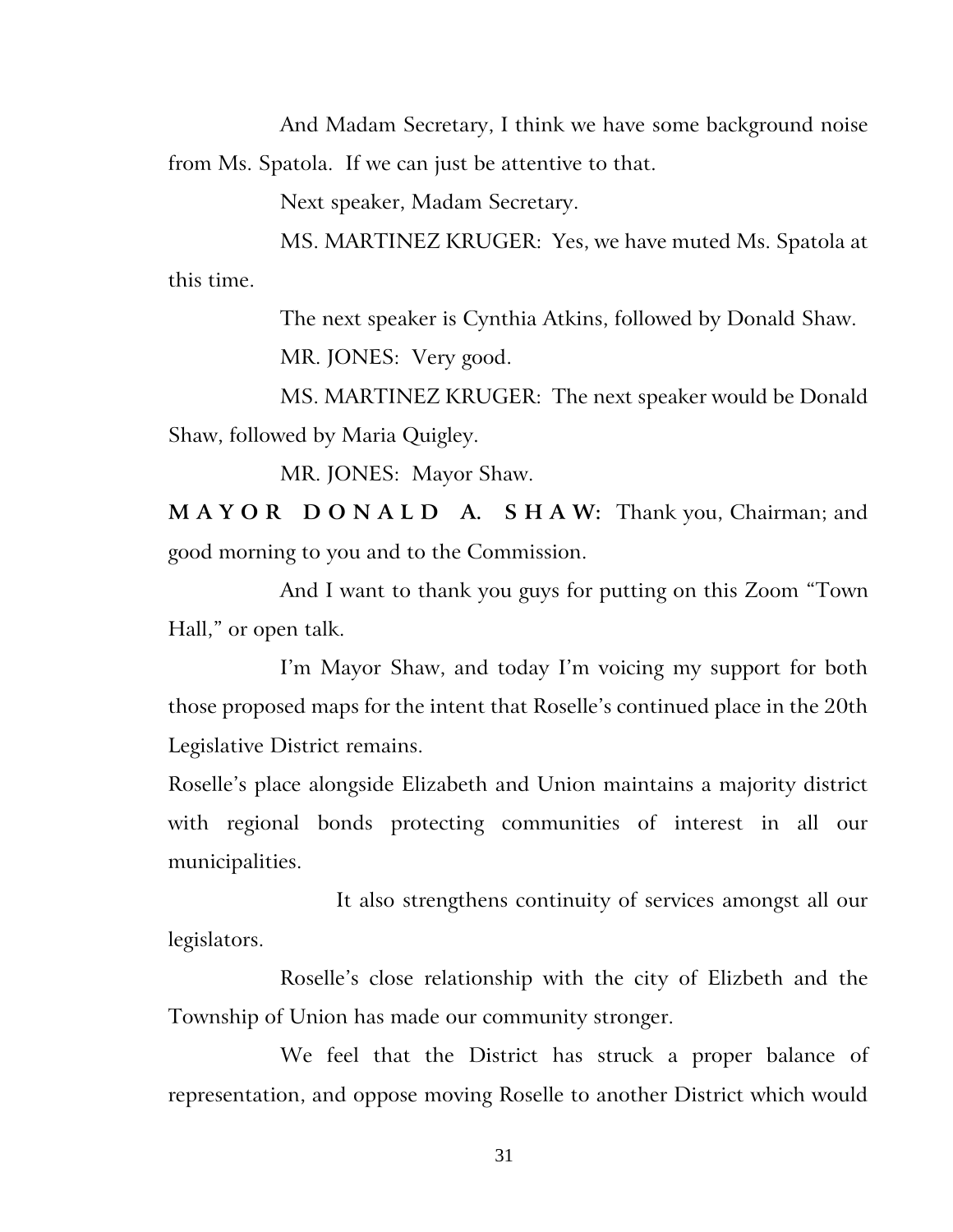put us and our newly elected Assemblymen against other incumbents of color, and water down a minority representation of legislators. Mayor Bollwage said it the best. We have, over the years, gained a stronghold as it relates to taking care of our communities of Caribbean, Hispanic, and Black voters. So we would definitely like to stay in the Legislative 20th District.

And again I thank you and appreciate the time offered for us to express this.

Thank you.

MR. JONES: All right; thank you, Mayor. We appreciate your time and comments; and all duly noted.

Madam Secretary, the next speaker.

MS. MARTINEZ KRUGER: The next speaker is Maria Quigley, followed by Kathy Stanzione.

MR. JONES: Ms. Quigley.

**M A R I A Q U I G L E Y:** Yes, good morning.

Thank you so much for the opportunity to comment today.

It's clear that there is considerable interest in speaking to this Commission by the numbers.

But I do not believe that this interest is driven solely by the redistricting process; but rather is represents a new level of engagement for many New Jersey residents in the political process as a whole.

These last two years have caused many of us to learn more and question more about the workings of our government at all levels. It has actually energized many of us to get involved. In fact, this past year I was elected as a County Committee member for Florham Park. I only explain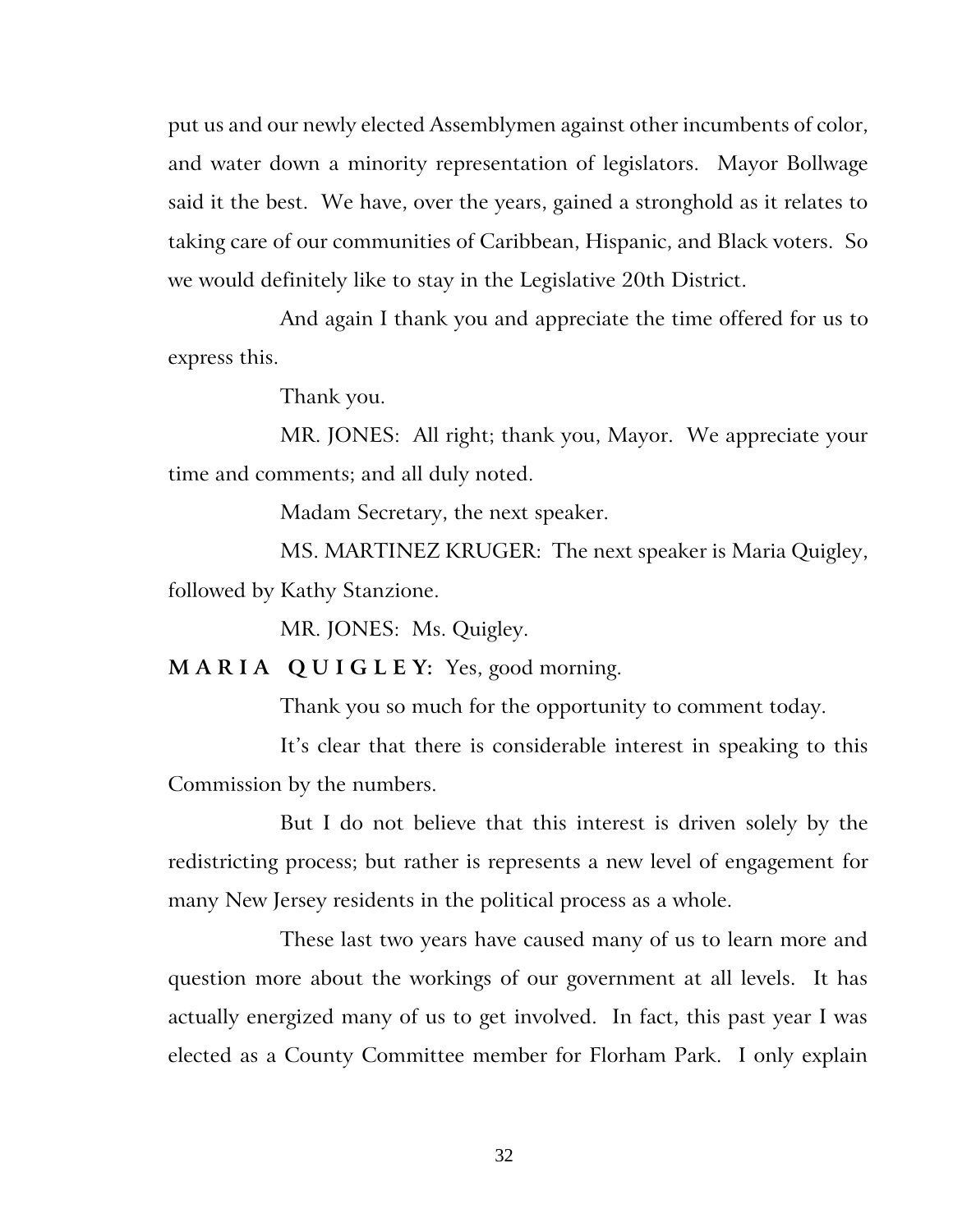this so that you can understand my frustration and the frustration of many who may not be represented here today.

I would like to speak frankly, but respectfully, and say that even as a novice, looking at the proposed Turnpike map, one can clearly see gerrymandering.

Focusing on the issues related to the Turnpike map, Morris County clearly appears to be under attack. Morris County is being carved up into six different districts -- randomly it appears. Doing so would diminish the representation, particularly of District 26, for no legitimate reason; and would require primaries among at least six legislators.

This would destroy the continuity of representation within the district, and it would needlessly divided communities of interest. I know these are all issues that have been brought up already; I just wanted to reiterate those.

As for my own town of Florham Park -- it will be lumped into a district collected from three different counties; very different communities needs and issues of representation. And I fear that my voice will not be heard.

So one starts to think, could this all be an attempt to weaken the Republican leadership? I believe so. Morris County Republican legislators have spoken out against the perpetual state of emergency the Governor has placed us under. They have fought against the policies of division related to arbitrary COVID mandates. They have tried to bring legislation that would restore the balance of power in our state. And basically, they have done nothing more or less than represent the people.

Are they being penalized?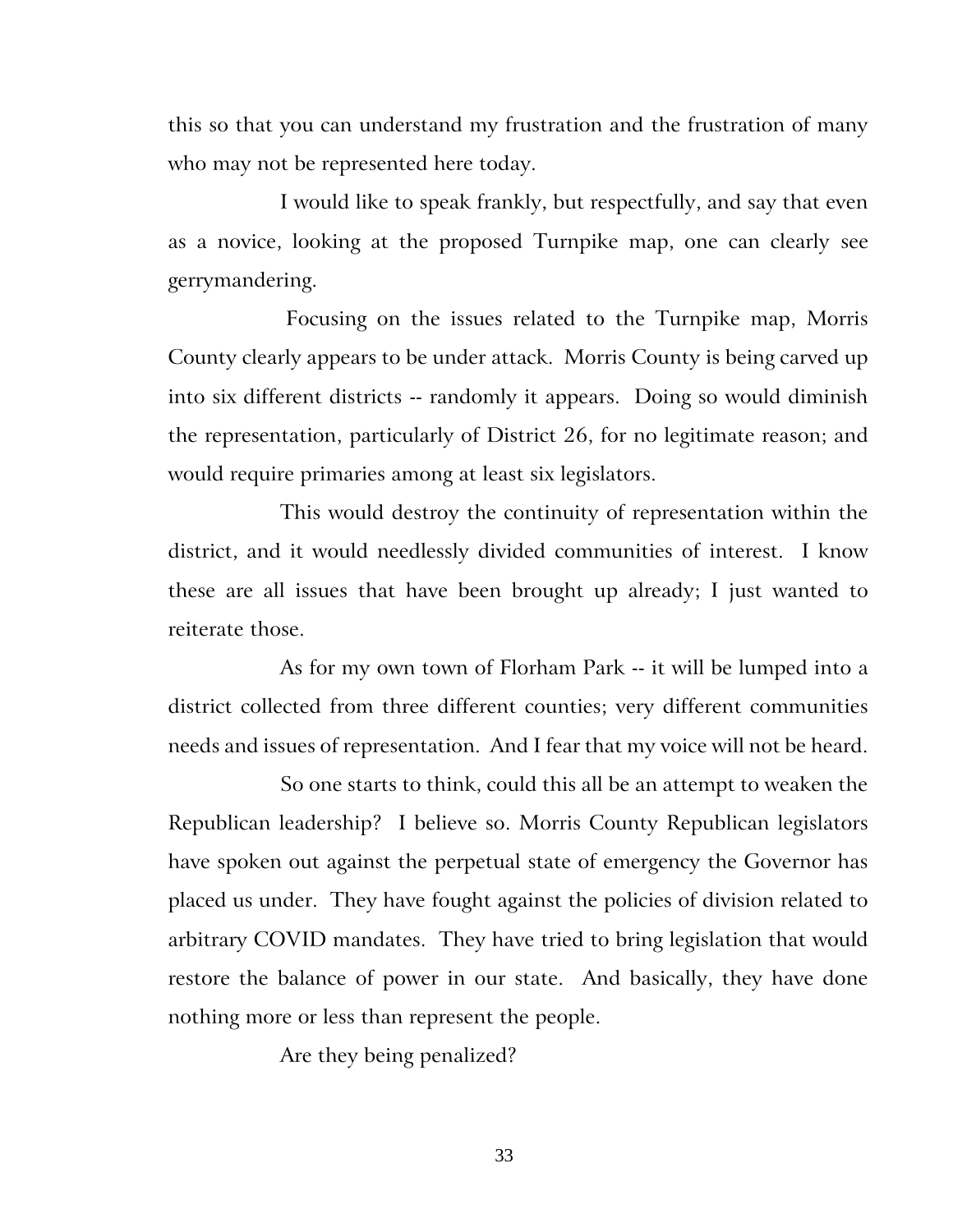I ask these questions not to create further division or strife, but to bring an understanding to the Commission of the frustration that exists within our state and within our country. And I ask for a fair consideration of these points that are being brought to you today.

That is my statement; I thank you very much.

Have a good day.

MR. JONES: We thank you very much, Ms. Quigley, and you have a great day, too.

And your comments are duly noted. Thank you.

Madam Secretary.

MS. MARTINEZ KRUGER: The next speaker is Kathy Stanzione, followed by Marcella Crossman.

**K A T H Y S T A N Z I O N E:** Good morning, everyone.

My name is Kathy Stanzione, and I would like to just take a minute to provide you with some background information to understand my perspective.

I am a retired teacher; I began my career in private and parochial schools, and then transitioned to public school, where I spent the last 25 years. I've taught different grade levels; I am certificated in multiple areas, taught multiple subjects, and students of all abilities.

So my understanding of fairness and equality of opportunity is based on empirical data and years of experience.

I'd like to now focus on the Turnpike map, because it is a far cry from fair and equitable. The way the Turnpike map is organized, Morris County will be decimated if it's approved. The intent is clearly to destroy the County and its representatives. Geographically, this map breaks Morris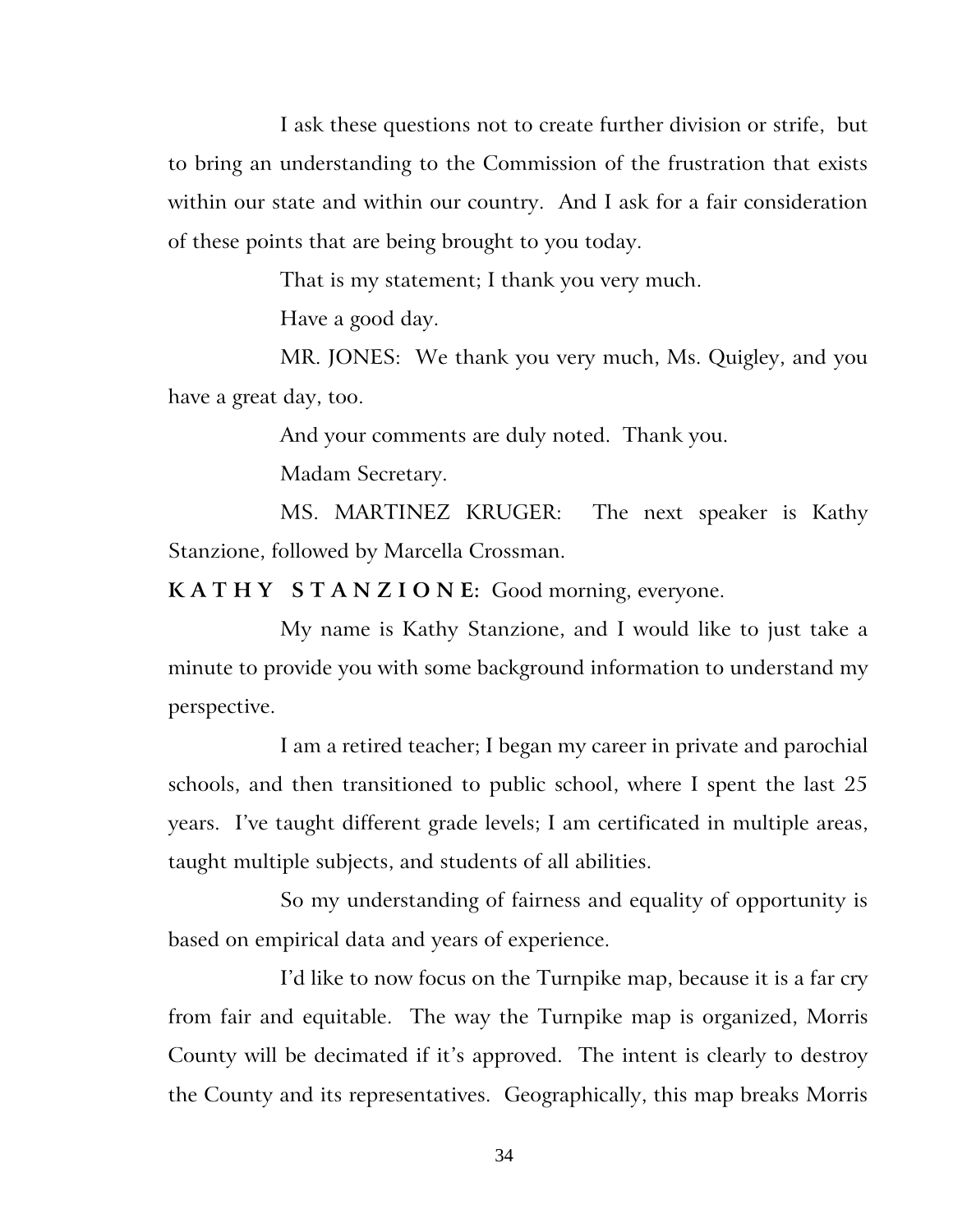County into six legislative districts, and spans four counties -- from Florham Park all the way to Franklin Lakes. The map is disjointed and nonsensical.

Morris Plains and Parsippany will be split apart after 50 years. This map is an attempt to decrease the Republican seniority, and will dilute representation from hometown candidates, therefore destroying any opportunity for us to govern ourselves.

The Turnpike map completely marginalizes Hispanic representation, and breaks up the second-largest Indian American constituency in the state. Their representation will fall by the wayside. The chances are extremely high that Morris County would never have any representation at all. We would literally and figuratively be wiped off the map.

The Turnpike map is a compilation of raw partisan gerrymandering and is designed to guarantee one party rule, basically rendering the ballot box irrelevant and completely disenfranchising an entire constituency of voters.

As an educator, I view the partisanship as being analogous to stacking the deck for a teacher in the classroom. When you place all the gifted and talented students in one classroom, initially the teacher comes out looking like a winner. And the teacher who has all the IEP and basic skills students ends up being labeled as *needing improvement.*

However, there is no winner. The academically talented students remain stagnant because eventually they lack the ability to interact and relate with others, no longer accepting differing points of view. While the teacher only has one direction to go, and that's down, because education is all about showing improvement. The low proficiency students end up further and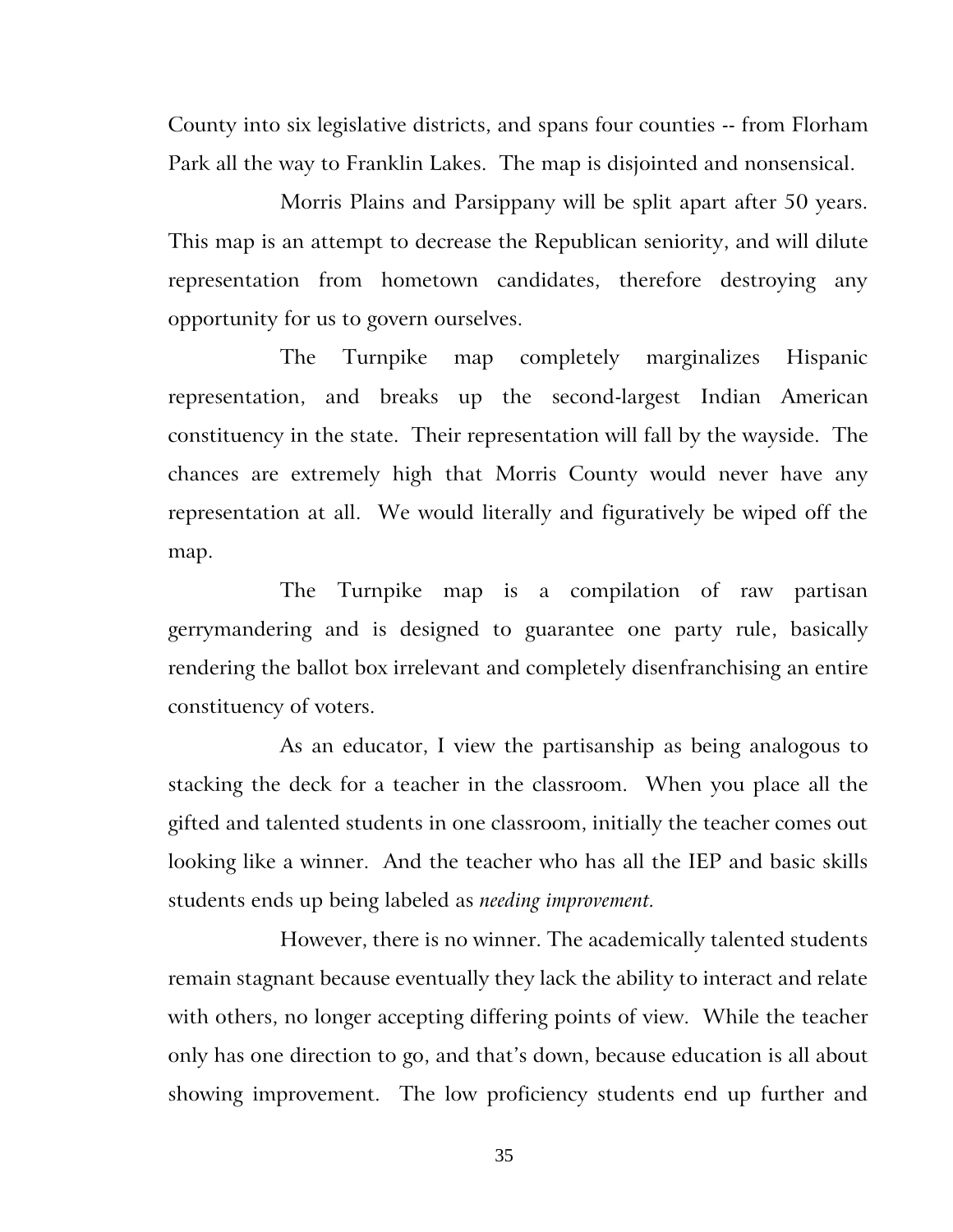further behind academically, because they have no opportunity for advancement. Peer-to-peer collaboration of opposing views, or exposure to diversity of learning, and the teacher never has a chance to move out of the *needs improvement* classification.

It's a vicious cycle. Those students are pigeon-holed, and will be faced with the same expectations -- the status quo -- for the rest of their lives. Basically heterogeneous versus homogeneous, and that's exactly how I view these maps.

The Turnpike is inherently discriminatory, designed to solidify one party to hold a majority, and that the status quo will remain in place for decades. The Parkway map is unquestionably more reasonable, although not perfect, and leaves room for change that can reflect its constituents' evolving needs and desires.

I thank you for your time.

MR. JONES: Thank you. Ms. Stanzione, and we thank you for your service to our young people of this state.

Madam Secretary.

MS. MARTINEZ KRUGER: The next speaker is Marcela Crossman, followed by George Bauman.

**M A R C E L A B A R R E Z U E T A - C R O S S M A N:** Hi, good morning.

My name is Marcela Barrezueta-Crossman. I'm a former Marine, mom of two children -- 11-year old daughter and 7-year-old son - and I made my career in the financial services industry.

My parents are blue collar workers; my dad is a welder with a fourth-grade-level education and my mom barely has a high school education.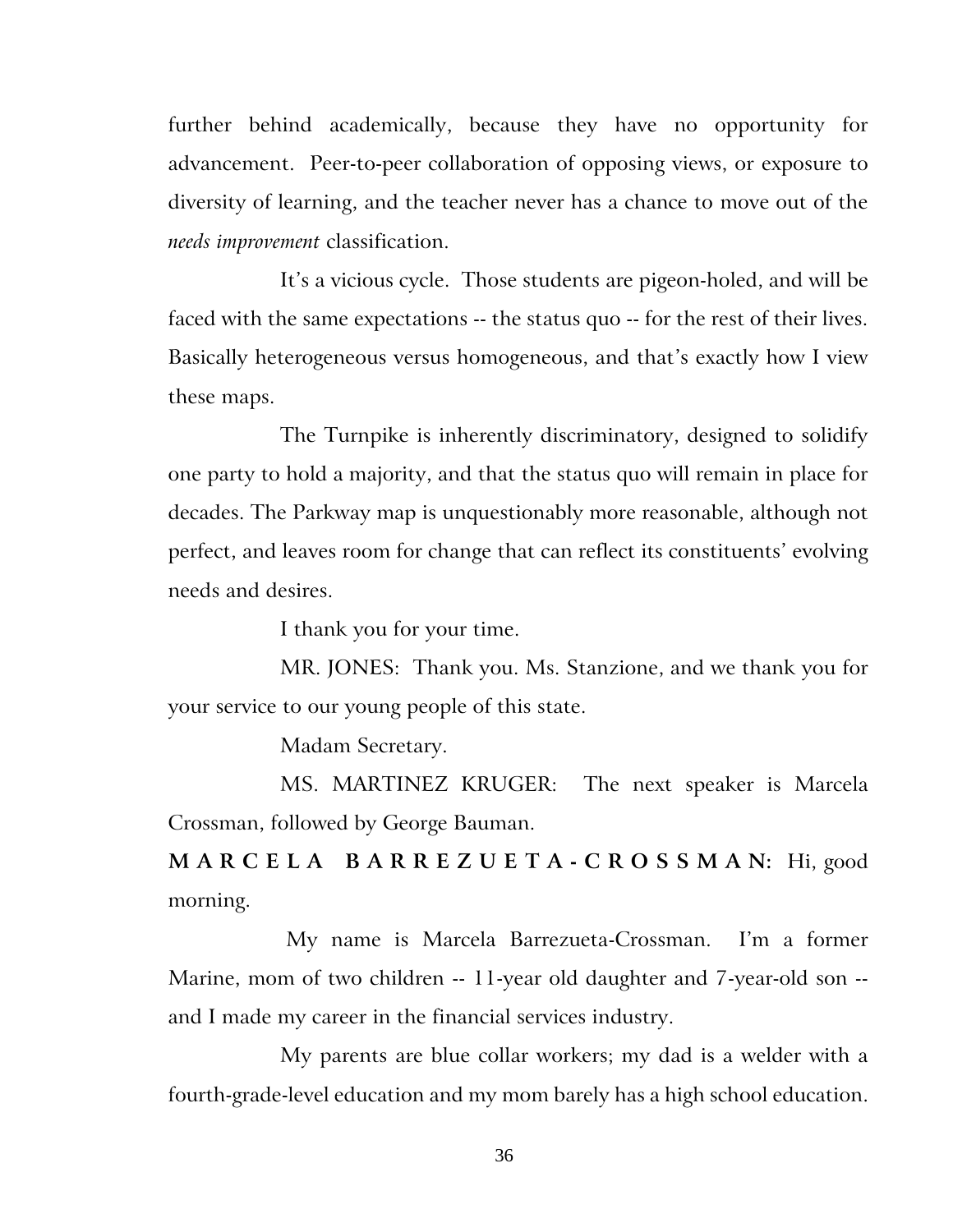And they raised us in Jersey City, and now we're part of this -- in the middle of this war of redistricting.

I believe that the Latino community is severely underrepresented. Comparing the two maps, I was troubled to see that the Assemblyman, Cristian Blanco, would be placed into a primary fight against two incumbent Assemblymen in District 24. Diversity in the State Legislature is something that we should all value and strive for. And I'm shocked that one of the maps would jeopardize the only Hispanic conservative in the caucus by throwing him into a new district.

So I'm here to ask that you reconsider the decisions you're making.

Thank you very much.

MR. JONES: Thank you, Ms. Crossman. Thank you for your service to this country, and Semper Fi.

Madam Secretary.

MS. MARTINEZ KRUGER: The next speaker is George Bauman, followed by Jeff Grant.

It looks like Mr. Bauman is no longer on the call, so the next speaker will be Jeff Grant, followed by Beverly Marinelli.

J E F F R E Y E. G R A N T: Hey, good morning, everybody.

And I want to thank the Commission for this opportunity to opine on a very, very important matter that's going to affect us for the next 10 years.

Thank you, Judge, for being part of this and presiding over these issues.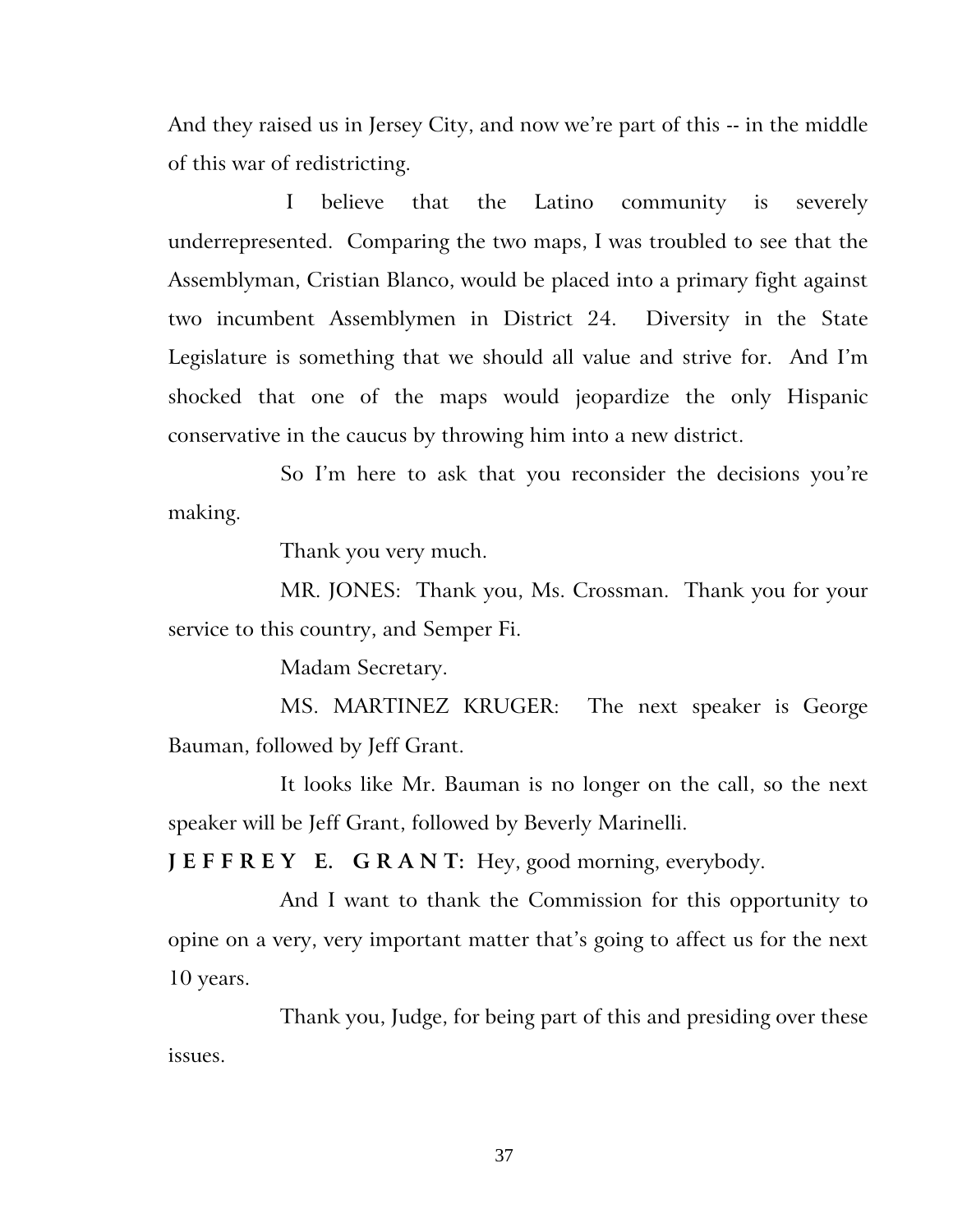I'm Jeffrey Grant; I live in Belle Mead, New Jersey, and I want to first applaud the perspectives of Barbara Eames and Greg Quinlan, that I summarize as follows.

The objective of this Commission is keeping communities and individuals together, not dividing people by race and not dividing people by political affiliation. I'm the father of three who has lived in Montgomery Township, in Somerset County, for the past 18 years, having moved from Franklin Township, where we lived for the prior five years. The towns are separated by the Millstone River.

You have a natural life flow community, formed by the Millstone River to our east, 287 and 78 to our north, and the Delaware River to our west. And by *life flow,* I'm referring to natural pathways for shopping, entertainment, worship, and friendships.

Although I live a minute's drive from the Griggstown causeway to Franklin Township, the natural flow emerges to dine in Montgomery, Hillsborough, Somerville, Raritan a lot, Flemington at Marinelli's, Stockton at the National Hotel, Sergeantsville and Lambertville, where there are many great places to eat; and worship in Raritan Borough.

By contrast, when we lived in Franklin Park, we went to church at Saint Augustine's in South Brunswick, dined in many restaurants on 27 and south in New Brunswick, and rarely ever crossed the Millstone to Montgomery in the west.

Life flows and relationships in our towns have naturally solidified over the years. So it does not make sense to couple Montgomery with Franklin Township as shown on the Parkway map.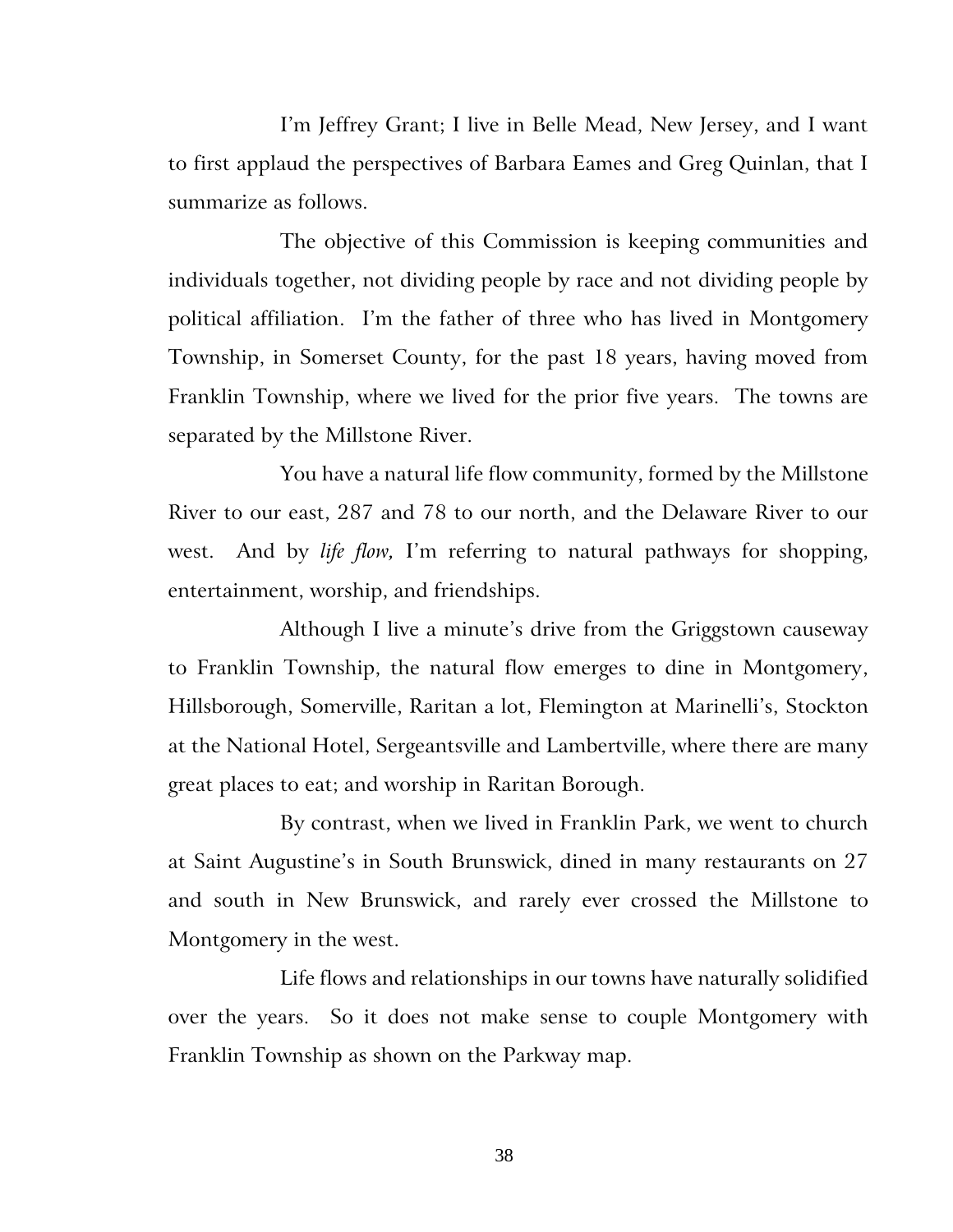As for the Turnpike map, it shows Princeton and West Windsor connected to Montgomery South, with South Brunswick tacked on to the east on the other side of the Millstone River. Princeton and West Windsor seem a good fit together; however, including them with Montgomery and Hillsborough, as shown on the Turnpike map, adds towns that have little natural flow or commonality.

Finally, comingling disparate towns that straddle the Millstone, as shown on the Parkway map, splits communities and creates a political monopoly dominated by Democratic voters, offering little competition to facilitate advancing diverse policies.

The Millstone River, 287, and 78 are natural boundaries defining our community; and this needs to be preserved because combining contiguous towns in this framework preserves meaningful living and recreational relationships. And this approach allows for diverse representation by both Republicans and Democrats that, over time, produces balanced policy that benefits everybody.

And to the extent that Somerset County might be shared with multiple districts -- that currently I think it's five are shared in Somerset County -- we expect that the constitutional limits of a maximum of two districts is respected.

Thank you very much.

MR. JONES: Thank you, sir.

Madam Secretary.

MS. MARTINEZ KRUGER: The next speaker is Bobbie Beitz, followed by Beverly Marinelli.

Bobbie Beitz is no longer on the call.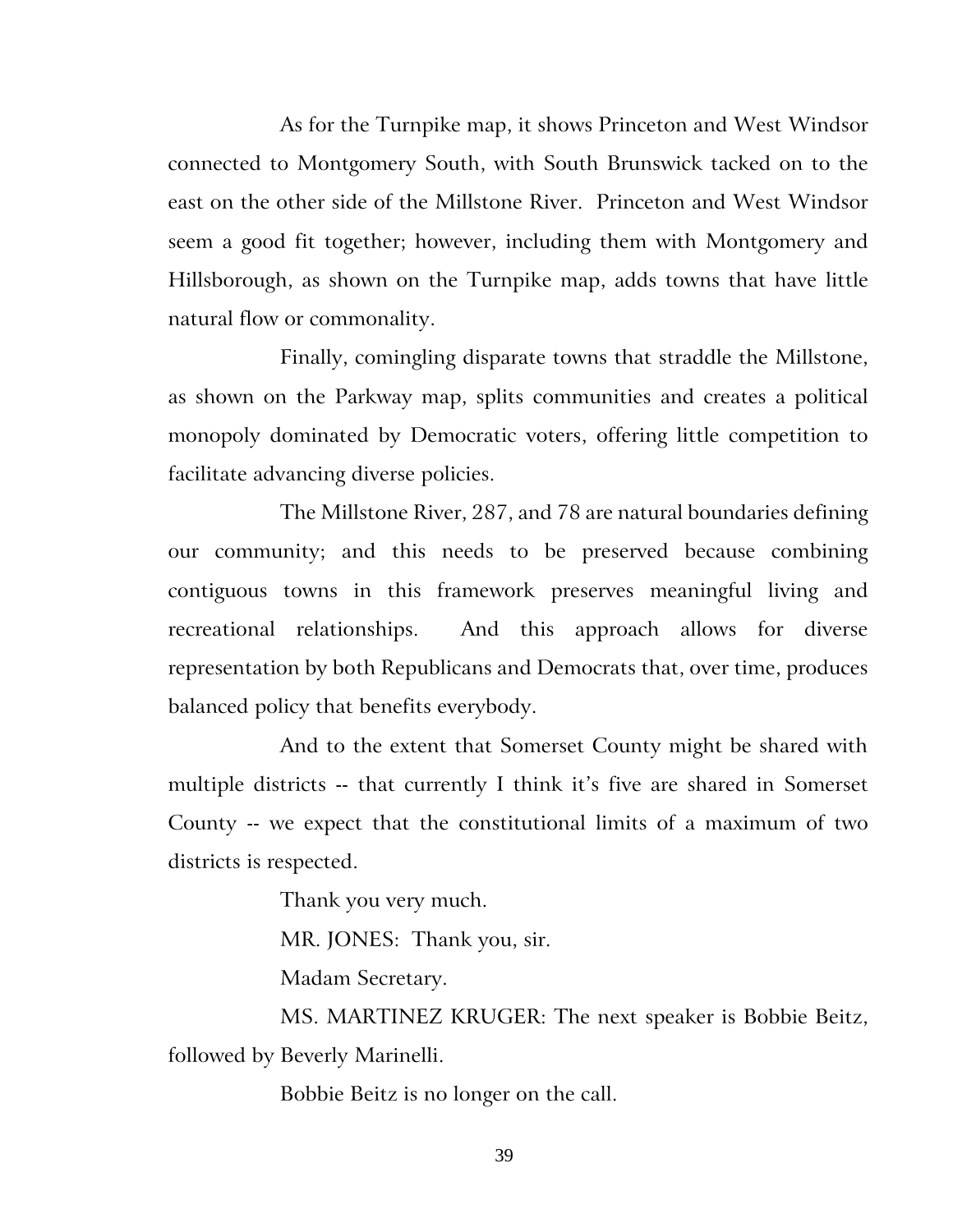The next speaker will be Beverly Marinelli, followed by Joseph Bucs.

MR. JONES: Ms. Marinelli, you're up.

#### **B E V E R L Y M A R I N E L L I:** Good morning.

MR. JONES: Good morning.

MS. MARINELLI: Thank you; I'd like to thank the Commission for this opportunity.

My name is Beverly Marinelli; I live in Lumberton Township in Burlington County, which is currently in the 8th Legislative District, and represented by Senator Jean Stanfield, Assemblyman Brandon Umba and Assemblyman Mike Torrissi.

I'm very concerned about the Turnpike version of this map, which changes everything I just said. If this map were to be adopted, I would no longer live in the 8th District; I would be moved into the 7th District. I would no longer have Jean Stanfield as my Senator; in fact, there would be no incumbent Senator, and I would no longer have Mike Torrissi representing me in the Assembly.

This slate of candidates was elected in November. They won their seats because the voters believed they better understood the needs of our District. To cast them into three separate districts is a purely calculated and political play that puts partisanship ahead of the residents of the 8th District.

I know New Jersey has a low bar for ridiculous and nefarious things happening in politics. But putting three legislators into three different districts-- It's like they didn't even try to pretend that they respected the will of the voters, or the needs of the communities they represent. What's worse,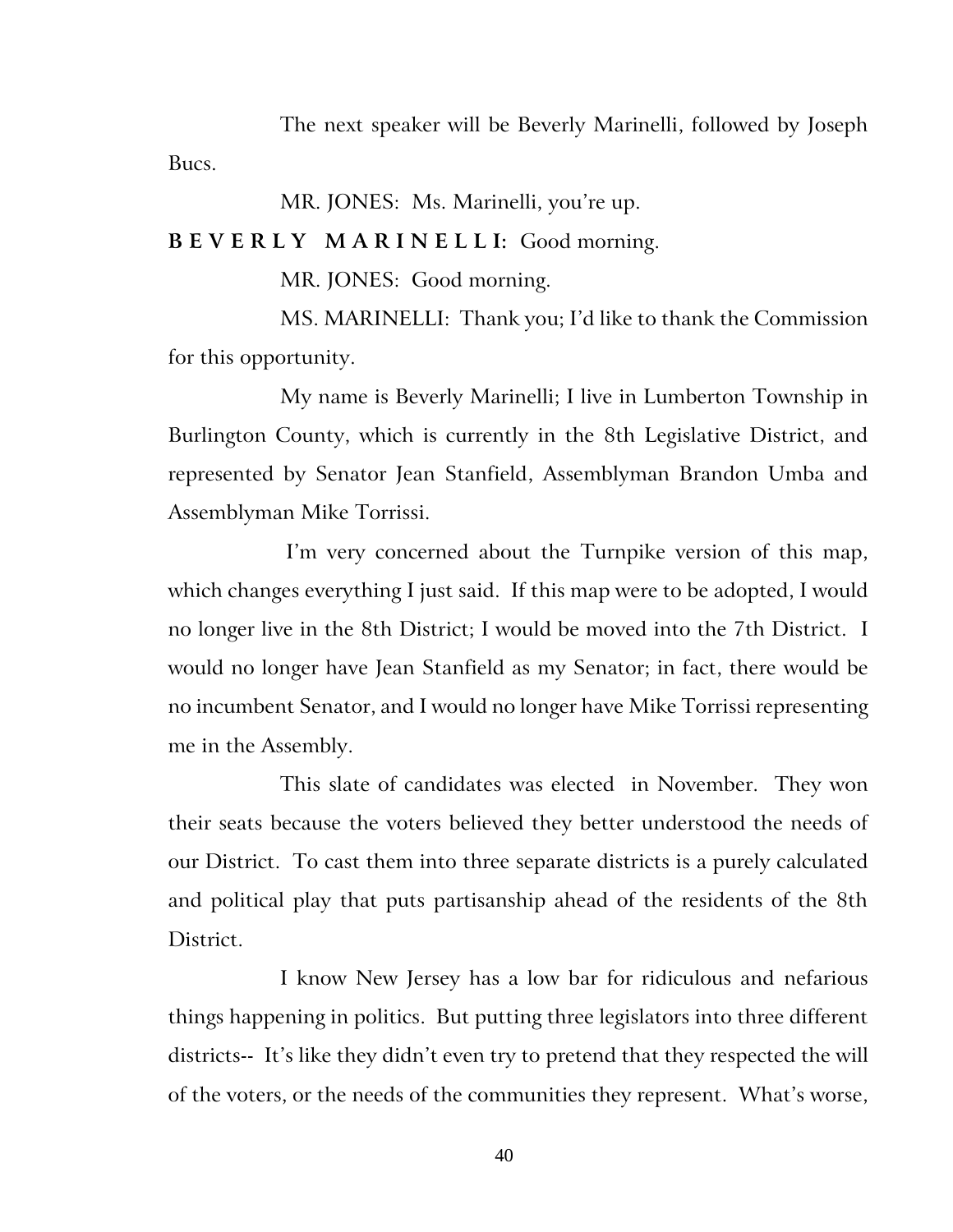this map puts two incumbents, Jean Stanfield and Troy Singleton, into the same 8th Legislative District. Jean Stanfield is one of only three Republican women serving in the Senate, and the only one from South Jersey. Let me repeat that sentence. Jean Stanfield is only one of three Republican women, and the only one from South Jersey. Combining her district with another incumbent looks like a blatant effort to reverse the outcome of November's election, and eliminate a strong woman who has proven to be an effective leader. In 2022, we should not accept efforts to marginalize a woman who is seen as merely an inconvenience.

This map just does not make sense for our region. The concerns I've raised just don't affect Lumberton; the Turnpike map also splits our local regional high school, Rancocas Valley. There are five sending districts, and two of them will remain in the 8th District, and the rest will be moved to the 7th. And as far as Burlington County as a whole, there are currently 15 Burlington County municipalities in the 8th District; they will move nine of those municipalities into different legislative districts; nine.

On the flip side, the 17 Burlington County municipalities in the 7th Legislative District, 11 are moved into the 8th District. When all is said and done on the Turnpike map, 25 of the towns will be moved into a different legislative district. Sixty-three percent of the towns would have legislative district change.

The biggest culprit I see, is this Turnpike map splits communities that should stay together. It splits up our school district, it splits up the river towns along the Delaware River, it splits the more rural part of the county. And I've already discussed it splits my current legislative team, pitting incumbents against each other.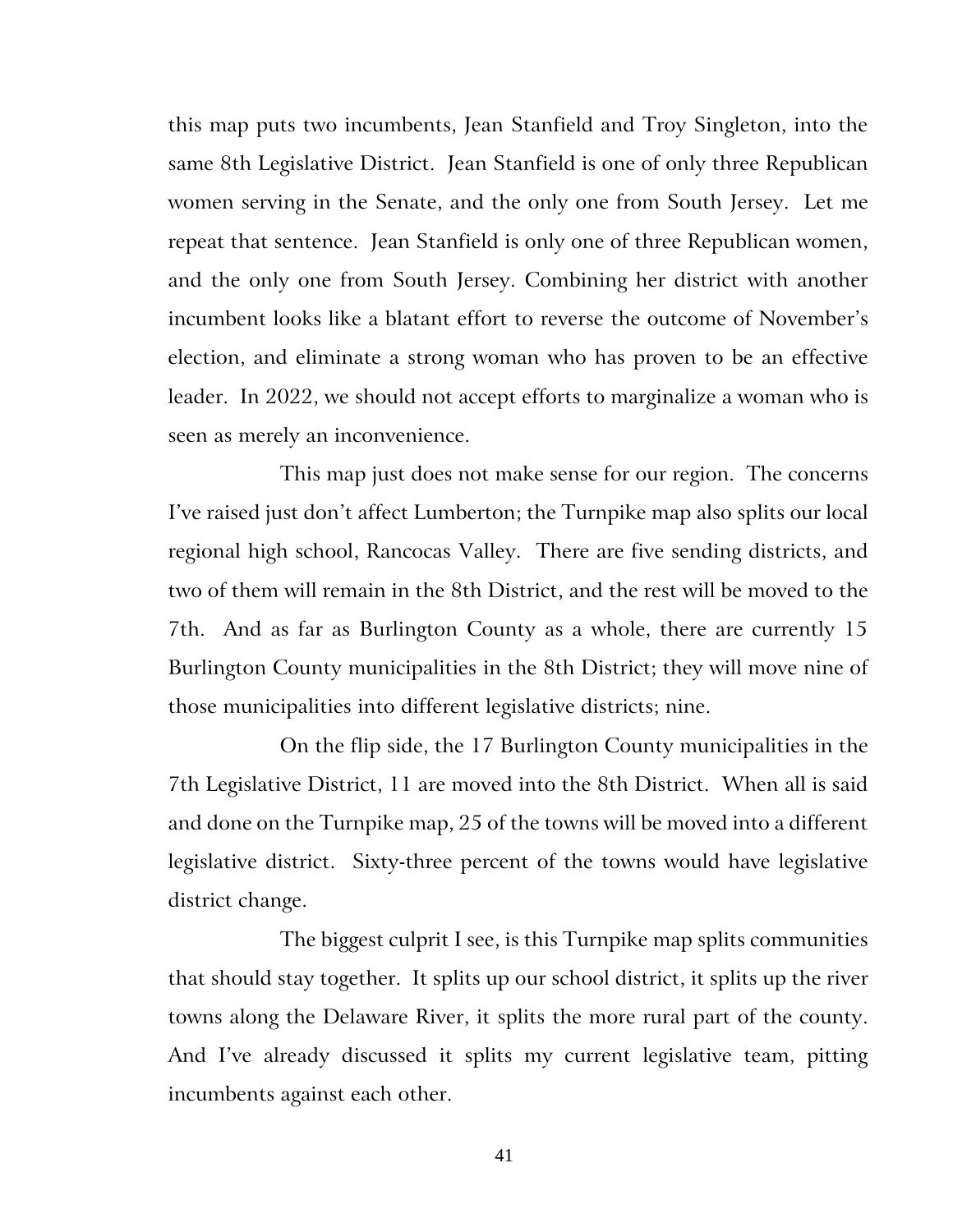I would ask you to reject the mass disruption that the Turnpike map would cause.

Thank you for this opportunity.

MR. JONES: Thank you, Ms. Marinelli.

Madam Secretary.

MS. MARTINEZ KRUGER: The next speaker is Joseph Bucs, followed by Joe Branco.

**J O S E P H B U C S:** Hi, this is a Joe Bucs.

Thank you.

Joe Bucs; I'm from Springfield Township in Burlington County.

I'd like to thank you today for the opportunity to comment.

I'm speaking in favor of the Parkway map, with a focus on District 8.

Keeping Springfield in the existing 8th District of the Parkway map allows it to benefit from a shared legislative agenda that benefits multiple similar-situated communities.

Springfield, like our neighboring communities to the south of us in Burlington County, is a rural community, and it focuses on keeping our farming heritage. When you speak to our elected representatives here in Springfield, you'll hear them use the term *rural by design*, and that's something that we keep a real focus on. And to put that in perspective, we're a community that has minimum lot sizes measured in acres, not in feet, like communities that the proposed new district would put us with. Towns like Delran, and Willingboro, and Riverside -- there's not development there that's done in acres.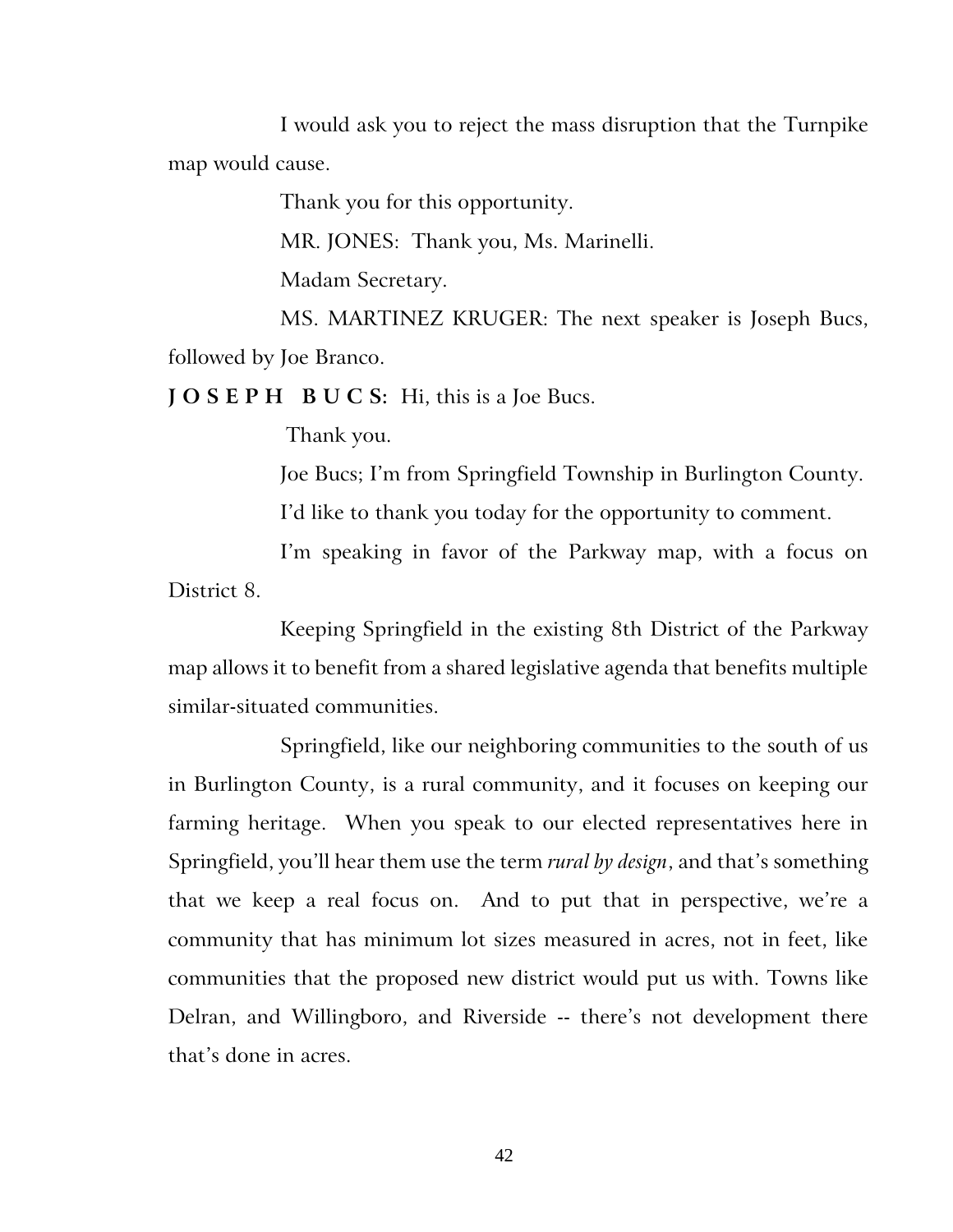So the people who live here in Springfield either have been here for multiple generations, or they've made a very conscious decision to live here and to preserve our rural community. We were founded in 1688, which obviously predates a lot of governing jurisdictions, and the descendants of those founders still live here in Springfield.

Springfield and Hammonton -- which is also a question here with the map -- have very similar agricultural needs that can best be served by legislators who have an understanding of the challenges faced by today's growers. The Turnpike map would inhibit a legislator, because the proposed Turnpike map would commingle those dense urban communities with sparsely populated farmland.

Urban and rural communities have needs and priorities that are in opposition to each other. Towns like Delran, Riverside, and Willingboro have needs that are focused on increasing development, addressing redevelopment, or dealing with large commercial properties. Farming communities, like Springfield, Southampton, Shamong, and Hammonton focus on preserving farmland and protecting our state's natural resources.

Now, one of the things that people don't think about and consider is-- You know, preserved farmland -- and most people don't talk about this -- really helps to stave off global warming; and it's going to become more important as we talk about climate change, and that becomes a greater issue for all society to deal with.

I'm sure many of you have seen the *No Farmers-No Food* signs and bumper stickers. Well, splitting our farming communities across districts makes the reality of no food much more likely. In fact, it would even threaten our slogan of *New Jersey, the Garden State*.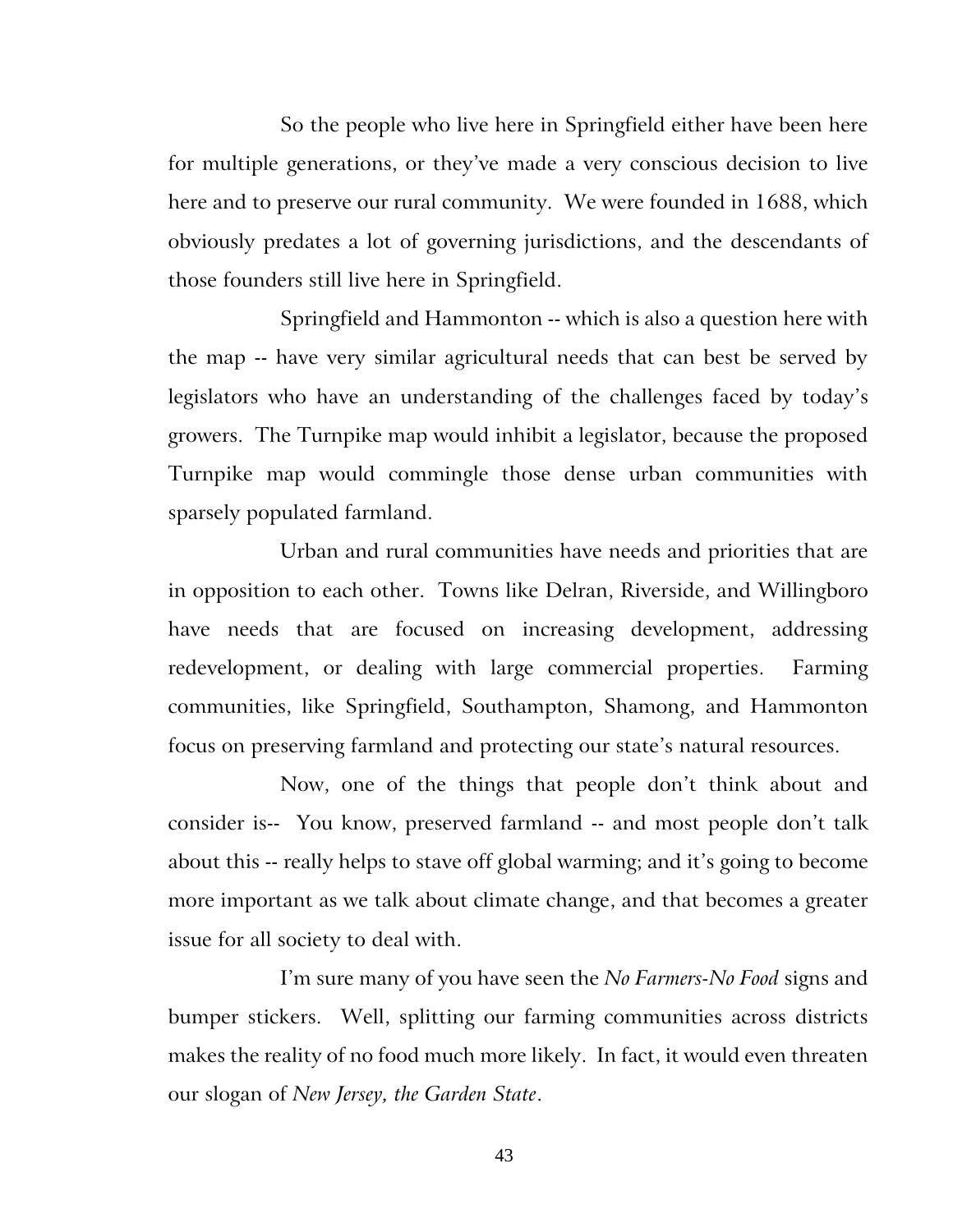Springfield, like Hammonton and several others in the current 8th, is also one of 56 municipalities within the Pinelands National Rreserve. And it's important that those communities that have those shared burdens have a legislative team that could advance issues that are important to those communities that have those burdens.

And again, the Turnpike map really separates us from many of these towns, and it puts us together with populated towns along the Delaware River. And again, that's a challenge for anybody from a legislative perspective.

And I'm going to try to wrap up here.

Outside of any farming and land-use concerns, our school districts are also vastly different. I'm currently a Springfield Township Board of Education member. I've not been authorized to speak on behalf of my Board, but I can tell you that the legislative priorities that we have, as a rural district, are very different from the urban districts. And I've already personally worked with our existing LD8 representatives to draft legislation that's actually helpful to us.

So again, combining us with an urban situation that the Turnpike map proposes is not something in our interest.

And then, finally, in 2021 we had 897 residents of Springfield, which everybody thinks, *897* -- that only represents 65 percent of our total voters - - they voted for Jean Stanfield. And as Beverly had mentioned earlier, she's one of only three elected Republican women Senators in New Jersey, and the only one from South Jersey. I would ask the Commission to please vote to support the Parkway map. The Turnpike map is detrimental to agriculture, to climate change, and to education.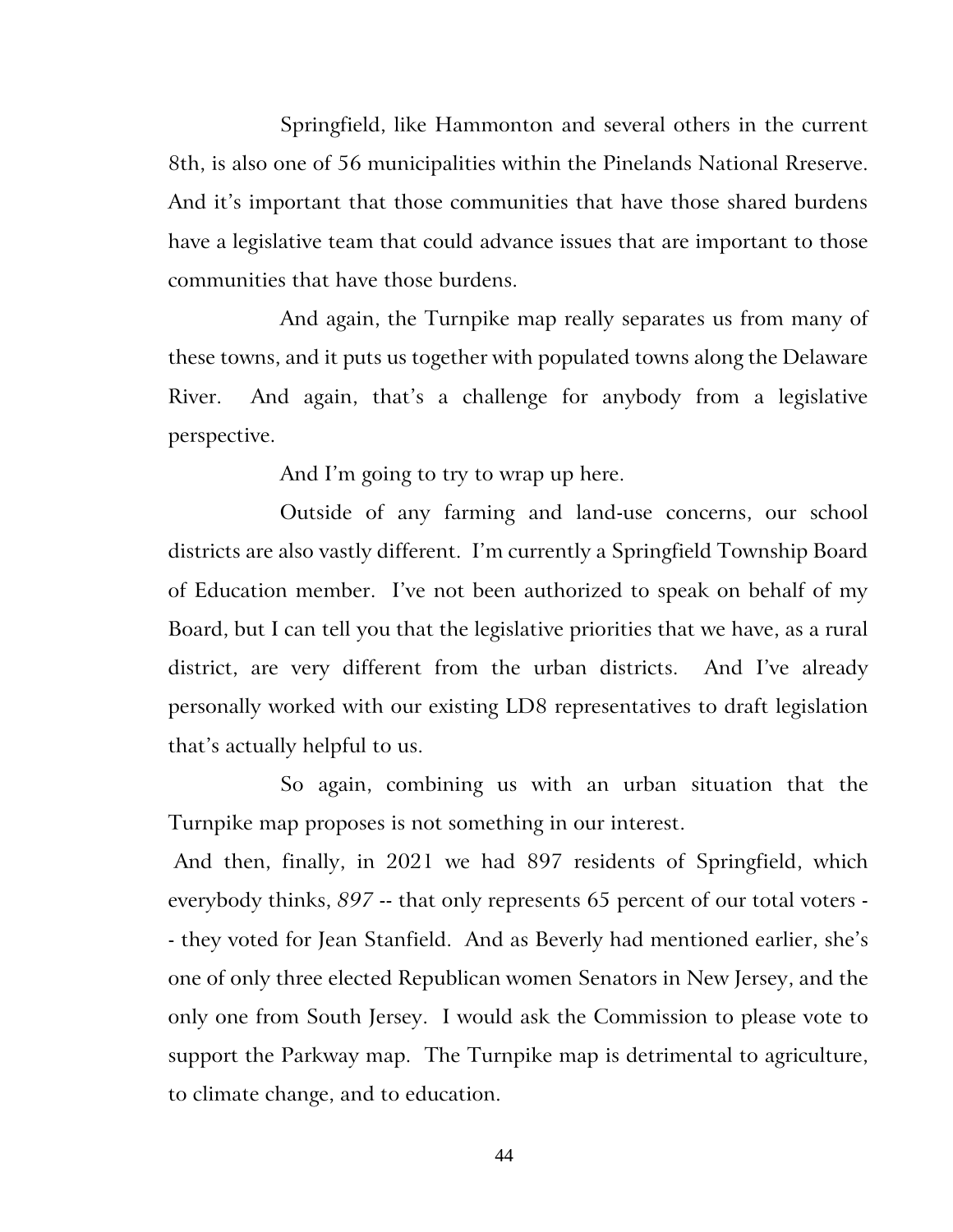And again, thank you for your time. I appreciate it. MR. JONES: Thank you, Mr. Bucs. Sorry for that interruption. Madam Secretary.

MS. MARTINEZ KRUGER: The next speaker is Mr. Joe Branco, followed by Iveth Mosquera.

#### **J O S E P H B R A N C O:** Thank you.

Good morning, Commissioners and State officials.

My name is Joseph Branco, and I thank you for allowing me to speak today with you about the importance of representation for our community.

A little background about myself -- as someone who grew up in an affordable housing apartment in Williamsburg, Brooklyn, I am of Puerto Rican descent, and was the first person in my family to graduate from college. I've always been an active member of my community, with a passion for making sure that all community members have a voice and have access to services and programs they need and deserve.

I am the immediate past President of the Jersey City Rotary and the first Hispanic Chairman of the Hoboken Republican Party. I do all of this because of my general belief that we should be active participants and contribute in our local communities.

Today I'm here to reinforce the importance of equity and representation. In comparing the two maps, I am concerned that one of them, the Turnpike map, places Assemblyman Christian Barranco, currently in Legislative District 26, into a primary fight against two incumbent Assemblymen in District, 24.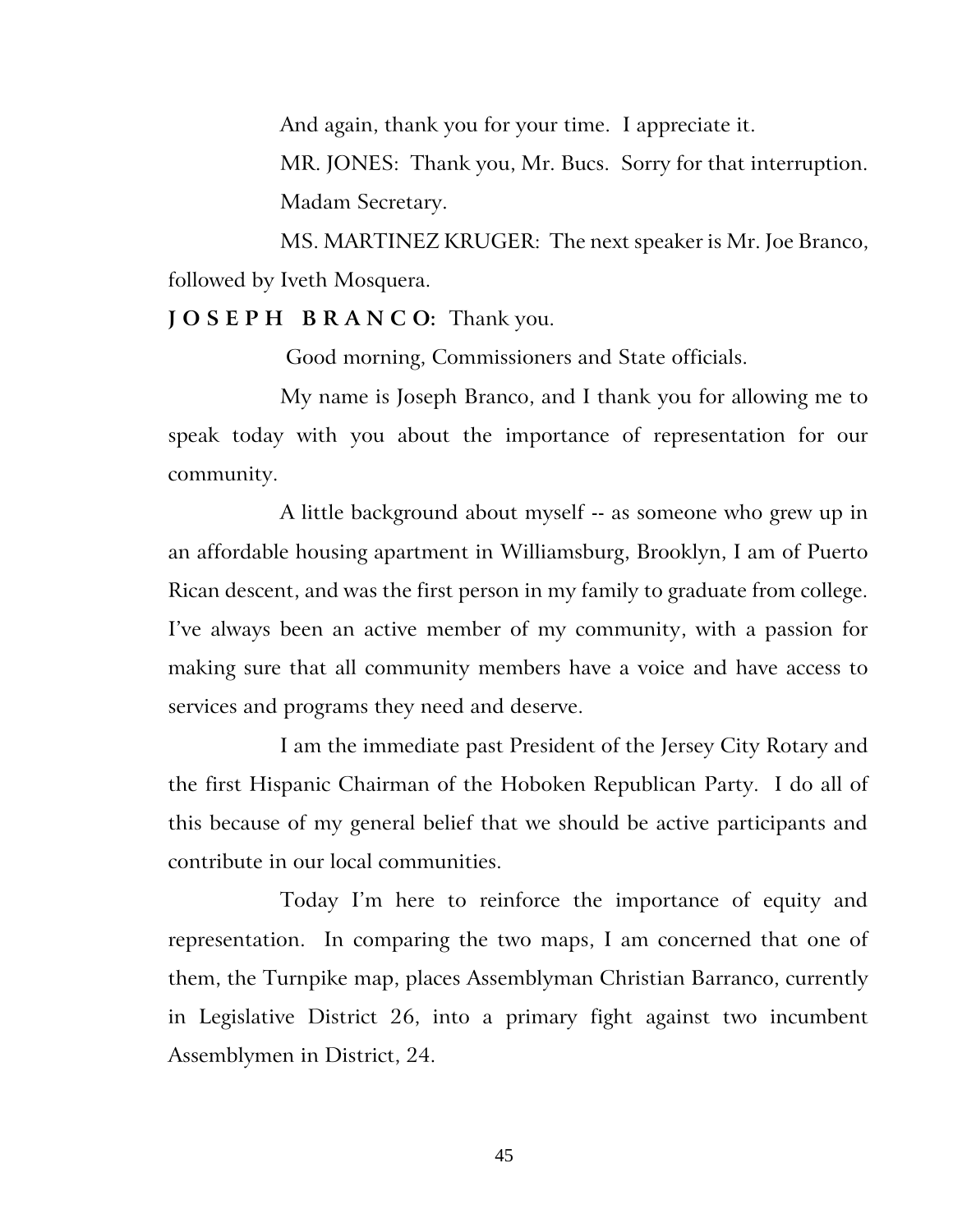Diversity in the State Legislature is something that we should all value and strive for; and in fact, proactively seek out. I am troubled that one of the maps would jeopardize the only Hispanic Republican in the caucus, moving him into a new District. I hope this change is reconsidered so that we can ensure fair representation in all of our local and State governments.

Thank you, everybody, for the time. And please support the Parkway map, moving forward.

Thank you.

MR. JONES: Thank you, Mr. Bronco.

Madam Secretary.

MS. MARTINEZ KRUGER: The next speaker is Iveth Mosquera, followed by Karen Arakelian.

**I V E T H P. M O S Q U E R A:** Good morning, everyone.

Good morning, everyone.

First, I would like to thank Chairman Jones for appointing a Latina to this Commission. Congratulations, Laura.

I commend you for releasing the maps prior to certification, allowing the public a greater opportunity to participate in the redistricting process. However, I ask you to please consider scheduling more opportunities for public feedback, including a public comment portal on your website.

I was born, and raised, and educated in Newark, New Jersey. I have lived in Kearney, New Jersey, Hudson County, 32nd District, for more than 20 years; and I am proud to have raised my two sons here.

Now, my older son is going to college in New Jersey, so I'm here to represent the interest of not only my children, but all future generations.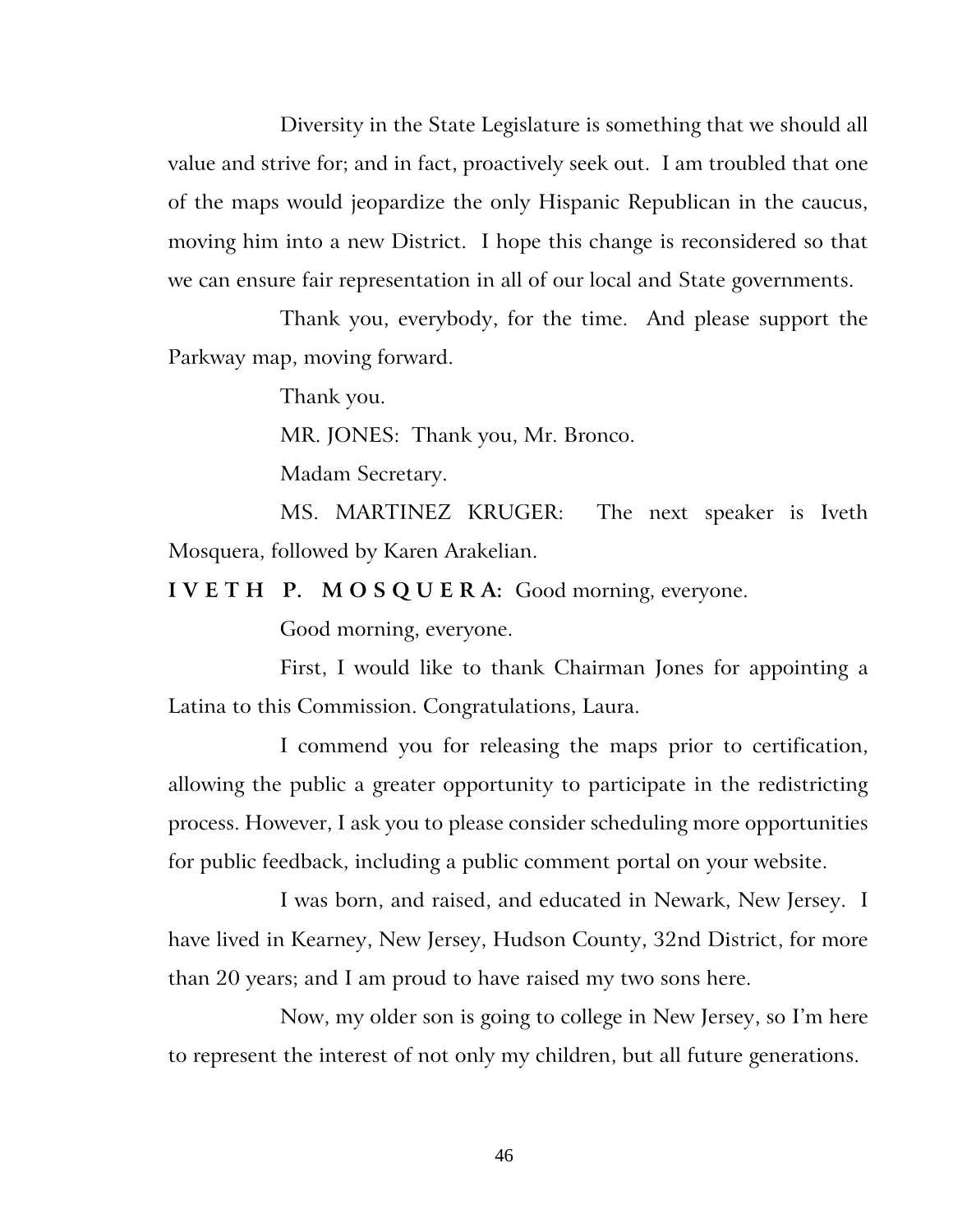I am an active member of my community. I serve as Vice President of the Board of the League of Women Voters of New Jersey. I work in Somerset County at Matheny, a nonprofit organization for children and adults with developmental disabilities; and I am President of LUPE, Latinas United for Political Empowerment, the largest nonprofit organization for Latinas in the state.

LUPE's mission is to educate, empower, and engage Latinas, to promote leadership and civic engagement. Our Board members and volunteers work hard to increase Latina representation in all areas of the public and private sectors through advocacy, mentorship, scholarships, and more.

I am here to urge the Commission to try to keep communities of interest together. Unfortunately, both proposed maps, Turnpike and Parkway, fail to fully account for the significant growth of Latino, Black, and Asian communities. I was disappointed to learn that currently both maps only contain two majority Hispanic districts. Given the large and growing number of Hispanic population -- 22 percent in the state, up, 29 percent in the last 10 years -- the Commission should draw four majority Hispanic districts to ensure that we have adequate representation for the next 10 years. It is not right or fair for New Jersey's communities of color to be cut up and continue to be underrepresented in the Legislature, especially given the demographic changes in the last 10 years.

The Fair Districts Unity Map, released by The New Jersey Institute of Social Justice and so many other amazing advocacy groups, created a map that fairly represents residents of New Jersey and keeps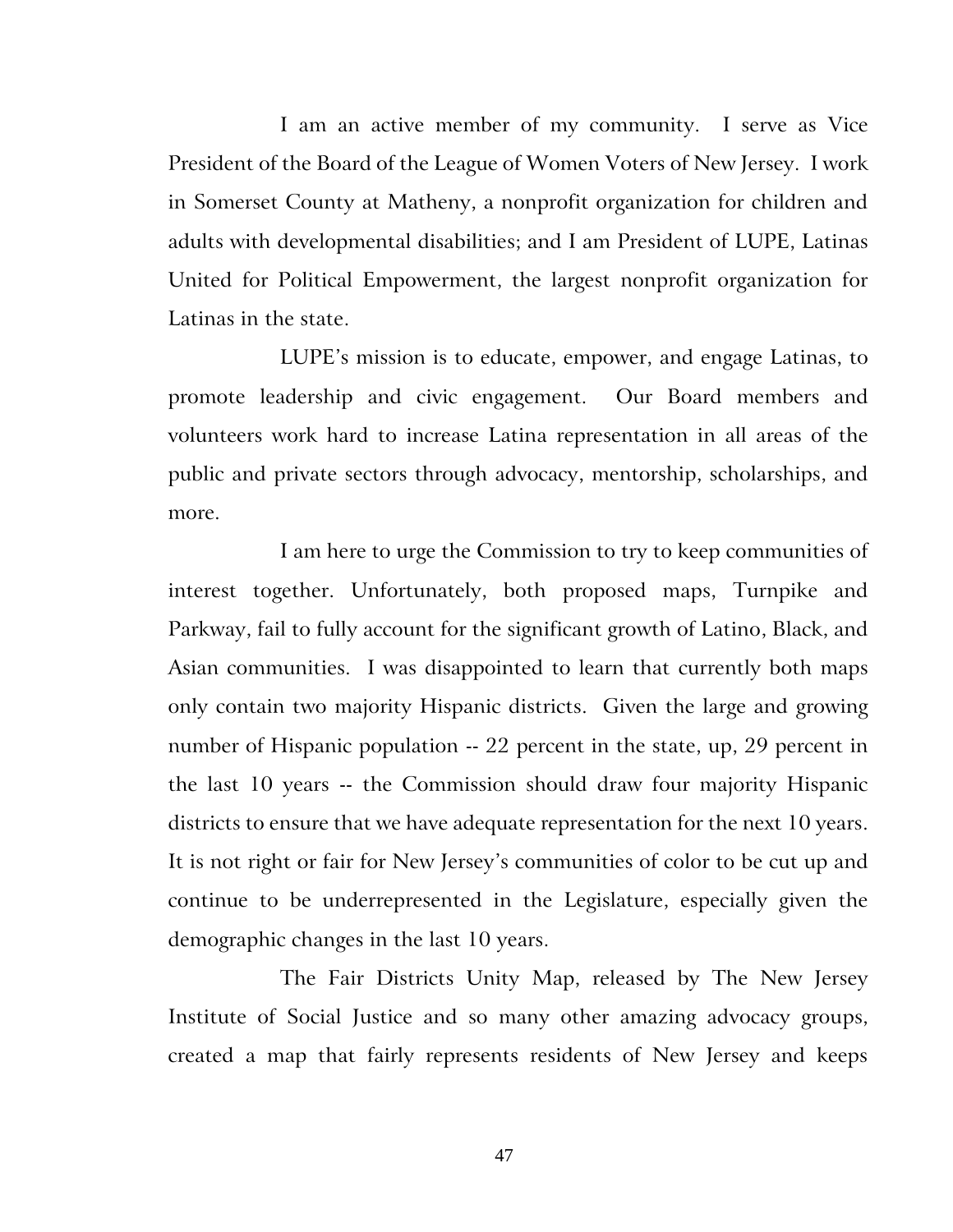communities of interest together. I feel the Unity Map does a better job than both released maps.

Thank you so much for allowing me to testify today.

MR. JONES: Thank you, Ms. Mosquera. We appreciate those comments.

Madam Secretary.

MS. MARTINEZ KRUGER: The next speaker is Karen Arakelian, followed by Alok Sharma.

**K A R E N A R A K E L I A N:** Good morning.

This is Karen Arakelian. I actually had the opportunity to speak Wednesday, and you have my written statement that was e-mailed to you.

And I just want to reiterate the Parkway map is what I think is the most fair. And splitting up our minority communities and just all the Republican districts, piecing them out into different districts, is really an atrocity.

So if you have my statement, you can read it. I did give it on Wednesday.

Thank you for the opportunity.

MR. JONES: Thank you, Ms. Arakelian; and we thank you for your written statement and taking the time out to come on today.

MS. ARAKELIAN: You're welcome.

MR. JONES: Madam Secretary.

MS. MARTINEZ KRUGER: The next speaker is Alok Sharma, followed by Samip Joshi.

**A L O K S H A R M A:** Good morning, Chairs, Commissioners, and participants.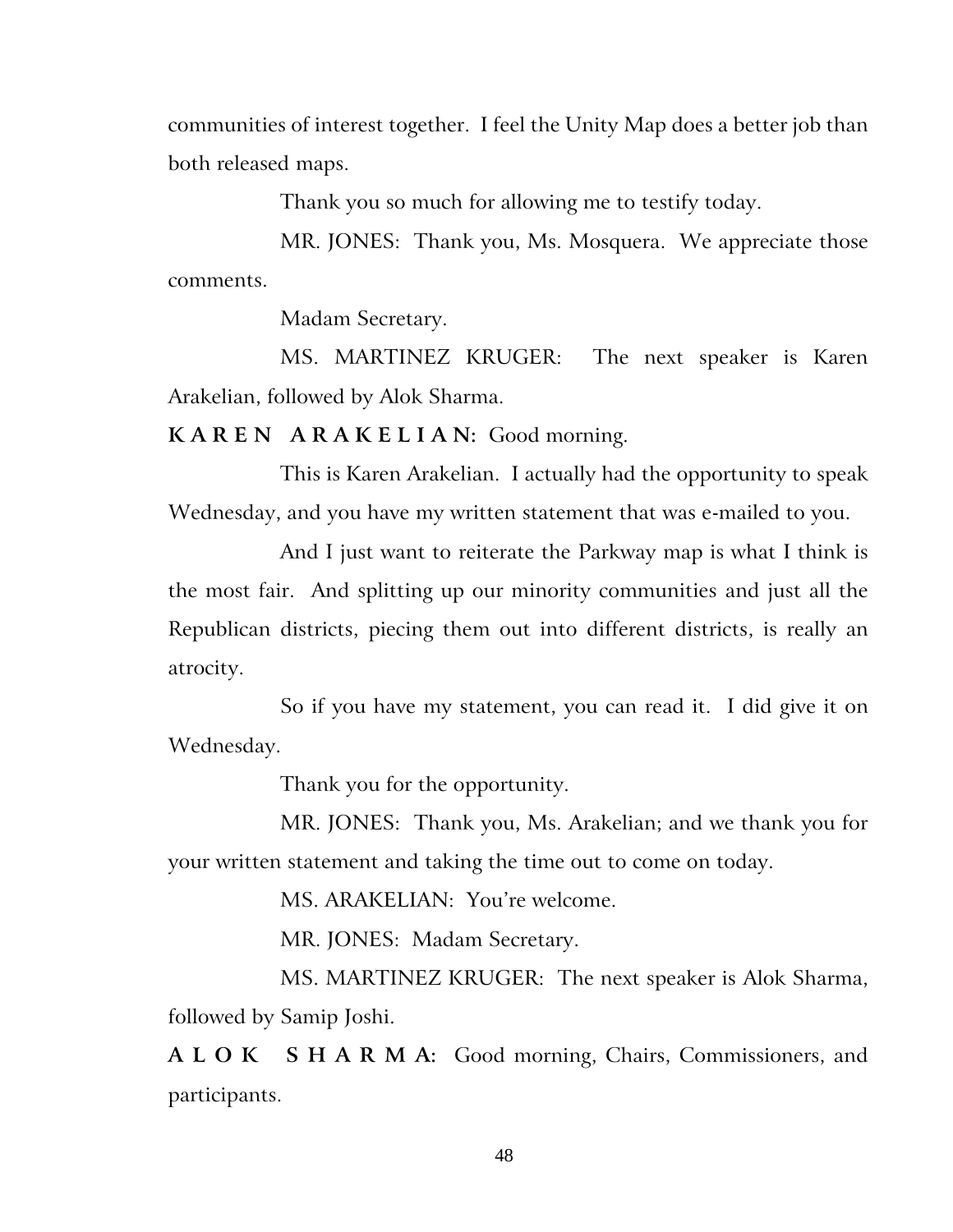#### *Namaste.*

So I'm Alok Sharma from the town of West Windsor, Mercer County.

Five hundred years ago, when Columbus discovered America, it was by mistake. He was actually trying to reach India. He was desperately trying to reach India to buy spices from there, and he put his life in danger for that -- to find a trade route to India.

He could not reach India, but we Indians reached America and we settled here, and we have been welcomed here with open hearts, and we have prospered.

Today, if Columbus came to my town West Windsor -- or neighboring towns Plainsboro, South Brunswick, Montgomery -- he would be extremely happy to find a significant Indian population. There are numerous Indian restaurants, grocery stores, Bollywood movies, and lots and lots of cultural events.

He would, however, be extremely unhappy that Indians and Asians lack representation in our government and elected offices. They are way below the representation and the number of seats at the table that they are invited to. That's way less than what they fairly deserve.

Many of the towns that I mentioned before have a unique similarity -- that they are located on the Northeast Corridor train lines. That's because most Asians work or used to work in New York City where there were jobs when they came to America. They had jobs in New York City but wanted a larger home to raise a family. And that's why you will see that many towns from West Windsor to the south, all the way to Edison in the north,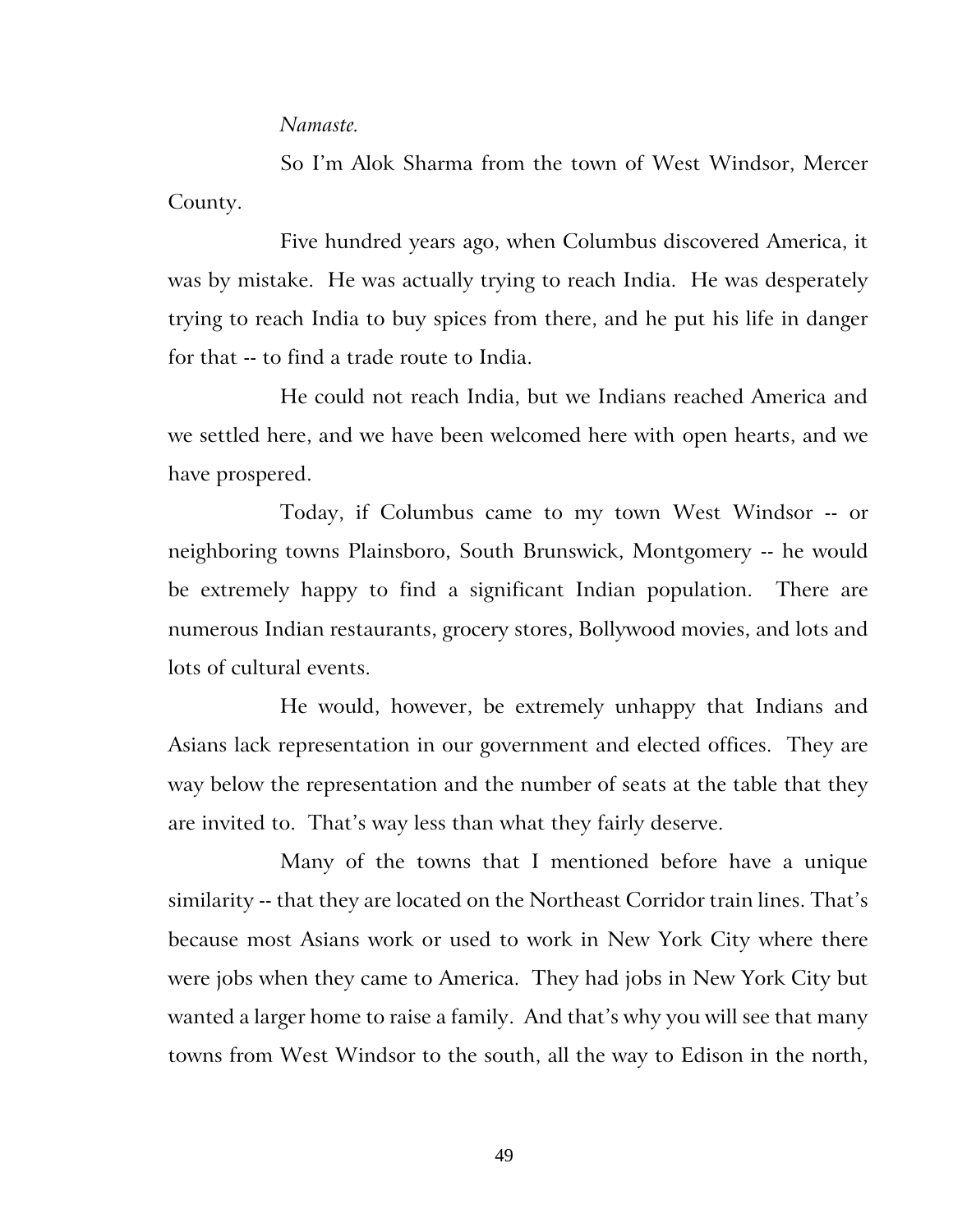and in between towns like Plainsboro, South Brunswick, Montgomery, North Brunswick, Franklin Park have significant Asian populations.

But this creates a drawback and an unfair treatment in representation. And that needs to be fixed by this esteemed Commission.

These towns should not be splattered across multiple legislative districts; like these towns, right now, in the Turnpike map are distributed across three different districts. In the Parkway map, they are in one district, Legislative District 17. So the Asians in New Jersey-- I mean, look, we have contributed very meaningfully to the economy and the society of New Jersey and to our nation. And we would like to contribute more to the governance, to the lawmaking, to the Judiciary. I mean, if you will please allow us by helping us get representation in these bodies, no?

So I saw the redistricting idea; it's a map called *Parkway.* And that has LD 17 being made from West Windsor, Plainsboro, South Brunswick, Montgomery, North Brunswick, and Franklin Park. It is an idea whose time has come. It is actually an idea whose time is now long overdue.

Thank you for hearing me out, and *namaste*.

MR. JONES: Thank you, Mr. Sharma. We appreciate those comments.

Madam Secretary, I think next is Mayor Sam Joshi, from Edison.

MS. MARTINEZ KRUGER: Yes, Mr. Chairman; followed by Mayor Zapparello.

MR. JONES: Thank you.

Mayor, how are you?

**M A Y O R S A M I P 'S A M' J O S H I:** Good, good; how are you? Thank you.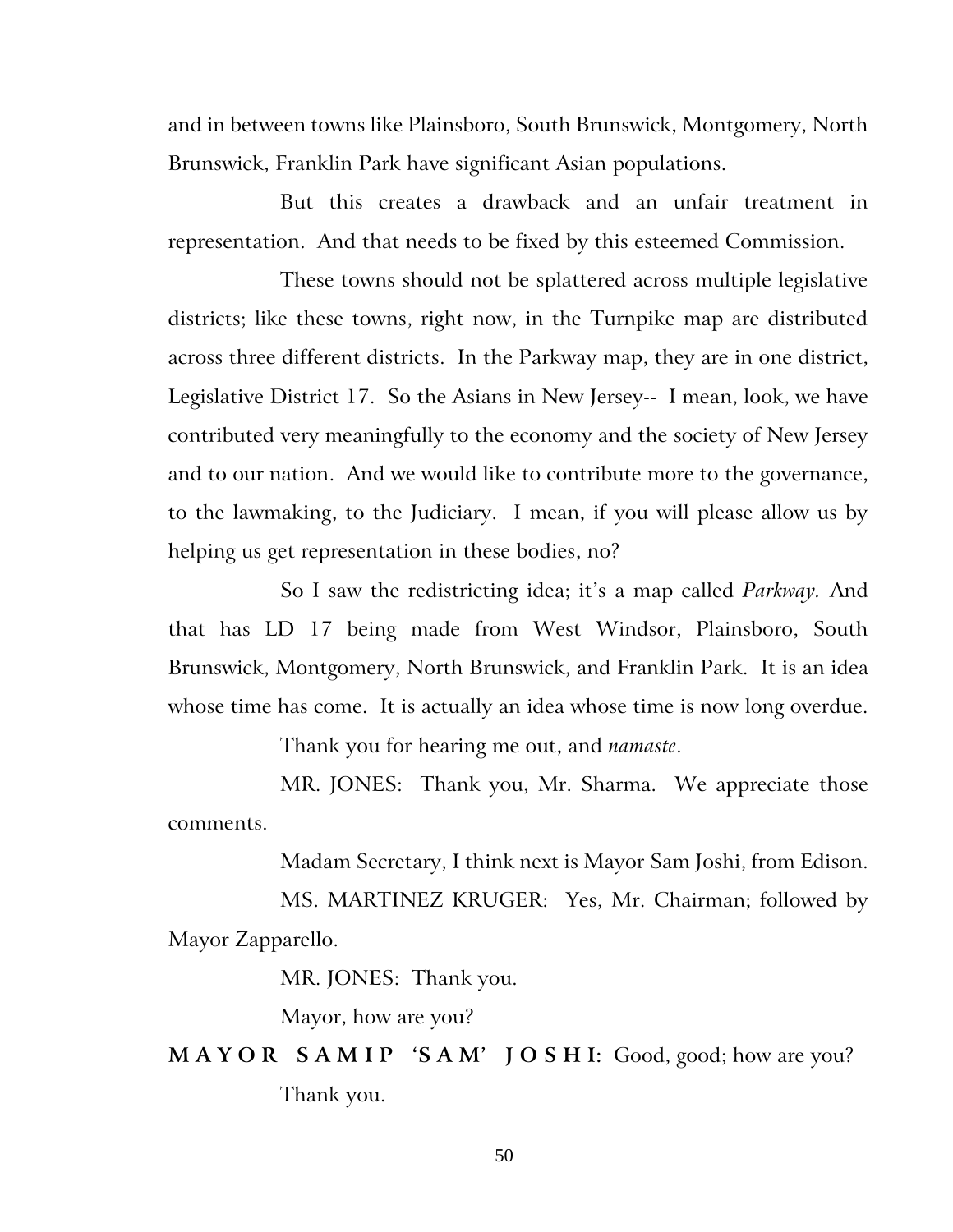Good morning, Judge Carchman, Chairman Jones, Chairman Barlas, and all of the members of the Legislative Apportionment Commission.

First, I'd like to thank the Commission for the historical number of public hearings, so that the Commissioners can hear directly from the public before voting on a new legislative map that will impact New Jersey for the next decade.

I also appreciate all of the maps that have been shared and discussed since the start of this process.

There have been many maps discussed and scenarios presented to this Commission, but many pack communities of color together, specifically the Asian community, while hurting the chances of the increased Asian representation to be elected in other scenarios.

New Jersey's Asian population grew faster than any other large ethnic or racial group, according to the Census numbers released last year, and account for a little over 11 percent of the state's population. Our collective voice increased Asian representation in the New Jersey State Legislature to seven total members because of the creation of coalition districts. Packing Asian voters into districts will do more harm to the progress we've made. Coalition districts allow for greater representation; trust me. I am the newly elected and first Indian American Mayor of Edison, and my election was possible because of coalitions.

Legislative districts with growing minority populations at around 20 percent create a pathway for greater diversity. We have seen this happen with the Latino community in Passaic County, with the election of Senator Nellie Pou when the currently enacted map was drawn. The opportunities for Asian representation have grown under the currently enacted map. We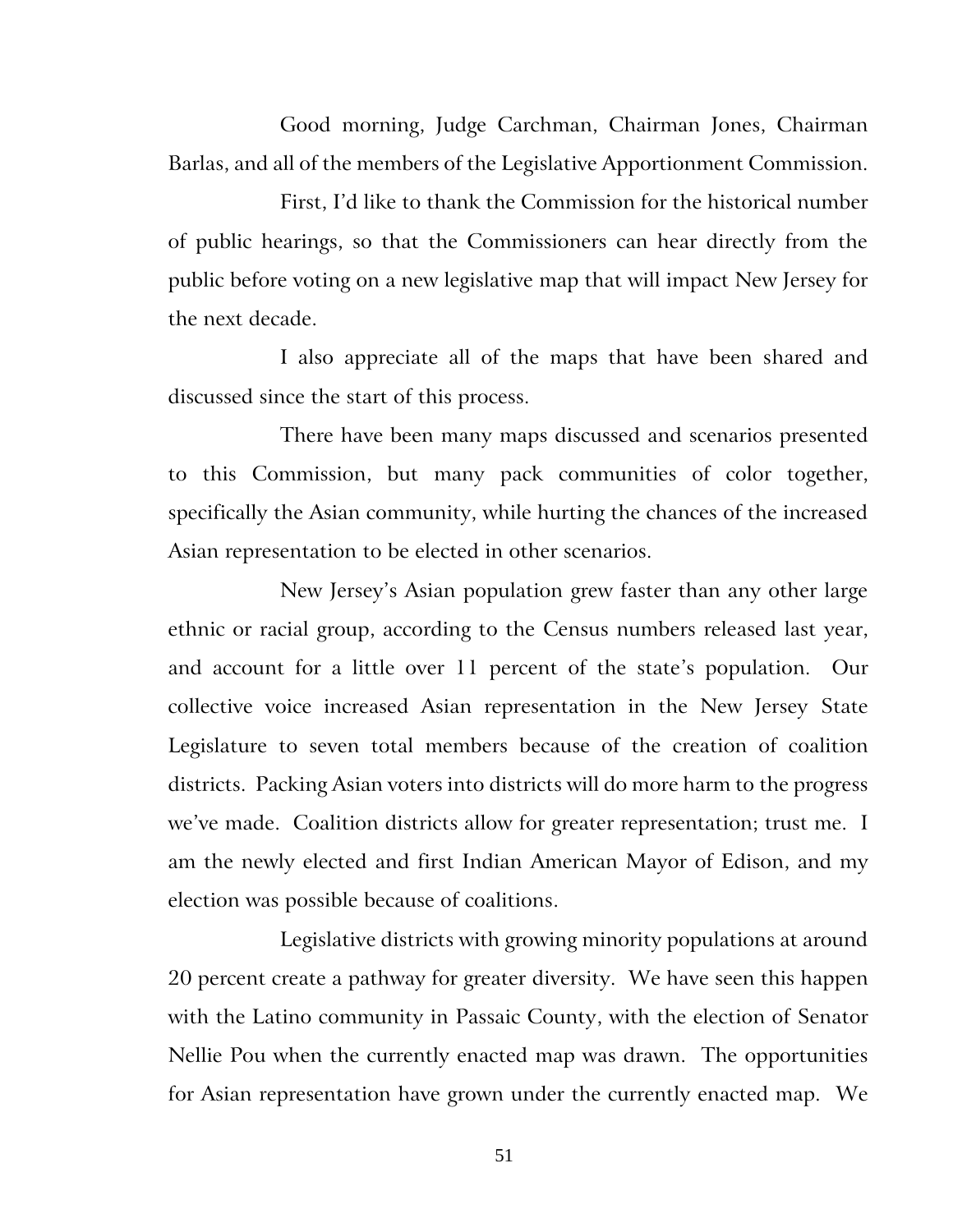saw it in 2013 with the election of Assemblyman Raj Mukherji in the 33rd District, due to the growing Jersey City Asian community. In 2017, with the election of Senator Vin Gopal in the 11th District, and the growing Asian community in Eatontown and Ocean Township, and solidified this past November, when Assembly members Sadaf Jaffer, Ellen Park, Shama Haider, Brandon Umba, and my representative, Sterley Stanley, were elected for their first term -- all made possible because of coalition districts.

The Parkway map, made public earlier this week, made it difficult for the Asian community to keep the representation we worked so hard to accomplish. It put the only Asian Democratic State Senator in a district with a Democratic performance under 49 percent, and a newly elected Muslim Assemblywoman out of Somerset County in a district with a Democratic performance under 47 percent. We cannot pack diverse communities, and we cannot turn back the clock on progress.

I thank you for your time and your consideration, and I wish you luck on the apportionment process.

MR. JONES: Thank you so much, Mayor.

MAYOR JOSHI: Thank you.

MR. JONES: Madam Secretary.

MS. MARTINEZ KRUGER: The next speaker is Mayor David Zapparello, followed by Mayor Ruggieri.

MR. JONES: Mayor, you're up.

**M A Y O R D A V I D Z A P P A R E L L O:** Thank you.

Good morning, Judge Carchman, Chairman Jones, and Commissioners.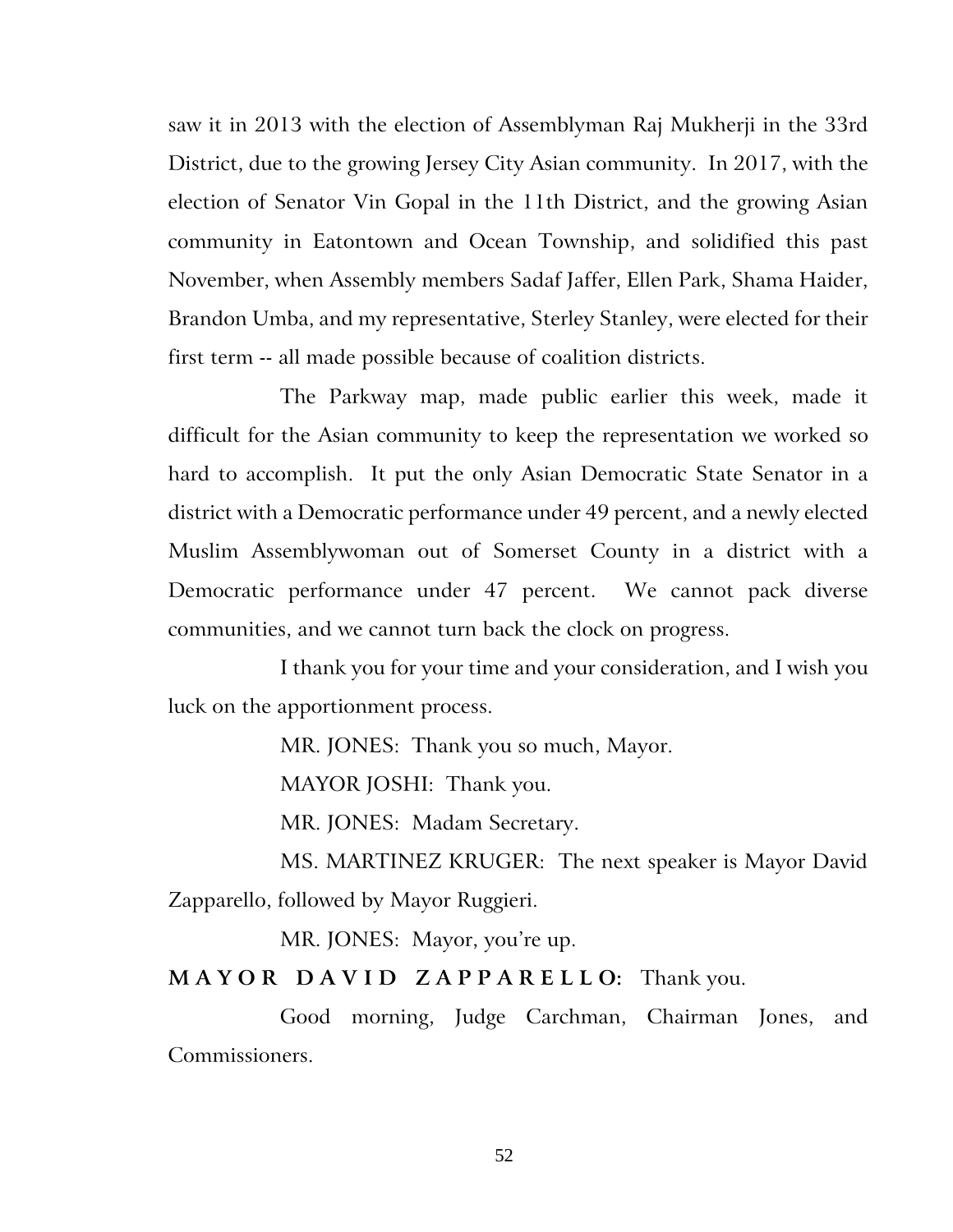My name is David Zapparello; I'm the Mayor of Buena Borough in Atlantic County.

I'd like to make a very brief comment to oppose the redistricting map identified as the *Turnpike* proposal.

This places Buena Borough, and my neighbors in Buena Vista Township, in District 9. Under this map, residents would have to drive over an hour to meet with representatives in the District Office in Ocean County.

At quick glance, having Buena Borough and Buena Vista Township in the same District as Seaside Heights Borough, is beyond reason. It appears in this map, both Buena Borough and Buena Vista Township are an afterthought just to satisfy the wishes of much larger communities.

It has taken the seven-square-mile Borough of Buena many years to cultivate relationships in Atlantic County. And to see them vanish in this manner would truly be a disappointment.

And while I understand the process and the progress we are attempting to make with this exercise, Buena Borough and Buena Vista Township form a combined community of interest whose needs should be recognized.

Of course if I could wave a magic wand, I would keep Buena Borough and Buena Vista Township in District 2. But if that's not possible, the ideal landing spot for us would be District 1, where our neighbors in Vineland share many more similarities with us, including culture; which encompasses vast farmland and parks; commerce -- residents of Buena Borough patronize supermarkets, drugstores, and restaurants in Vineland. .and a sense of community. Many of our residents worship at the same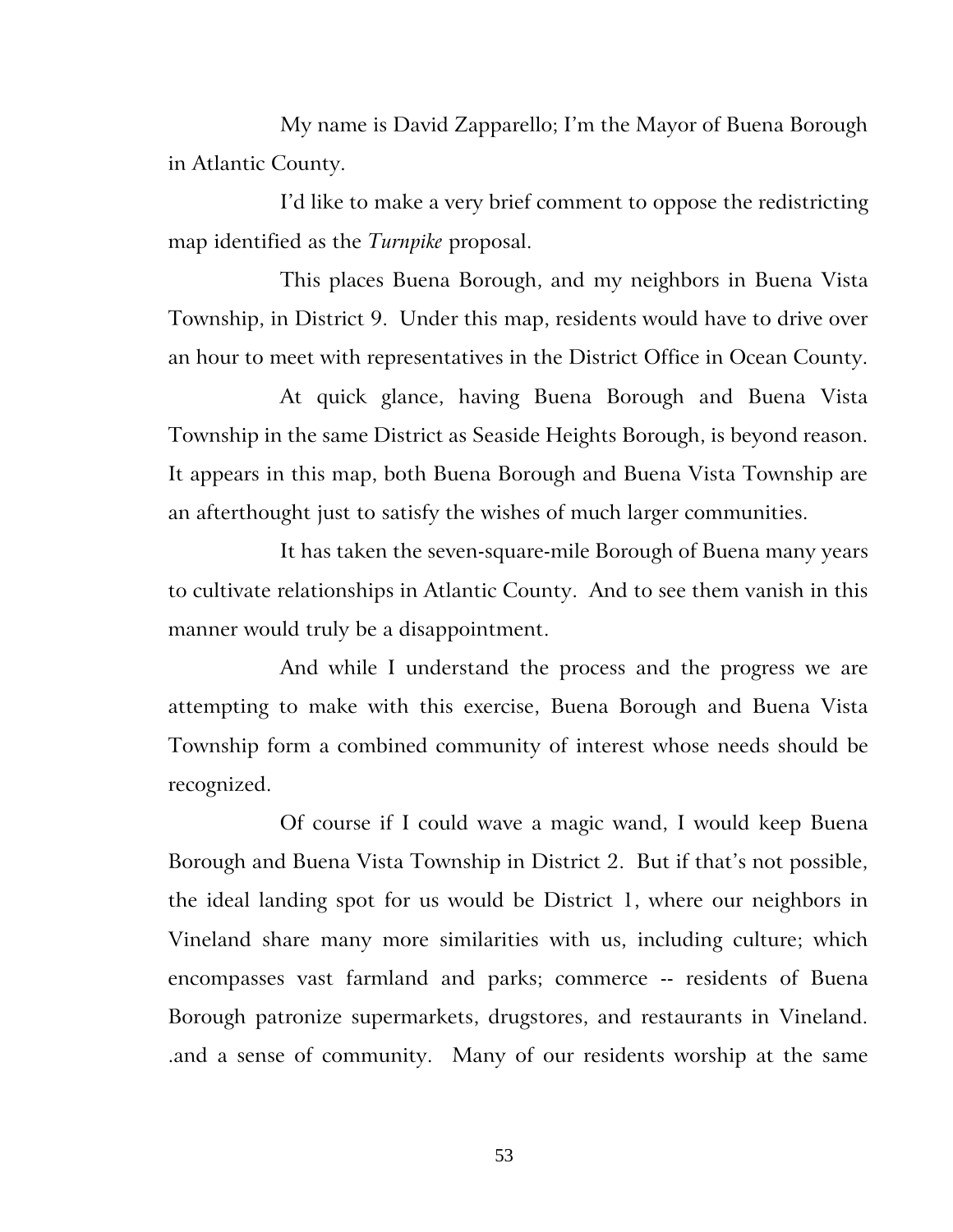churches, and our closest medical center is Inspira Hospital in the heart of the City of Vineland.

Thank you for allowing me to speak and to be part of the process.

MR. JONES: Thank you so much, Mayor. We appreciate your thoughts and comments; duly noted.

Madam Secretary.

MS. MARTINEZ KRUGER: Mr. Chairman, the next speaker is Mayor Ruggieri.

MR. JONES: Welcome, Mayor.

**M A Y O R W I L L I A M R U G G I E R I:** Good morning; thank you. My name is Bill Ruggieri; I'm the Mayor of Buena Vista Township.

I want to thank everyone for allowing me to be part of this process today, and for the overall level of involvement we've been allowed to have in this undertaking as it's continued its progression.

I'd like to make a few comments regarding our proposed realignment as it relates to both Buena Vista Township and Buena Borough.

Both of these potential options on the table inadvertently distance us from the hubs where we conduct business, and from the individuals we need to engage with in order to enhance the communities we represent.

I see firsthand, working for Waste Management -- which is the largest solid waste hauler in North America -- how distance hinders our service offering as we venture further from our main hubs. Our drivers, maintenance equipment, and account managers decline significantly when we go beyond 30 minutes; and it tapers off almost to a point that is unable to be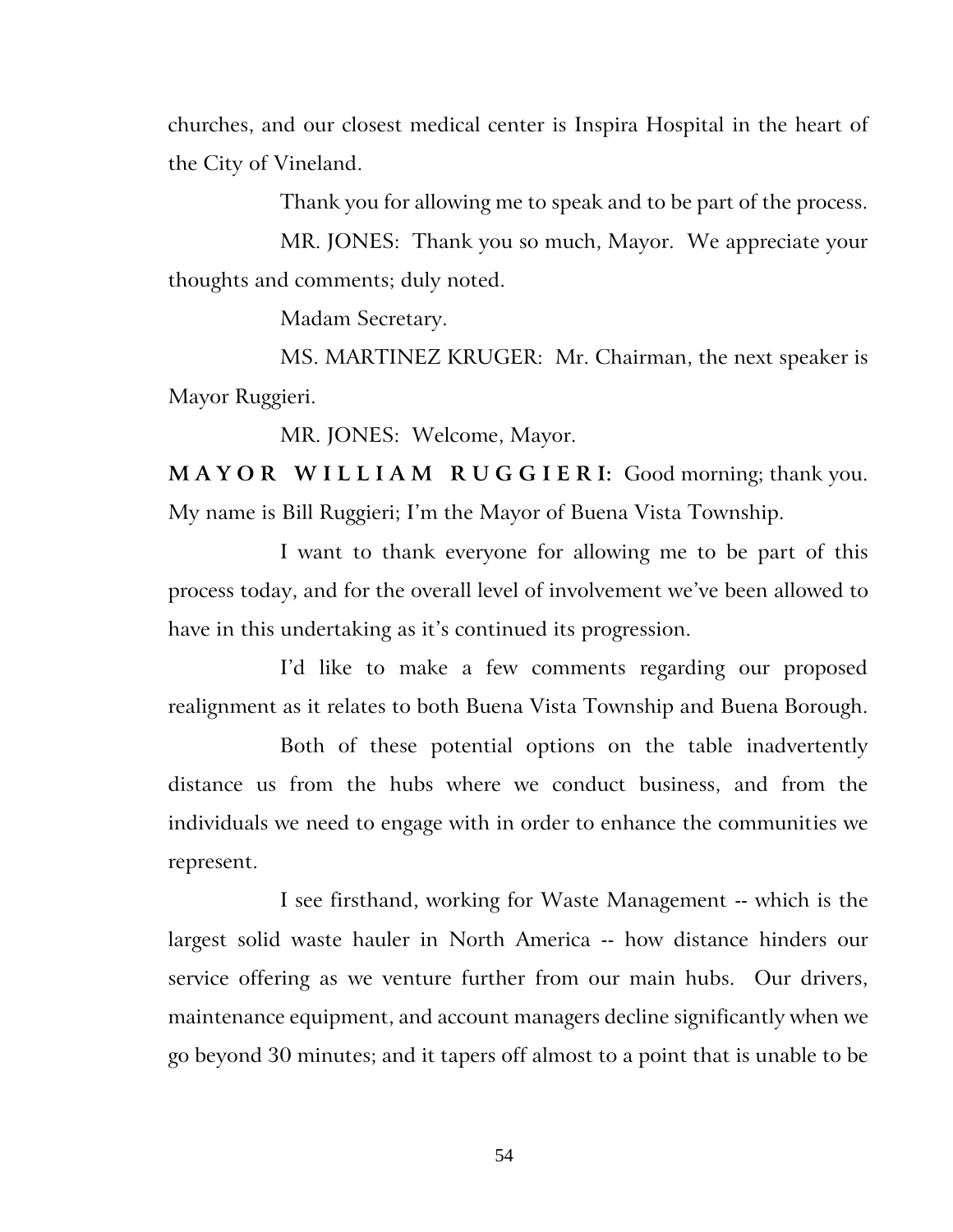recognized when you venture out further than 45 minutes to an hour, just in terms of how we service our customers.

And I liken that very similar to this process. My primary concern is going out, as Mayor Zapparello had mentioned, into that hour-plus. It's hard enough to get individuals engaged within the community to come across town to attend things when we're asking people to go an hour, hour-and-ahalf to conduct business. I think it significantly diminishes the willingness to remain engaged.

I humbly ask that you guys take that into consideration as this process continues its evolution.

As Mayor Dave had mentioned, I think it logically likens itself that we would remain in District 2; and if that is absolutely not an option that's on the table, I would ask it to be taken under advisement to potentially look at the Buenas being aligned with LD 1. Vineland is, by far, interwoven into both Buenas, economically and geographically. I actually live in the East Vineland portion of Buena Vista Township, on a road -- a four-mile road - that is half Vineland, half Buena on the single road. I think that lends credence to how interwoven we are to our adjacent community; that this process kind of continues to fragment us.

I thank you guys again for allowing us to be a part of this meeting today, and I hope that you guys have a great weekend.

MR. JONES: Thank you so much, Mayor. We appreciate your comments, and, as always, thank you for your service

> MAYOR RUGGIERI: Thank you. MR. JONES: Madam Secretary.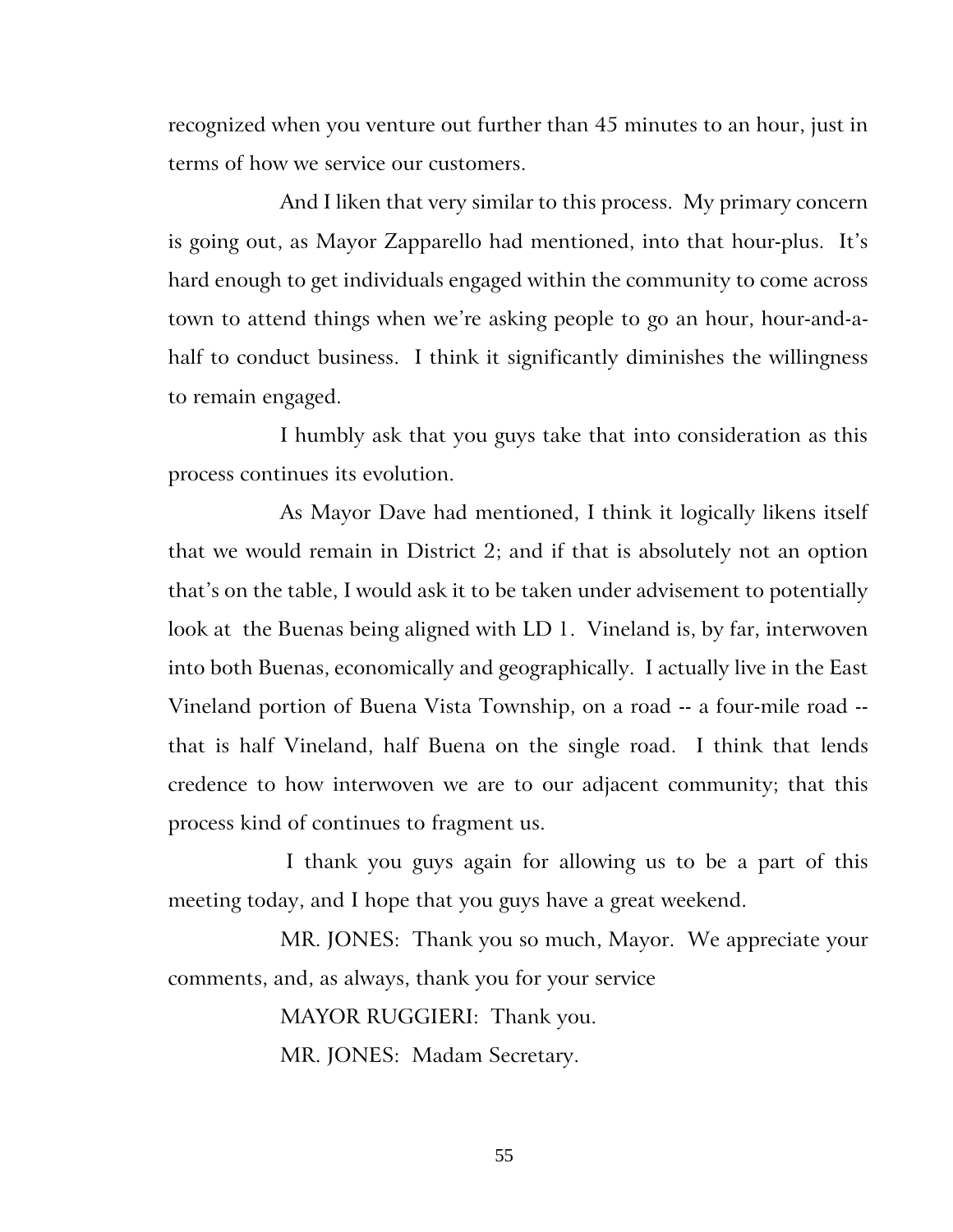MS. MARTINEZ KRUGER: Mr. Chairman, I believe we have called on every speaker, but if there's anyone that we missed, they would announce now. (no response)

I believe we have called everyone, Mr. Chairman.

MR. JONES: Okay; thank you, Madam Secretary.

Given that this is the last scheduled public hearing that we have, I'll just move to Chair Barlas for any closing comments, and then to Judge Carchman for any closing comments.

Chair Barlas.

MR. BARLAS: Sorry; I hit the wrong button.

I'd just like to say, on behalf of the Republican members of the Commission -- and I'm sure Chair Jones and Judge Carchman also agree, as well as our fellow other Commissioners -- this has been a very healthy, enlightening, at times entertaining, process. We have enjoyed the feedback that we've gotten from everyone. It is certainly valuable; it has been great to get the perspectives of so many people from the far corners of the state who we may not normally interact with. So I certainly want to thank everyone who participated, and let you all know that your comments have been heard and are noted, and we will be taking them into serious consideration.

MR. JONES: Thank you, Mr. Chairman.

Judge Carchman.

JUDGE CARCHMAN: Yes, I would just like to echo Chairman Barlas' comments.

And first, I'd like to thank the Chairs for ensuring that we would have this sort of participation with a record number of public hearings.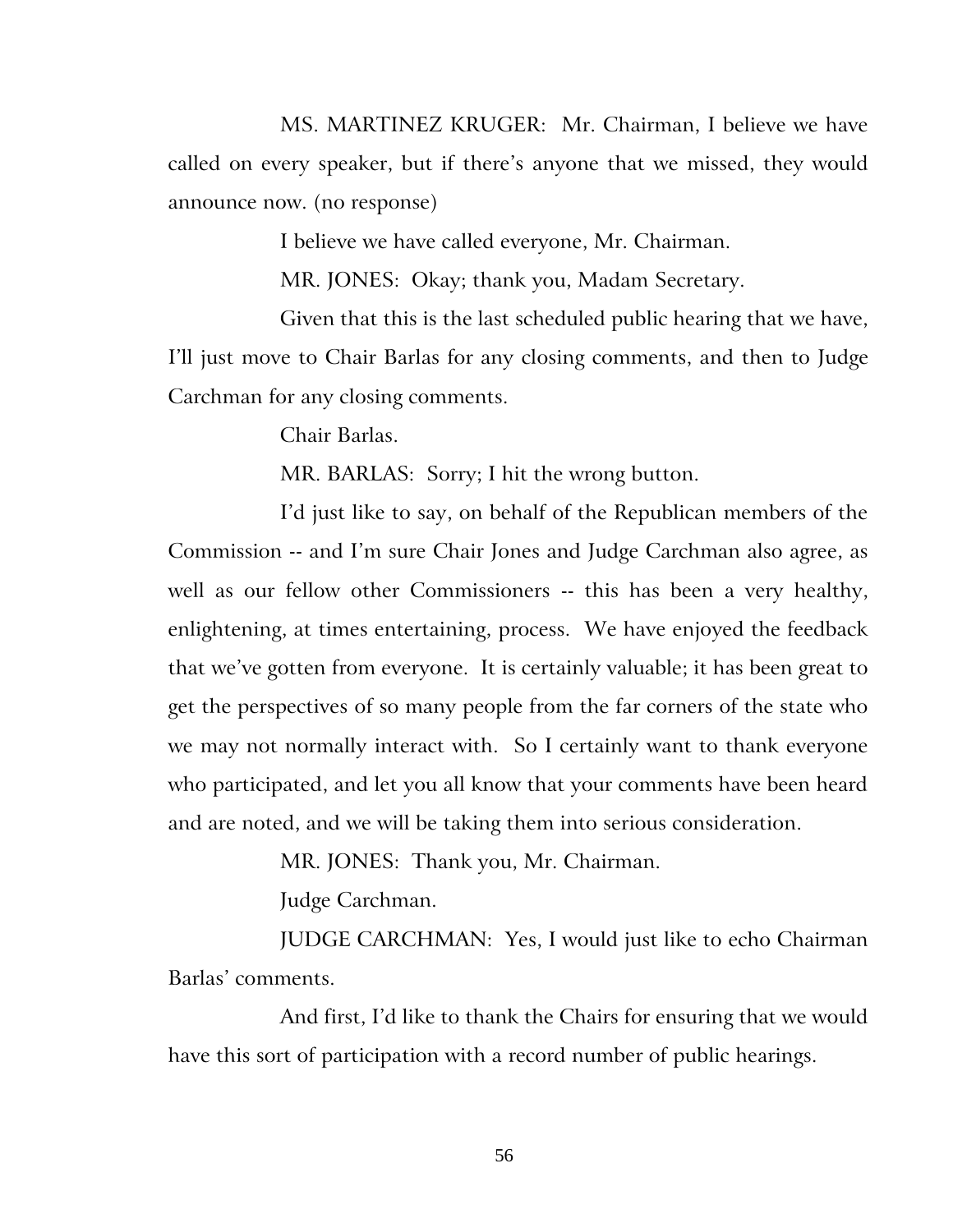I would also like to thank the other members of the Commission for their graciousness and willingness to participate in such an extensive and expansive process.

But most of all, I'd like to thank the public and those were willing to come out and have their voices heard. For me, it has been enlightening. I have learned so much about a State that I thought I knew so well. And I think so much of what has been presented by the public will become critical in our deliberative process, as we move forward in devising a map that will serve the interests of the public.

So just a thanks to all for participating in this process, and I look forward to us moving forward to complete our charge and responsibility.

MR. JONES: Thank you, Judge.

And before I lend my comments in closing, I just want to take this opportunity, on behalf of myself and Chair Barlas, to recognize a birthday of one of our Commissioners tomorrow. Commissioner Cirillo, we wish you a very, very happy and healthy birthday tomorrow, and many more to come, as we move forward.

DR. CIRILLO: Thank you, Chairman. I appreciate that.

MR. JONES: You're welcome.

And again, on behalf of myself and Chair Barlas and Judge Carchman, and the entire Commission, both delegations, I want to thank everyone who has participated in our public hearings over the last several months. They've offered meaningful and thoughtful testimony. Their comments have been informative, substantive, extremely thought-provoking. And it's embraced the spirit of our democracy.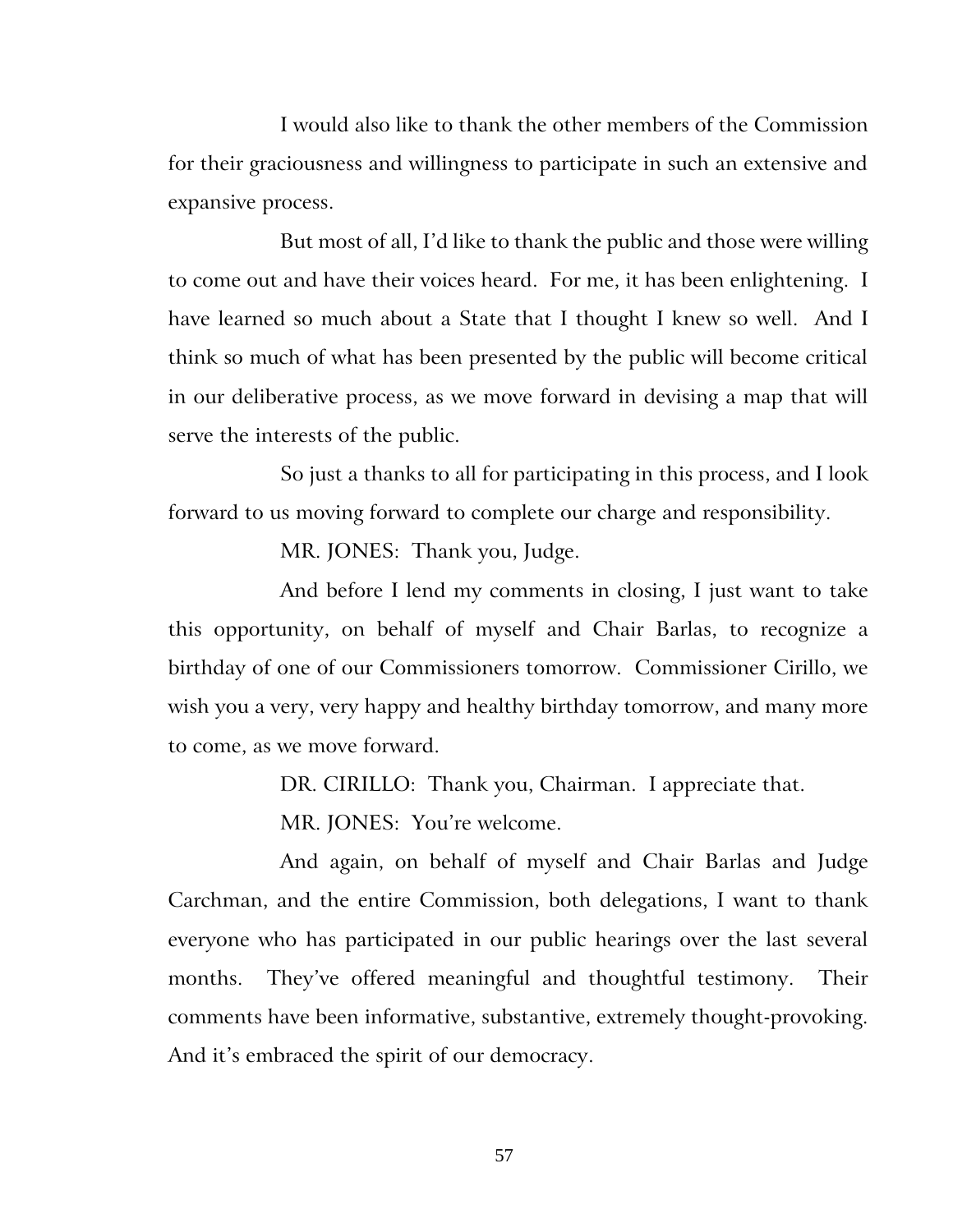We are moving toward putting together a map that fairly represents New Jersey and all its New Jerseyans. A map that will be fair and representative to the constituencies, that we have an awesome responsibility to uphold.

And I want to just reiterate the fact that while today is our last public hearing, we would encourage the public to continue to submit any feedback in writing through the Commission's website, and they can do so by visiting the *apportionmentommission.org. A*nd we look forward to working together as a Commission to produce a map that I indicated -- that will be fair, and representative, and best serves the residents of New Jersey.

So I want to thank all, and offer you all a wonderful weekend.

But also let me take this opportunity to -- and I would be remiss if I did not recognize the members of the OLS team that have so keenly and professionally supported us through this entire process and will continue to do so. So Madam Secretary -- to you, and the members of the Office of Legislative Services, we are so appreciative of all the time and effort that you guys have put it into this process, and we thank you so much.

So with that, again, we thank all who have been a part of this process; particularly, those countless number of residents who have offered their testimony to this process. We thank you again. And to all, have a wonderful, wonderful weekend.

> Madam Secretary, do I have a motion to adjourn? SENATOR BRAMNICK: So moved. MR. JONES: Moved by Commissioner Bramnick. Do I have a second? MR. BARLAS: Second.